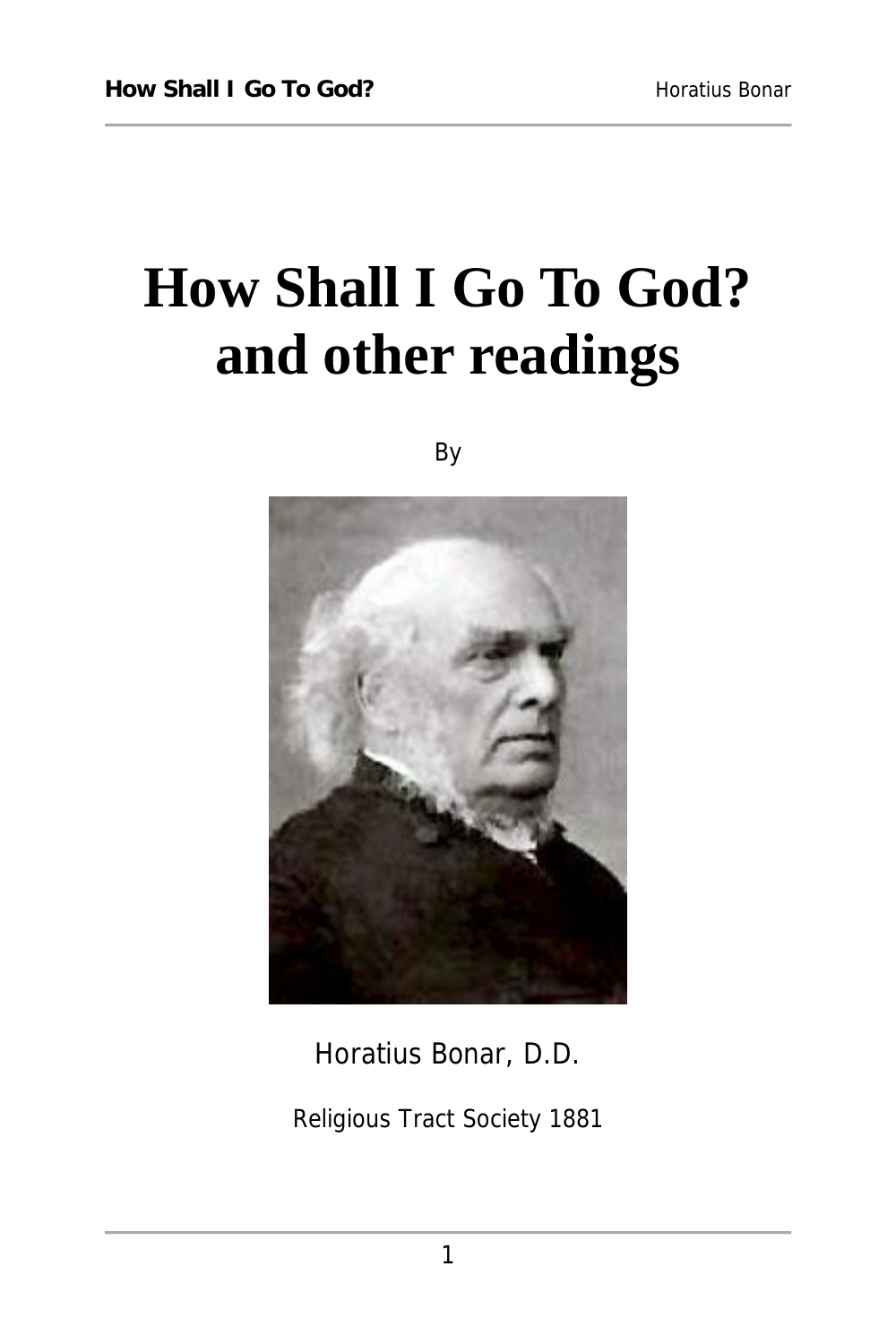## **CHAPTER 1**

### **How Shall I Go To God?**

It is with our sins that we go to God, for we have nothing else to go with that we can call our own. This is one of the lessons that we are so slow to learn; yet without learning this we cannot take one right step in that which we call a religious life.

To look up some good thing in our past life, or to get some good thing now, if we find that our past does not contain any such thing, is our first thought when we begin to inquire after God, that we may get the great question settled between Him and us, as to the forgiveness of our sins.

"In His favor is life"; and to be without this favor is to be unhappy here, and to be shut out from joy hereafter. There is no life worthy of the name of life save that which flows from His assured friendship. Without that friendship, our life here is a burden and a weariness; but with that friendship we fear no evil, and all sorrow is turned into joy.

"How shall I be happy?" was the question of a weary soul who had tried a hundred different ways of happiness, and had always failed.

"Secure the favor of God," was the prompt answer, by one who had himself tasted that the "Lord is gracious."

"Is there no other way of being happy?"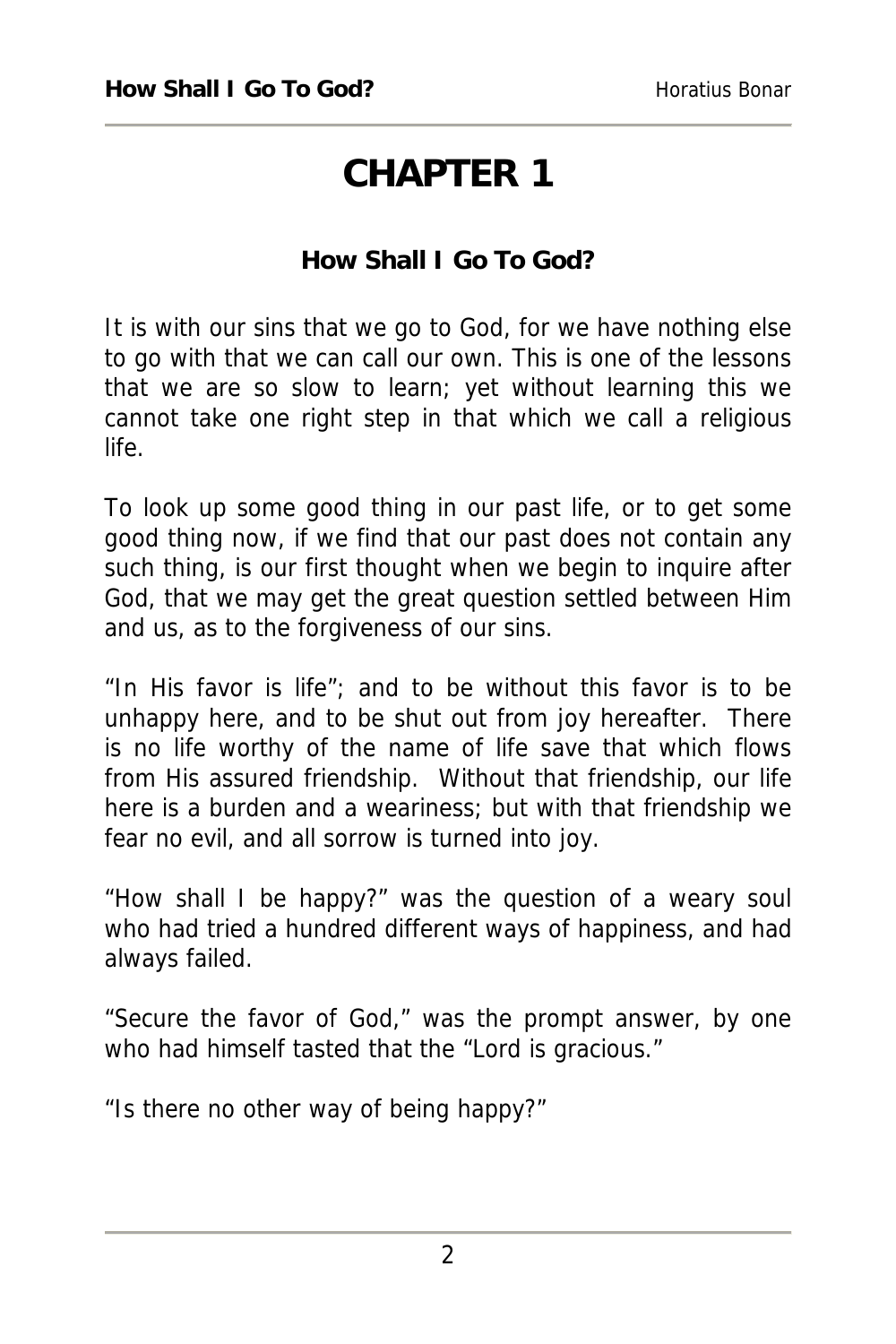"None, none," was the quick and decided reply. "Man has been trying other ways for six thousand years, and has utterly failed, and are you likely to succeed?"

"No, not likely; and I don't want to go on trying. But this favor of God seems such a shadowy thing, and God Himself so far off, that I know not which way to turn."

"God's favor is no shadow; it is real beyond all other realities; and He Himself is the nearest of all near beings, as accessible as He is gracious."

"That favor of which you speak has always seemed to me a sort of mist, of which I can make nothing."

"Say rather it is sunshine which a mist is hiding from you."

"Yes, yes, I believe you; but how shall I get through the mist into the sunshine beyond? It seems so difficult and to require such a length of time!"

"You make that distant and difficult which God has made simple and near and easy."

"Are there no difficulties, do you mean to say?"

"In one sense, a thousand; in another, none."

"How is that?"

"Did the Son of God put difficulties in the sinner's way when He said to the multitude, 'Come unto Me, and I will give you rest'?"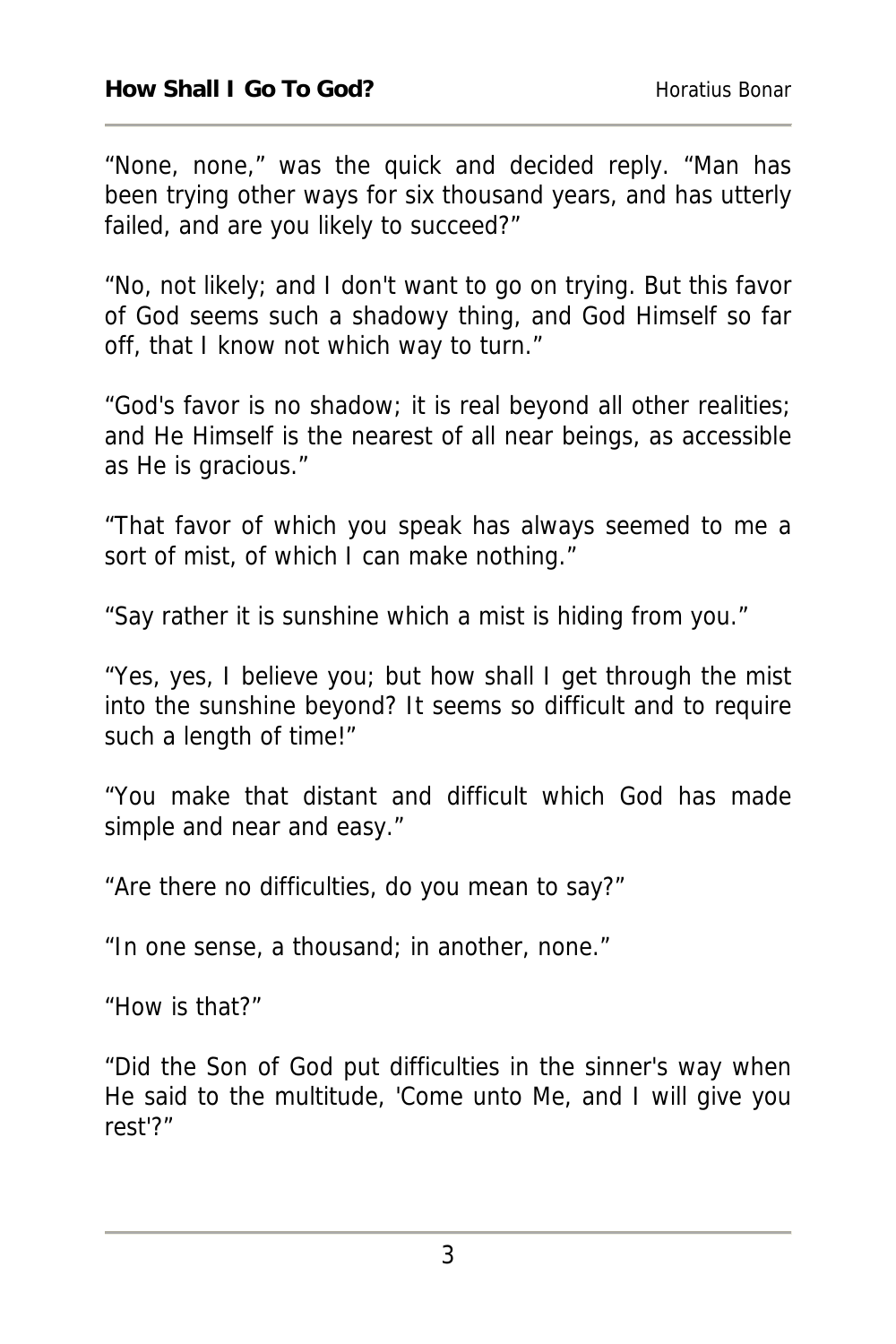"Certainly not; He meant them to go at once to Him, as He stood there, and as they stood there, and He would give them rest."

"Had you then been upon the spot, what difficulties should you have found?"

"None, certainly; to speak of difficulty when I was standing by the side of the Son of God would have been folly, or worse."

"Did the Son of God suggest difficulty to the sinner when He sat on Jacob's well, by the side of the Samaritan? Was not all difficulty anticipated or put away by these wondrous words of Christ, 'thou wouldst have asked, and I would have given'?"

"Yes, no doubt; the asking and the giving was all. The whole transaction is finished on the spot. Time and space, distance and difficulty, have nothing to do with the matter; the giving was to follow the asking as a matter of course. So far all is plain. But I would ask: Is there no barrier here?"

"None whatever, if the Son of God really came to save the lost; if He came for those who were only partly lost, or who could partly save themselves, the barrier is infinite. This I admit; nay, insist upon."

"Is the being lost, then, no barrier to our being saved?"

"Foolish question, which may be met by a foolish answer. Is your being thirsty a hindrance to your getting water or is being poor a hindrance to your obtaining riches as a gift from a friend?"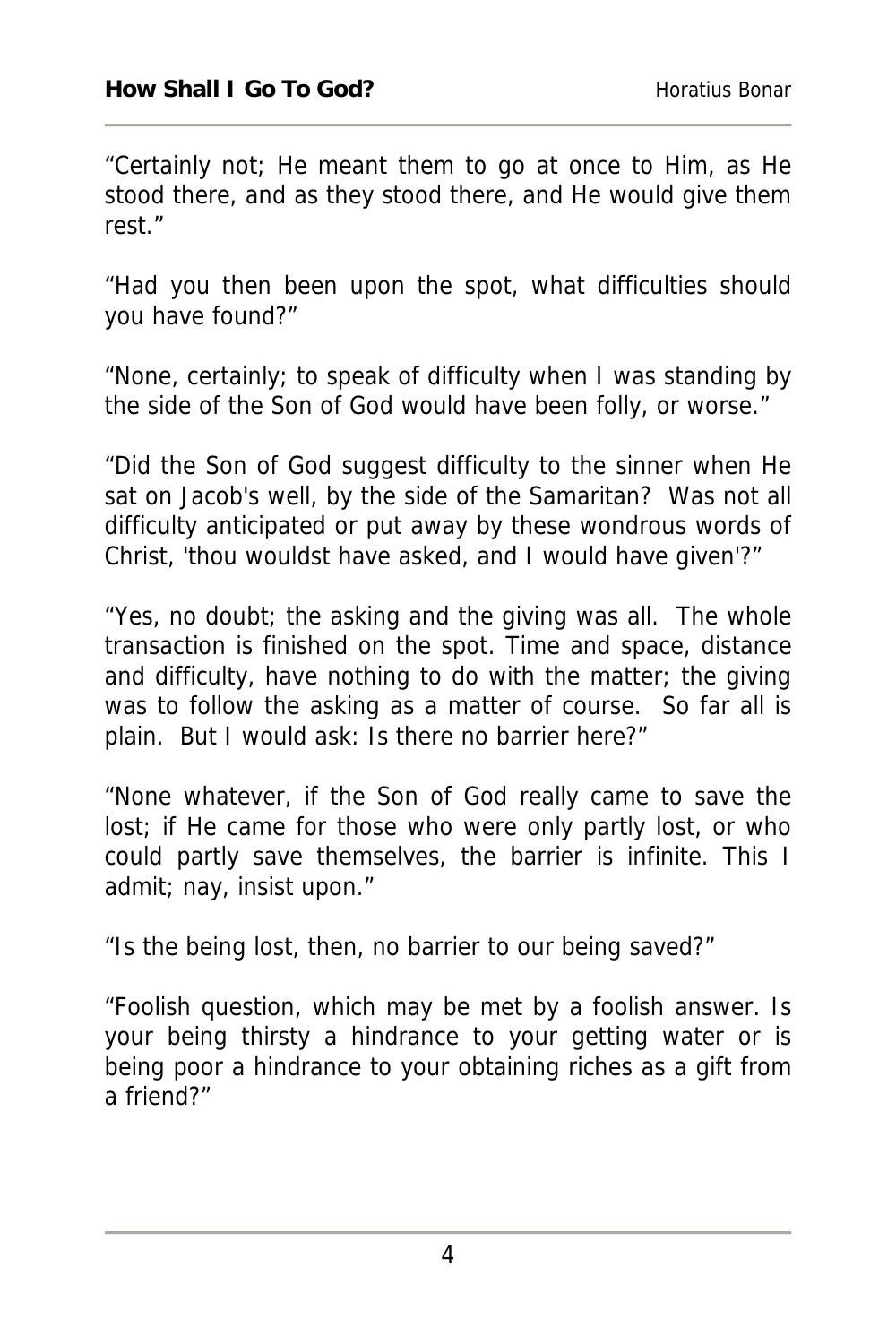"True; it is my thirst that fits me for the water and my poverty that fits me for the gold."

"Ah, yes, the Son of Man came not to call the righteous but sinners to repentance. If you be not wholly a sinner, there is a barrier; if you be wholly such, there is none!"

"Wholly a sinner! Is that really my character?"

"No doubt of that. If you doubt it, go and search your Bible. God's testimony is that you are wholly a sinner, and must deal with Him as such, for the whole need not a physician, but they that are sick."

"Wholly a sinner, well!—but must I not get quit of some of my sins before I can expect blessing from Him?"

"No, indeed; He alone can deliver you from so much as even one sin; and you must go at once to Him with all that you have of evil, how much so ever that may be. If you be not wholly a sinner, you don't wholly need Christ, for He is out and out a Saviour; He does not help you to save yourself, nor do you help Him to save you. He does all, or nothing. A half salvation will only do for those who are not completely lost. He 'His own self bare our sins in His own body on the tree.'" (1 Peter 2:24)

It was in some such way as the above that Luther found his way into the peace and liberty of Christ. The story of his deliverance is an instructive one, as showing how the stumbling-blocks of self•righteousness are removed by the full exhibition of the gospel in its freeness, as the good news of God's love to the unloving and unlovable, the good news of pardon to the sinner, without merit and without money, the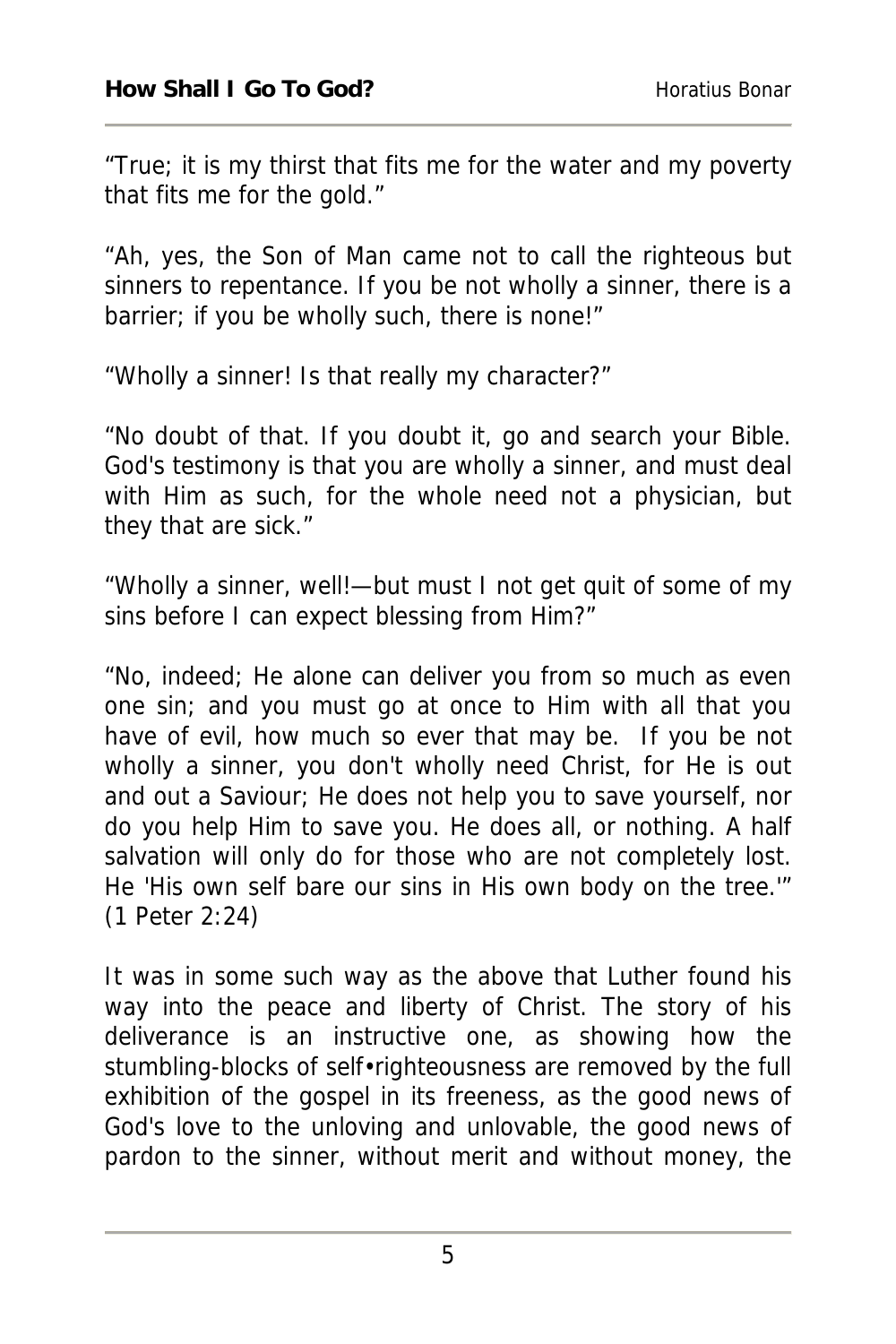good news of PEACE WITH GOD, solely through the propitiation of Him who hath made peace by the blood of His cross.

One of Luther's earliest difficulties was that he must get repentance wrought within himself; and having accomplished this, he was to carry this repentance as a peace-offering or recommendation to God. If this repentance could not be presented as a positive recommendation, at least it could be urged as a plea in mitigation of punishment. "How can I dare believe in the favor of God," he said, "so long as there is in me no real conversion? I must be changed before He can receive me."

He is answered that the "conversion," or "repentance," of which he is so desirous, can never take place so long as he regards God as a stern and unloving Judge. It is the goodness of God that leadeth to repentance, (Rom. 2:4) and without the recognition of this "goodness" there can be no softening of heart. An impenitent sinner is one who is despising the riches of His goodness and forbearance and long-suffering.

Luther's aged counselor tells him plainly that he must be done with penances and mortifications, and all such self-righteous preparations for securing or purchasing the Divine favor. That voice, Luther tells us touchingly, seemed to come to him from heaven: "All true repentance begins with the knowledge of the forgiving love of God."

As he listens light breaks in, and an unknown joy fills him. Nothing between him and God! Nothing between him and pardon! No preliminary goodness, or preparatory feeling! He learns the Apostle's lesson, "Christ died for the ungodly" (Rom. 5:6); God "justifieth the ungodly" (Rom. 4:5). All the

6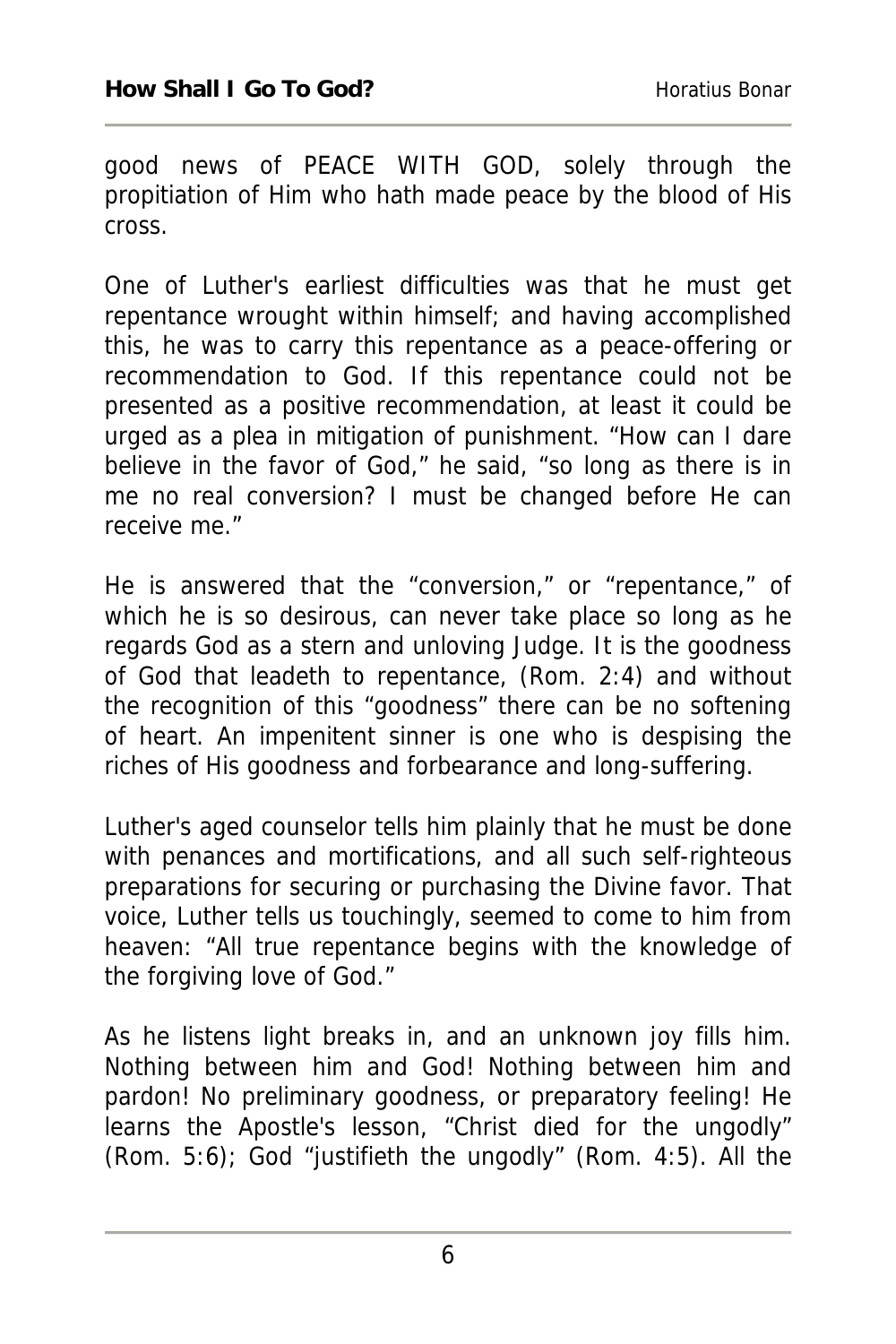evil that is in him cannot hinder this justification; and all the goodness (if such there be) that is in him cannot assist in obtaining it. He must be received as a sinner, or not at all. The pardon that is proffered recognizes only his guilt; and the salvation provided in the cross of Christ regards him simply as lost.

But the sense of guilt is too deep to be easily quieted. Fear comes back again, and he goes once more to his aged adviser, crying, "Oh, my sin, my sin!" as if the message of forgiveness which he had so lately received was too good news to be true, and as if sins like his could not be so easily and so simply forgiven.

"What! would you be only a pretended sinner, and therefore need only a pretended Saviour?"

So spake his venerable friend, and then added, solemnly, "Know that Jesus Christ is the Saviour of great and real sinners, who are deserving of nothing but utter condemnation."

"But is not God sovereign in His electing love?" said Luther; "Perhaps I may not be one of His chosen."

"Look to the wounds of Christ," was the answer, "and learn there God's gracious mind to the children of men. In Christ we read the name of God, and learn what He is, and how He loves; the Son is the revealer of the Father; and the Father sent the Son to be the Saviour of the world."

"I believe in the forgiveness of sins," said Luther to a friend one day, when tossing on a sick bed; "but what is that to me?"

7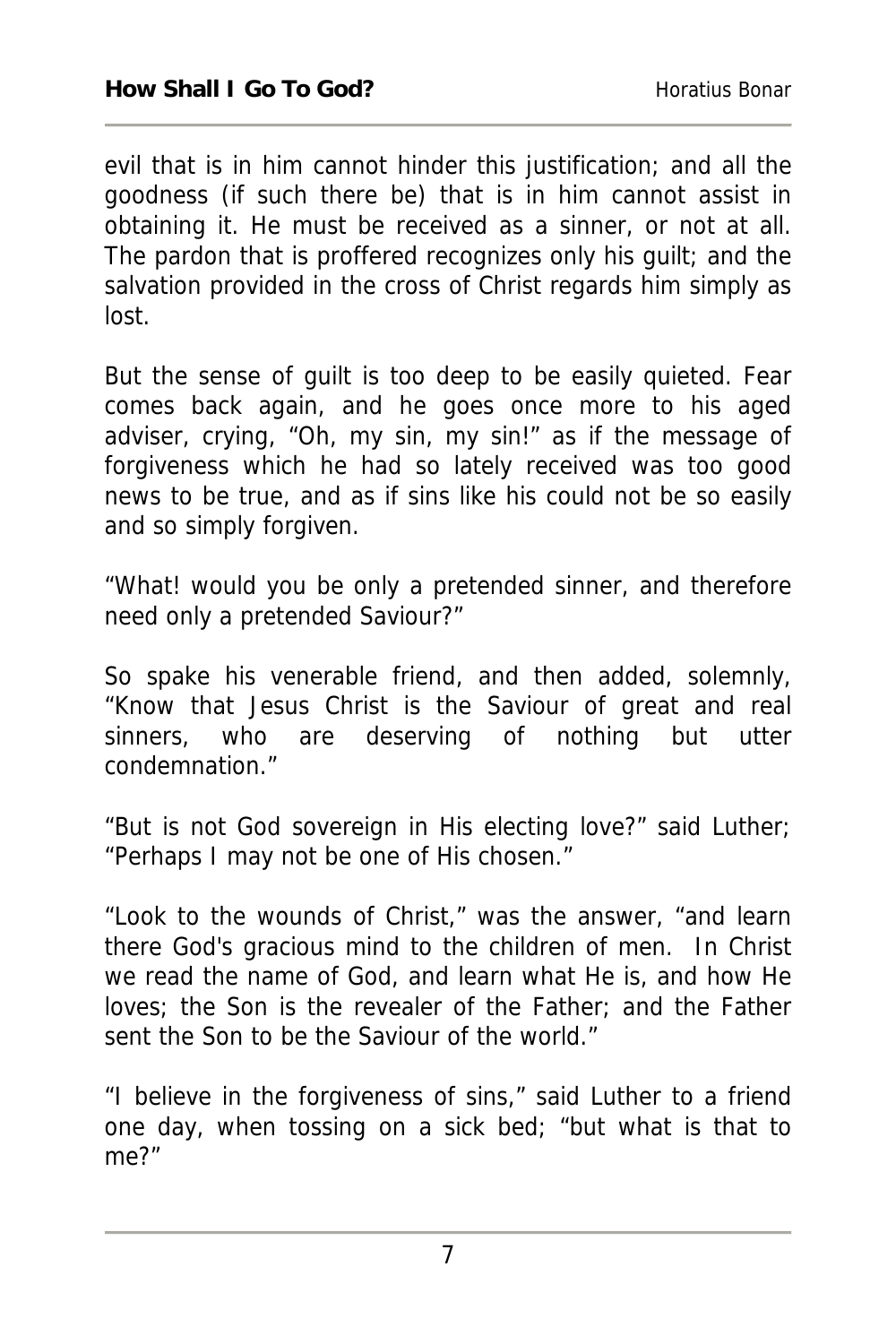"Ah," said his friend, "does not that include your own sins? You believe in the forgiveness of David's sins, and of Peter's sins, why not of your own? The forgiveness is for you as much as for David or Peter."

Thus Luther found rest. The gospel, thus believed, brought liberty and peace. He knew that he was forgiven because God had said that forgiveness was the immediate and sure possession of all who believed the good news.

In the settlement of the great question between the sinner and God, there was to be no bargaining and no price of any kind. The basis of settlement was laid eighteen hundred years ago; and the mighty transaction on the cross did all that was needed as a price. "It is finished," is God's message to the sons of men in their inquiry, "What shall we do to be saved?" This completed transaction supersedes all man's efforts to justify himself, or to assist God in justifying him. We see Christ crucified, and God in Christ reconciling the world unto Himself, not imputing unto men their trespasses; and this non-imputation is the result solely of what was done upon the cross, where the transference of the sinner's guilt to the Divine surety was once and for ever accomplished. It is of that transaction that the gospel brings us the "good news," and whosoever believeth it becomes partaker of all the benefits which that transaction secured.

 "But am I not to be indebted to the Holy Spirit's work in my soul?"

"Undoubtedly; for what hope can there be for you without the Almighty Spirit, who quickeneth the dead?"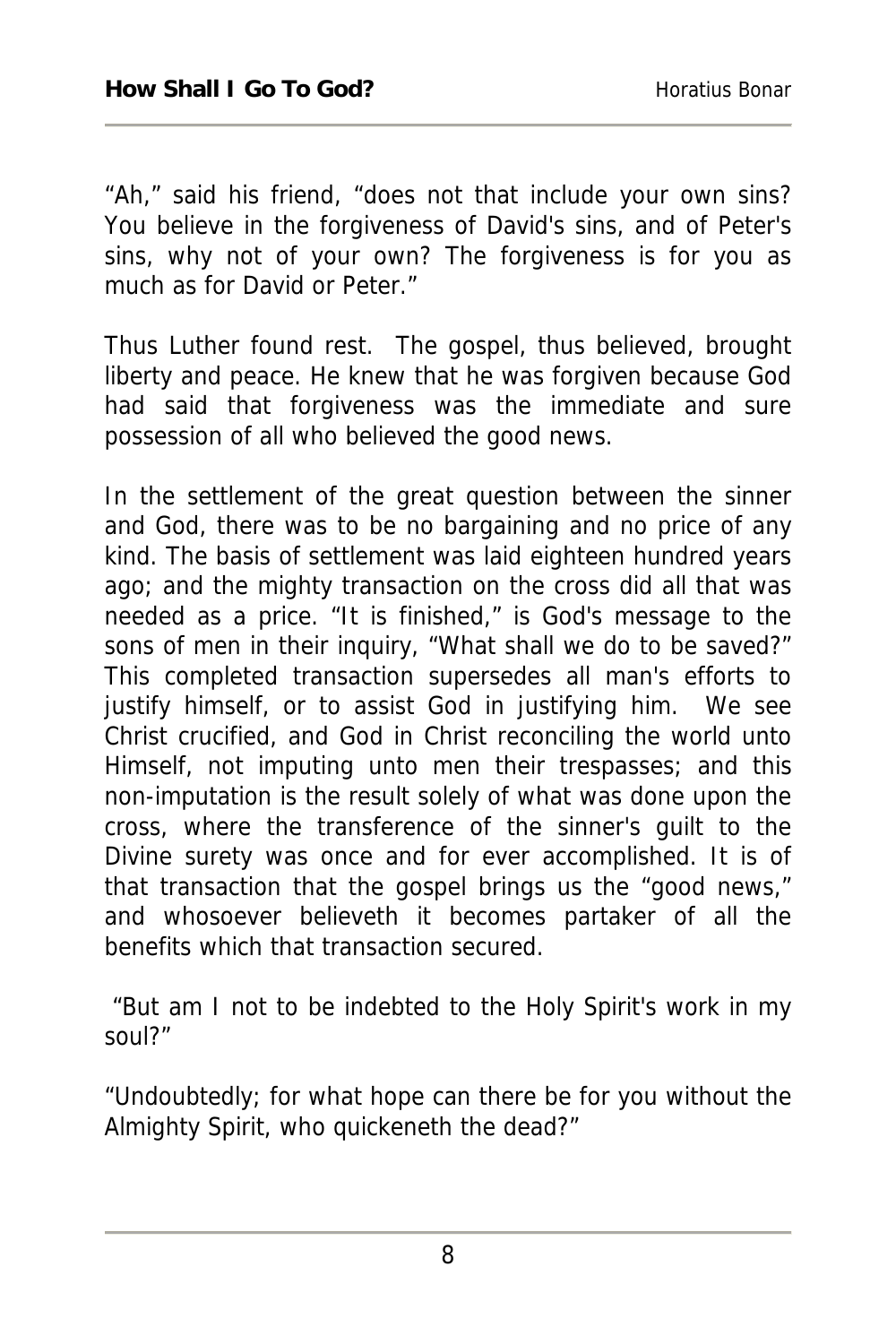"If so, then ought I not to wait for His impulses, and having got them, may I not present the feelings which He has wrought in me as reasons why I should be justified?"

"No, in no wise. You are not justified by the Spirit's work, but by Christ's alone; nor are the motions of the Spirit in you the grounds of your confidence, or the reasons for your expecting pardon from the Judge of all. The Spirit works in you, not to prepare you for being justified, or to make you fit for the favor of God, but to bring you to the cross, just as you are. For the cross is the only place where God deals in mercy with the transgressor."

It is at the cross that we meet God in peace and receive His favor. There we find not only the blood that washes, but the righteousness which clothes and beautifies, so that henceforth we are treated by God as if our own unrighteousness had passed away, and the righteousness of His own Son were actually ours.

This is what the apostle calls "imputed" righteousness (Romans 4:6,8,11,22,24), or righteousness so reckoned to us by God as that we are entitled to all the blessings which that righteousness can obtain for us. Righteousness got up by ourselves, or put into us by another, we call infused, or imparted, or inherent righteousness; but righteousness belonging to another reckoned to us by God as if it were our own, we call imputed righteousness. It is of this that the apostle speaks when he says, "Put ye on the Lord Jesus Christ" (Romans 13:14; Galatians 3:27). Thus Christ represents us: and God deals with us as represented by Him. Righteousness within will follow necessarily and inseparably; but we are not to wait in order to get it before going to God for the righteousness of His only begotten Son.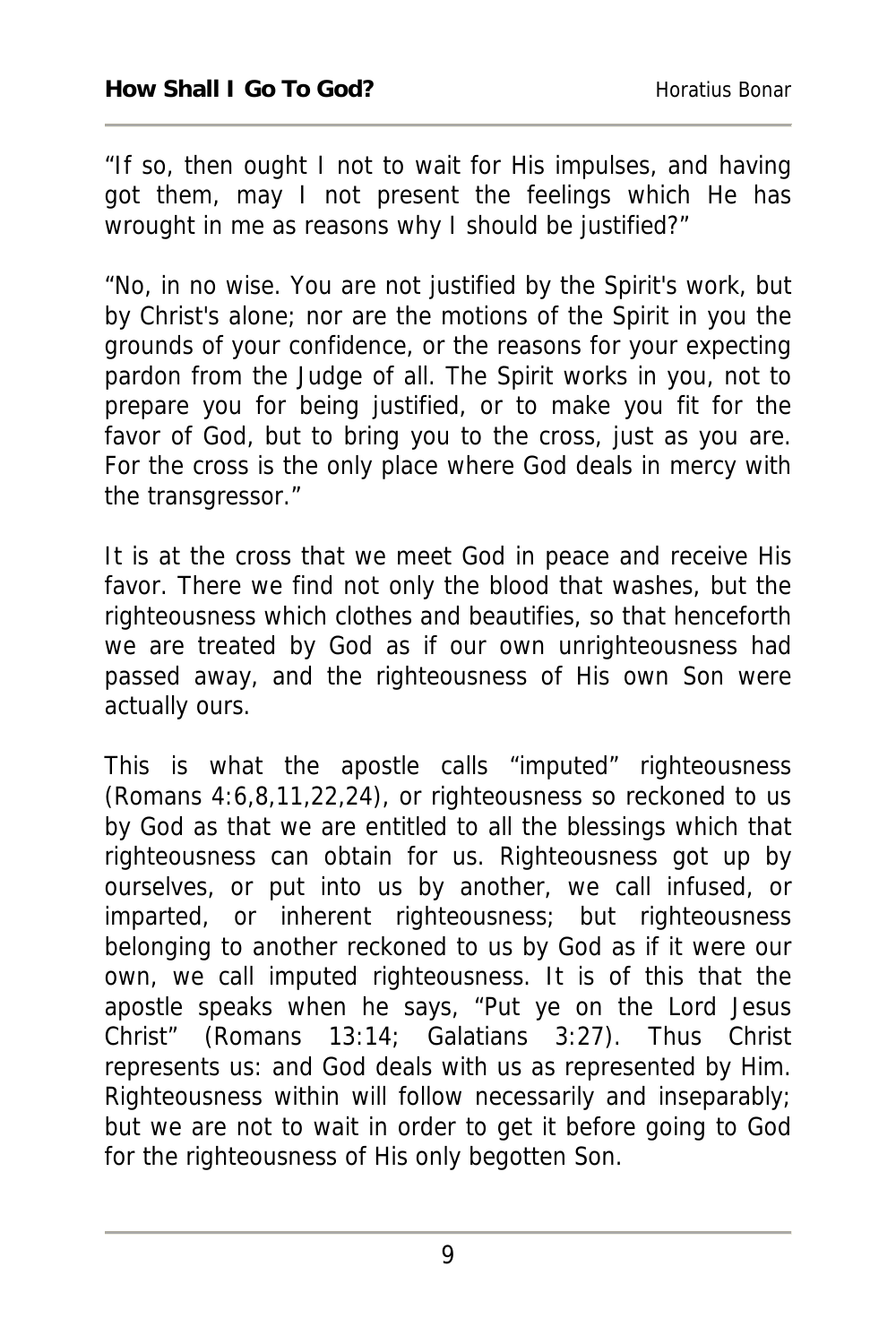Imputed righteousness must come first. You cannot have the righteousness within till you have the righteousness without; and to make your own righteousness the price which you give to God for that of His Son, is to dishonor Christ, and to deny His cross. The Spirit's work is not to make us holy, in order that we may be pardoned, but to show us the cross, where the pardon is to be found by the unholy; so that having found the pardon there, we may begin the life of holiness to which we are called.

That which God presents to the sinner is an immediate pardon, "Not by works of righteousness which we have done," but by the great work of righteousness finished for us by the Substitute. Our qualification for obtaining that righteousness is that we are unrighteous, just as the sick man's qualification for the physician is that he is sick.

Of a previous goodness, preparatory to pardon, the gospel says nothing. Of a preliminary state of religious feeling as a necessary introduction to the grace of God, the apostles never spoke. Fears, troubles, self-questionings, bitter cries for mercy, forebodings of judgment, and resolutions of amendment, may, in point of time, have preceded the sinner's reception of the good news; but they did not constitute his fitness, nor make up his qualification. He would have been quite as welcome without them. They did not make the pardon more complete, more gracious, or more free. The sinner's wants were all his arguments:—"God be merciful to me a sinner." He needed salvation, and he went to God for it, and got it just because he needed it, and because God delights in the poor and needy. He needed pardon, and he went to God for it, and obtained it without merit or money. "When he had NOTHING TO PAY, God frankly forgave." It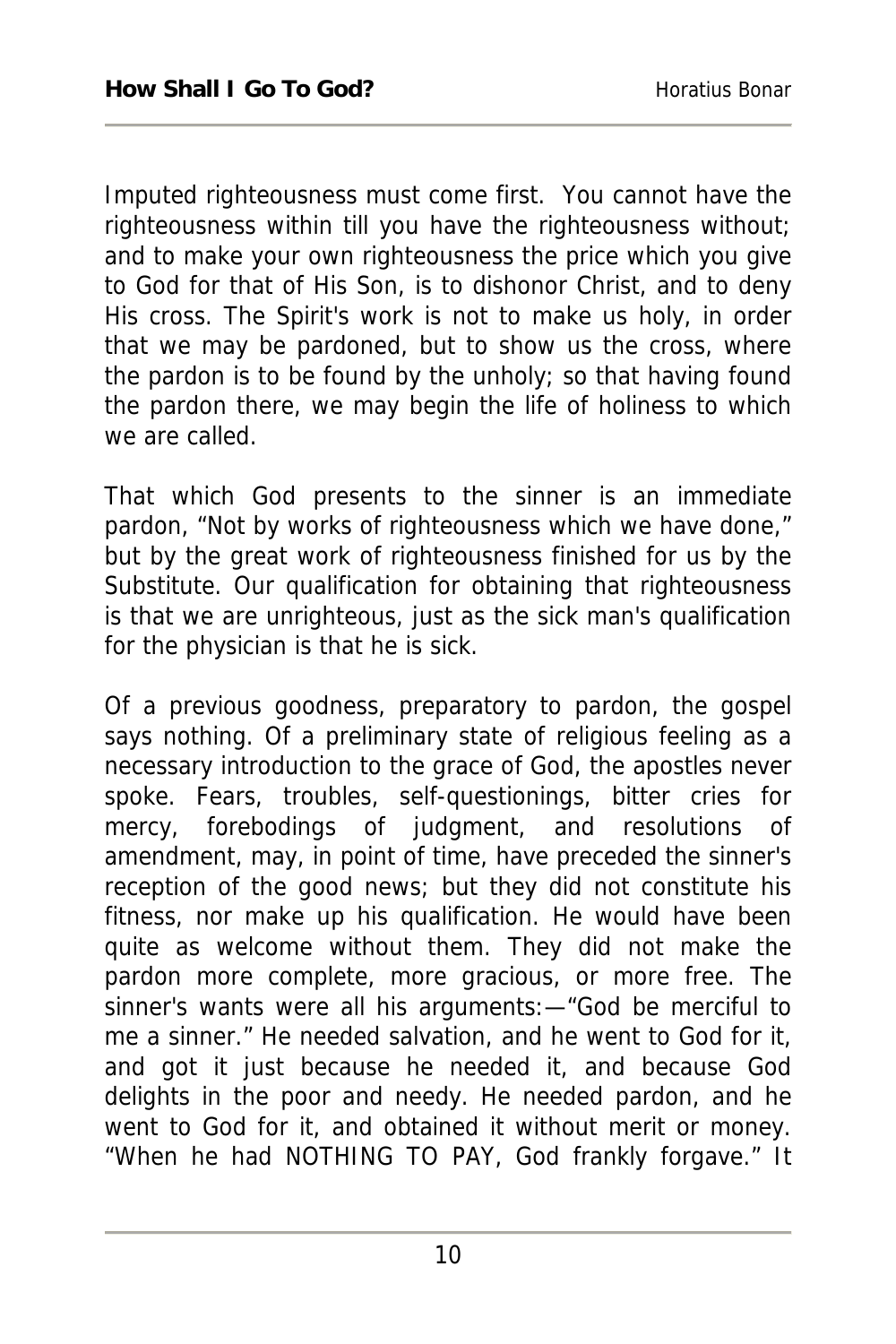was the having nothing to pay that drew out the frank forgiveness.

Ah, this is grace. "This is love, not that we loved God, but that He loved us!" He loved us, even when we were dead in sins. He loved us, not because we were rich in goodness, but because He was "rich in mercy"; not because we were worthy of His favor, but because He delighted in loving-kindness. His welcome to us comes from His own graciousness, not from our lovableness. "Come unto Me, all ye that labor and are heavy laden, and I will give you rest." Christ invites the weary! It is this weariness that fits you for Him, and Him for you. Here is the weariness, there is the resting-place! They are side by side. Do you say, "That resting-place is not for me?" What! Is it not for the weary? Do you say, "But I cannot make use of it?" What! Do you mean to say, "I am so weary that I cannot sit down?" If you had said, "I am so weary that I cannot stand, nor walk, nor climb," one could understand you. But to say, "I am so weary that I cannot sit down," is simple folly, or something worse, for you are making a merit and a work of your sitting down; you seem to think that to sit down is to do some great thing which will require a long and prodigious effort.

Let us listen then to the gracious words of the Lord: "If thou knewest the gift of God, and who it is that saith to thee, Give Me to drink; thou wouldest have asked of Him, and He would have given thee living water" (John 4:10). Thou wouldest have asked, and He would have given! That is all. How real, how true, how free; yet how simple! Or let us listen to the voice of the servant in the person of Luther. "Oh, my dear brother, learn to know Christ and Him crucified. Learn to sing a new song; to despair of previous work, and to cry to Him, Lord Jesus, Thou art my righteousness, and I am Thy sin.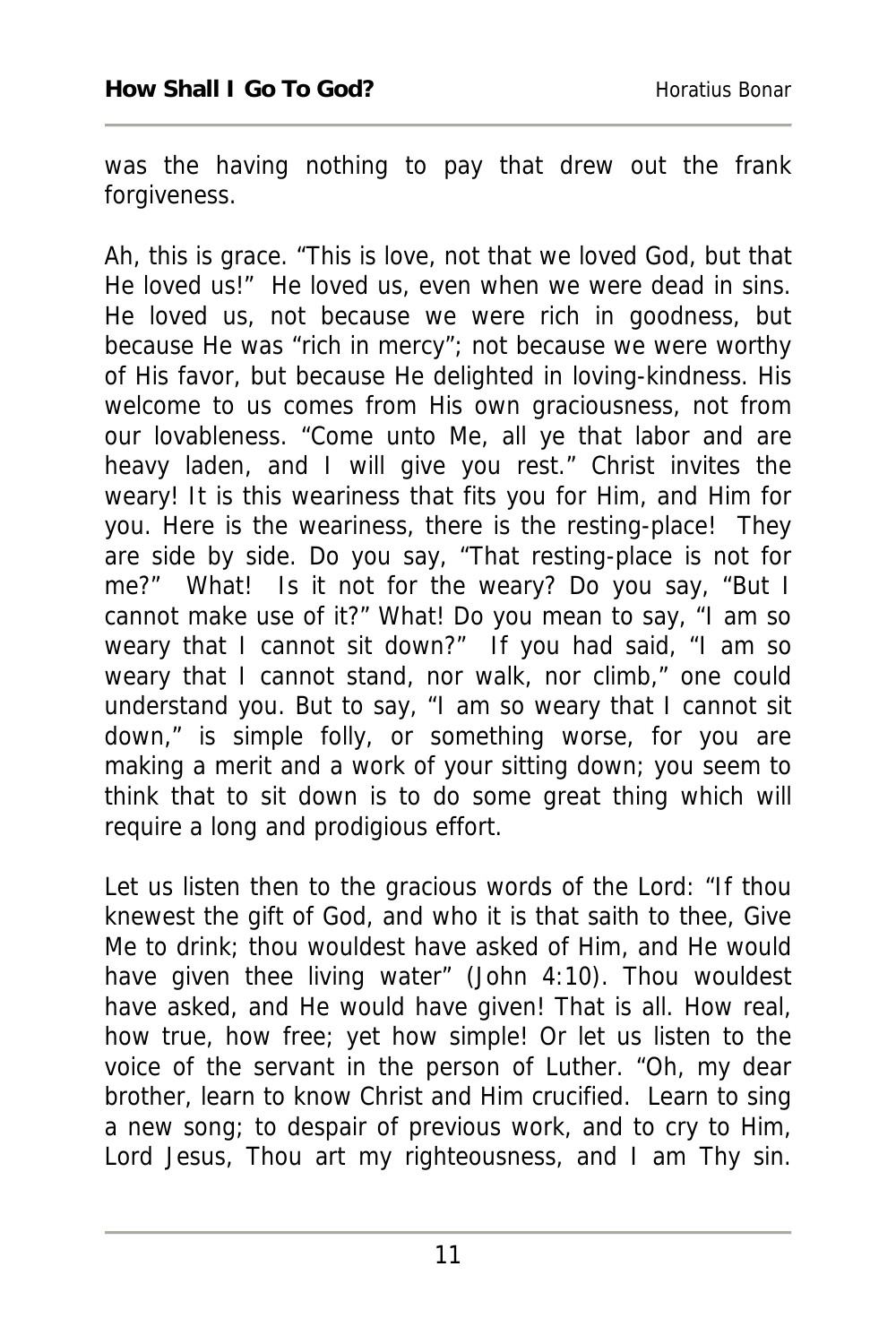Thou hast taken on Thee what was mine, and given to me what is Thine. What I was, Thou becamest, that I might be what I was not. Christ dwells only with sinners. Meditate often on this love of Christ, and you will taste its sweetness." Yes; pardon, peace, life, are all of them gifts, Divine gifts, brought down from heaven by the Son of God, presented personally to each needy sinner by the God and Father of our Lord Jesus Christ. They are not to be bought, but received; as men receive the sunshine, complete and sure and free. They are not to be earned or deserved by exertions or sufferings, or prayers or tears; but accepted at once as the purchase of the labors and sufferings of the great Substitute. They are not to be waited for, but taken on the spot without hesitation or distrust, as men take the loving gift of a generous friend. They are not to be claimed on the ground of fitness or goodness, but of need and unworthiness, of poverty and emptiness.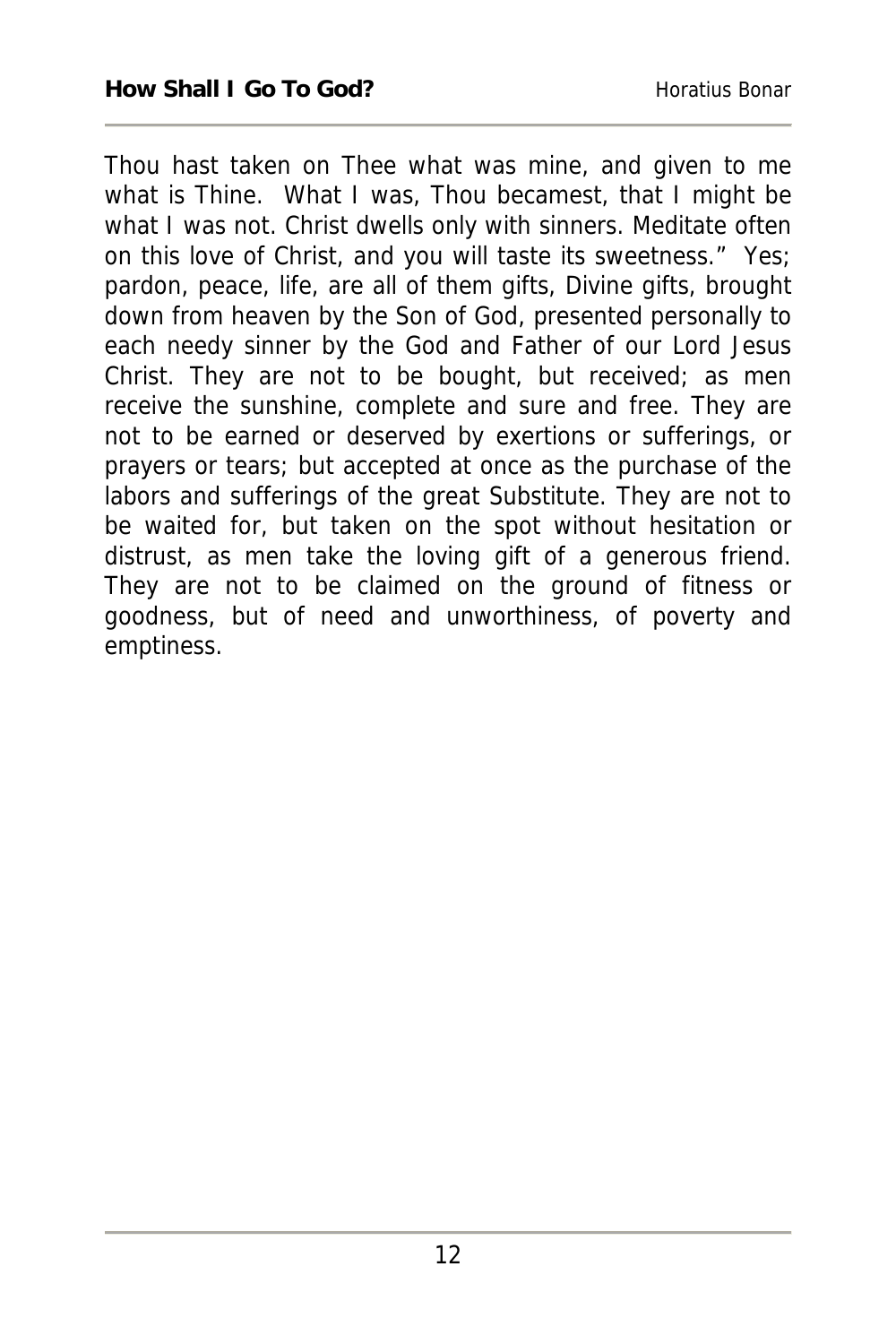### **CHAPTER 2**

#### **What Is My Hope?**

"I Hoped by this time to have been at the top," said an old man, who had set out one pleasant autumn morning to climb the hill behind his dwelling. But he had mistaken the way, and was further from the top than when he set out. He returned weary and disappointed. Like those of whom Job speaks, "They were confounded, because they had hoped" (Job 6:20).

"I hoped by this time to have been happy," said a young man, as he sat at the helm of his splendid yacht, and steered her along in the sunshine. But with all his gold, and the pleasure which gold buys, he was duller and sadder than he was ten years before, when he set out to "enjoy life." He had mistaken the way, and his soul was emptier than ever. He sighed and looked round upon the blue waves in vain; they could not help him. "He was confounded because he had hoped." He had mistaken the way. Year after year had passed, and he had been going farther and farther from happiness. God was not in all his thoughts.

"I hoped by this time to have had peace with God," said a man of sixty, one Sabbath morning as he walked to the house of God. But he seemed as one who was farther off than ever from peace; and the thought of advancing years, without any settlement for eternity, made him sad. He had mistaken the way. He had labored, and prayed, and fasted, and done many good works; he had done all but the one thing,—he had not taken Christ. He had not counted all things but loss for Christ; he had not rested his soul on the one resting-place. His life had been a life of doing, but not of believing; of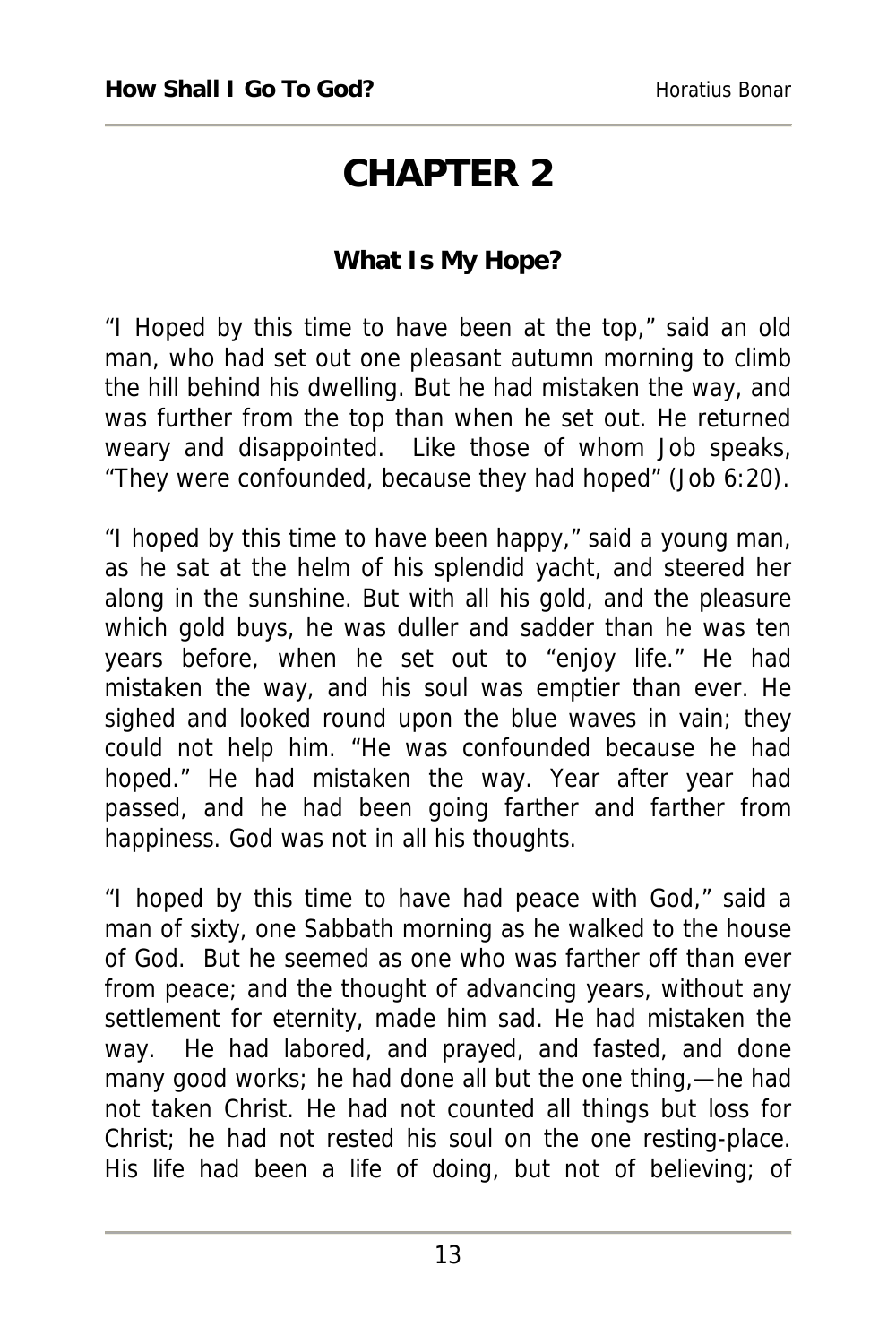doubting, not of trusting; and "he was confounded because he had hoped." He might have had Christ many years ago, but he preferred his own plan, and continued his laborious efforts to recommend himself to God by his devotions and doings. The peace he had been working for had not come; and the peace for which the Son of God had wrought, and which He had finished for the sinner, he had not accepted.

It is one thing to hope, and it is another thing to hope well and truly. To hope aright is to hope according to what God has revealed concerning our future.

Much has been written of "the pleasures of hope"; and much that is true and beautiful has been said of these "pleasures"; for they are many, and man clings to them even in the days of darkness and despair. It is not a wrong thing to hope. God has put hope in every human breast; and the Book of God dwells much upon it, and upon "the things hoped for." It is "good that a man should hope," said the prophet. "Hope on, hope ever," are the expressive words of a motto which has cheered many. Hope is "the anchor of the soul," and is frequently, in pictures, and devices, and emblems, thus set forth,—an anchor firmly fixed on the solid shore, and holding fast a vessel beaten by wind and wave.

But, in order to be the anchor of the soul, hope must be something surer and better than what man usually calls by that name. For man's hopes are often but his own wishes and fancies; and even when they go beyond these, and occupy themselves with what is really true and lawful, they are not to be trusted, and they endure but for a season. They disappoint, but do not fill. They cheat and mock him who trusts them. They abide not, but depart, leaving behind them only a void and aching heart.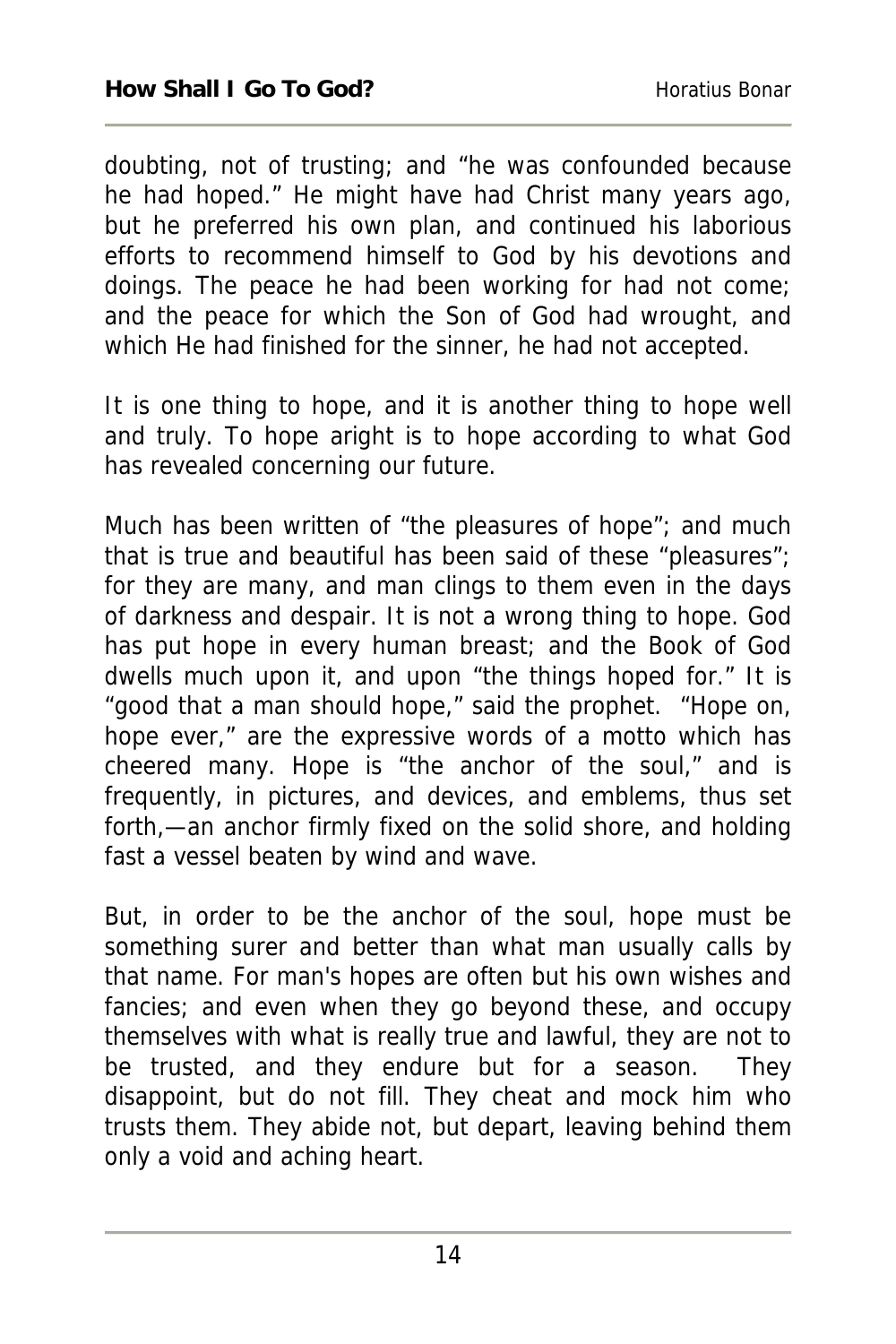They fall to pieces of themselves, even when no hand touches them, and no storm crushes them. They are not to be trusted for a day. "Vanity of vanities, saith the Preacher; all is vanity."

One August evening, just before sunset, we saw a rainbow suddenly appear. It seemed to rise out of the dark clouds that hung in the sky, and drew our eyes by its completeness; for nothing seemed wanting either in color or in position, to its perfection. But if it was one of the brightest, it was also one of the briefest we had ever seen. It had scarcely taken its place on the cloud when it disappeared. That fair bow was like man's hope, as brief as it was bright, as disappointing as it was promising. It melted off the sky, though no hand touched it, and no tempest shook it, leaving nothing behind but the cheerless cloud, which it had for a few moments brightened. "What is man?" it said. What are man's hopes, and joys, and plans? They rise and fall; they come and go; they shine, and then return into darkness. "The things that are seen are temporal."

We remember one peculiar day in the desert of Sinai,—a day not exactly of rain, but of showers, with clear sunshine between. Over some high black rocks to the left of us thin mists hung, or rather rapidly passed across the brown precipices. On these, rainbow after rainbow formed itself in beautiful succession; six or seven of these suddenly shining out, and then disappearing, one after another,—the brightest yet frailest things we had ever seen; so like what is real and abiding, yet so unreal and perishable. How like they were to the dreams and hopes of man, disappointing and cheating human hearts with unsubstantial beauty! To such dreams and hopes the poor heart clings, not in youth merely, but to old age; and by means of these vain brightnesses is drawn away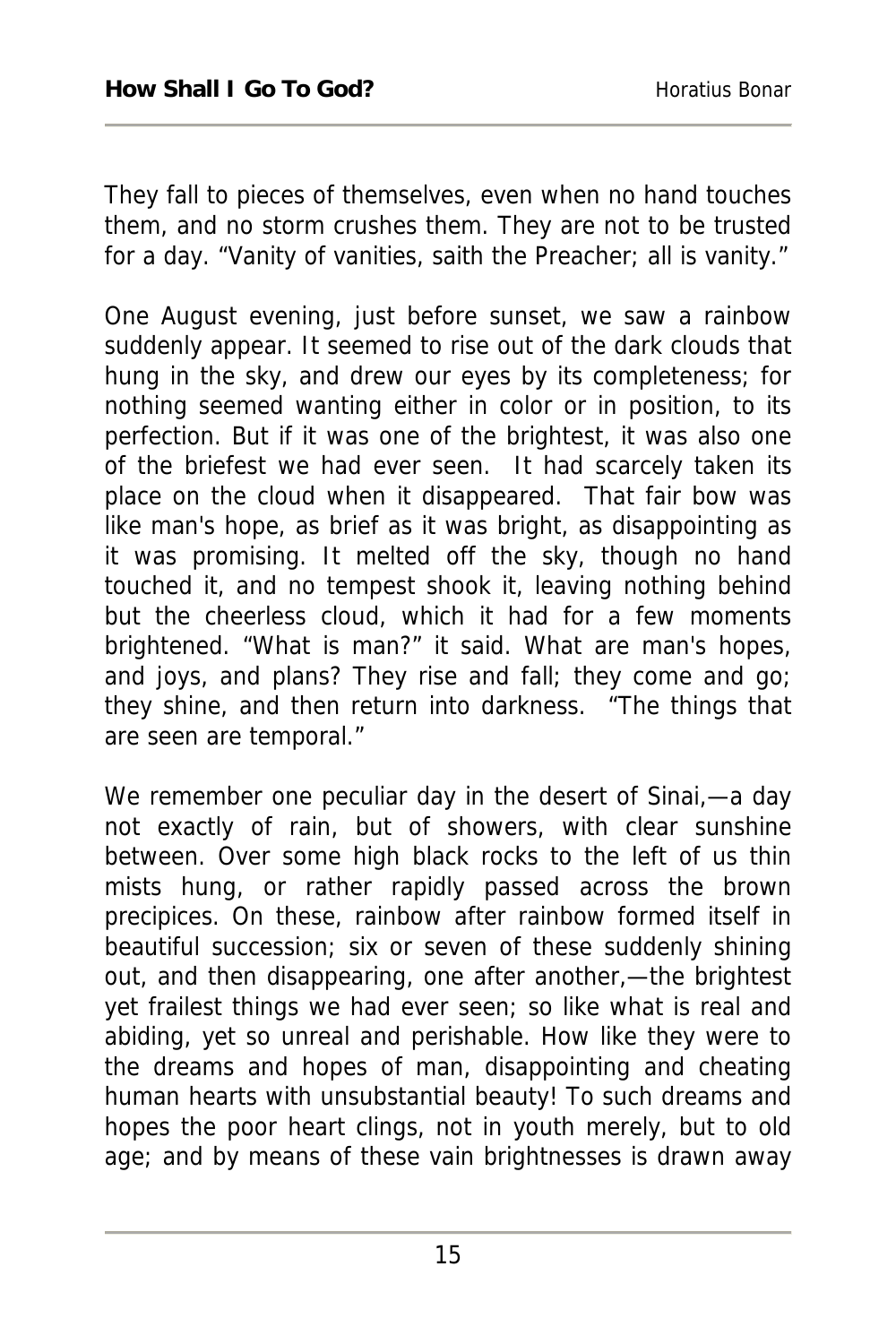from Him who is brighter than all earthly brightnesses,—the "brightness of Jehovah's glory and the express image of His person; whose glory changes not; who is the same yesterday, today, and for ever."

O man, when wilt thou be wise, and fix thine eye only on that which endureth for ever; on that which will fill thy heart and gladden thy soul to all eternity?

There was an old Scottish family, to whom belonged large estates, and who had lived together for many years in unbroken completeness. One evening they gathered all together, with relatives and friends,—father, mother, sisters, cousins, with the heir of the estate as the centre of the happy circle. That evening was among the last of the completeness. Within a few years all was changed, and each member of that circle, that had sat in gladness round the family hearth, was gathered into the family vault. The estate passed into other hands, and the old trees waved over other heads. The hopes that shone in each face that evening were speedily crushed, and the frailty of earth's fairest faces and fondest affections was sadly shown. We never look upon that old family mansion without calling to mind some text that tells of the vanity of human expectations. In a dying world like this, we need a sure and undying hope.

It is written, "Thou destroyest the hope of man." Yes, even so. Not only does man's hope fall to pieces of itself, but God destroys it before its time. It springs up in a night, and withers in a night, because God smites it. Man cannot be trusted here with the endurance of any earthly things. They become idols, and must be broken; for "the idols He will utterly abolish." Our cherished hopes of a bright future here of a long life, of health, of comfort, of money, of prosperity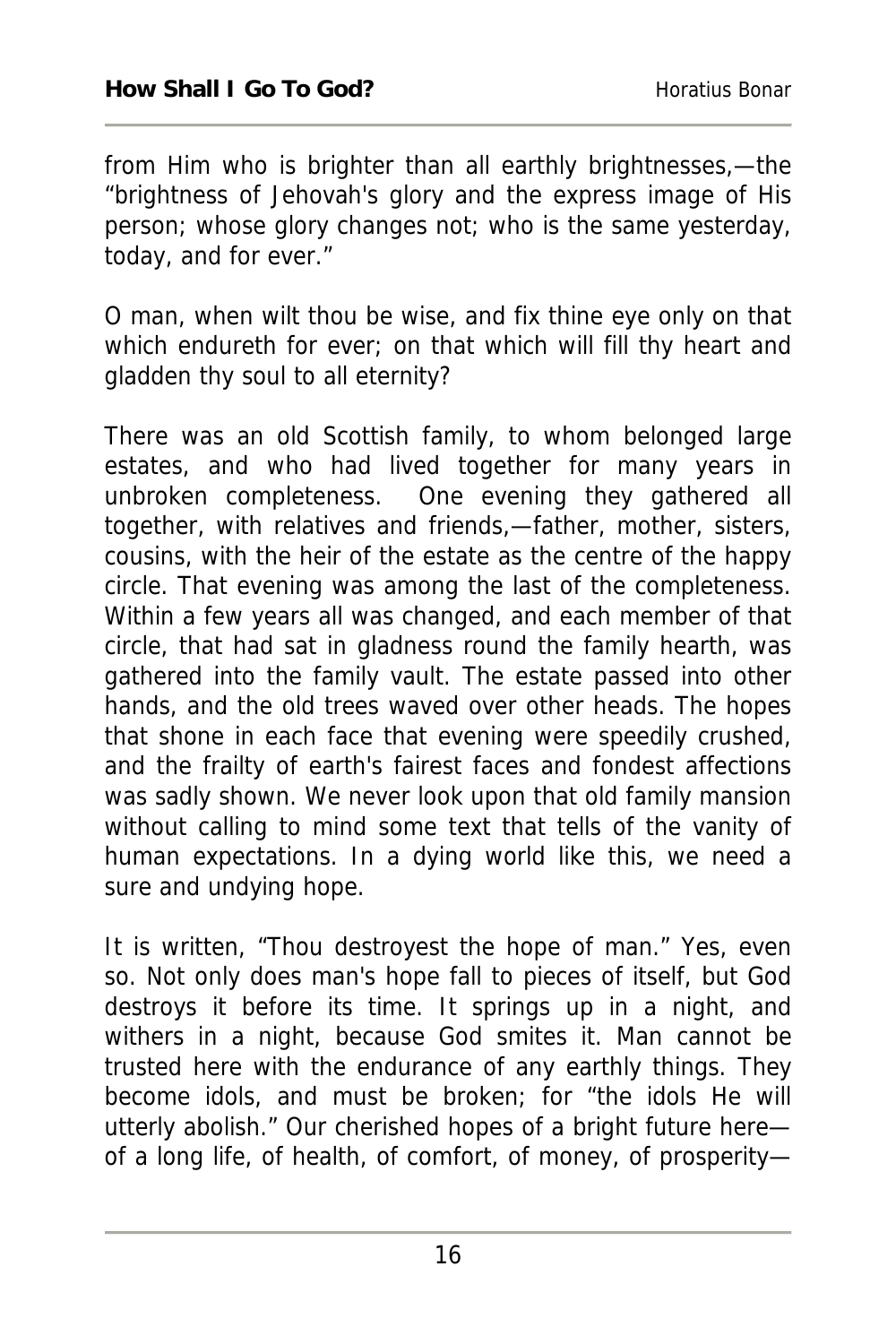must be checked, else we should make earth our home and our heaven, forgetting the glory to be revealed, and the pleasures that are at God's right hand for ever. "As many as I love, I rebuke and chasten; be zealous, therefore, and repent."

But God quenches no hope without presenting a brighter one,—one that will last for ever; for He does not mock the creature that he has made, nor wither up his fairest flowers without a reason, and that reason fraught both with wisdom and with love. He cares for us. He yearns over us. He would fain make us happy. He loves us too well to cheat us with dreams.

Man's hope must be destroyed, that God's hope may be built upon its ruins. The human is swept away only that the divine may come in its stead. The temporal is in mercy wrested from our grasp, that the eternal may be our portion and inheritance.

There is, then, that which God calls "the better hope,"—a hope full of immortality; a hope which God Himself gives, and of which no man can rob us. It is divine and everlasting. It brings with it the peace which passeth all understanding; and it contains in it the joy unspeakable and full of glory. No disappointment in it, and no mockery! It is sure and glorious, like Him from whom it comes to us. It is connected with a crown, with an inheritance, with a kingdom, with a glory which fadeth not away, with an eternity of joy such as eye hath not seen, nor ear heard.

The hope which God sets before us is no doubtful thing, but sure and glorious. It rests upon His gospel, in believing which we become men of hope.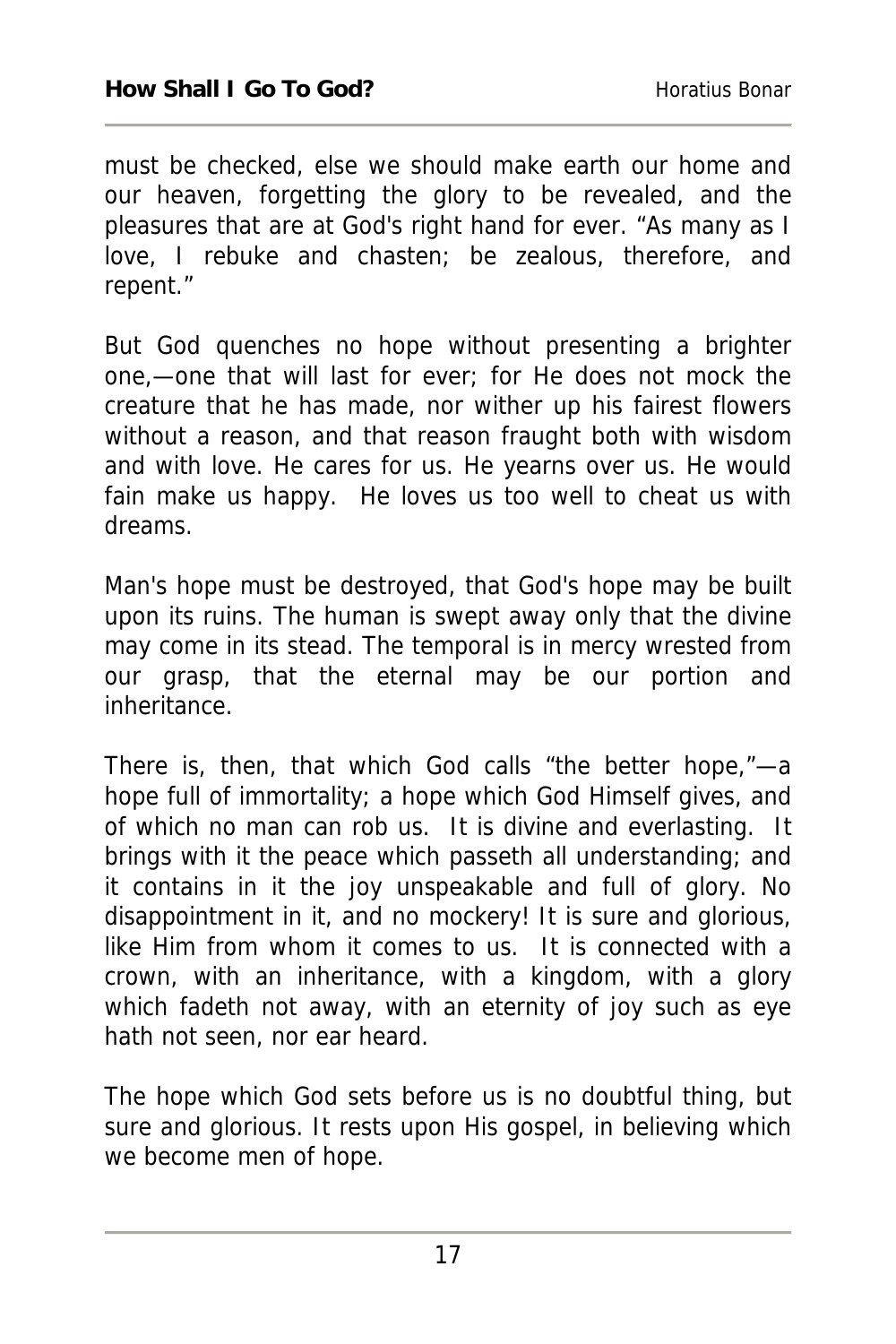For nothing save a believed gospel can give us aught of hope,—at least of that which God calls by that name. A believed gospel brings us peace; and, with the peace, it brings us hope. The peace is sure and steadfast; so also is the hope it brings.

This gospel is the good news concerning Him who died and was buried and rose again. The thirty-three years between His cradle and His cross embrace the whole compass of the good news. The story of His birth, and life, and death, contains all we need to know for peace. Into the soul of him who receives that divine story this peace enters, and, there it makes its abode,—peace in believing, peace with God through our Lord Jesus Christ. "To him that worketh not, but believeth" (Romans 4:5), this peace belongs; and he who has the peace has the hope,—a hope that maketh not ashamed.

Blessed union of peace and hope! We cannot have the hope without the peace, and we cannot have the peace without the hope (Romans 5:1,2). The belief of the good news makes us partakers of both.

Herein is love! For thus we see God providing not only for our present, but for our future, setting before our eyes a crown and kingdom, and meanwhile giving us peace with Himself here on earth until that kingdom come. Herein is love! For thus we see God in His pity drying up our earthly wells, and at the same time opening for us the wells of salvation,—"the fountain of the water of life."

Lift up thine eyes, O man, and look unto that future which lies before you! What is it to be? Dark or bright? Your life is but a vapor. Will you not make sure of the life everlasting? It is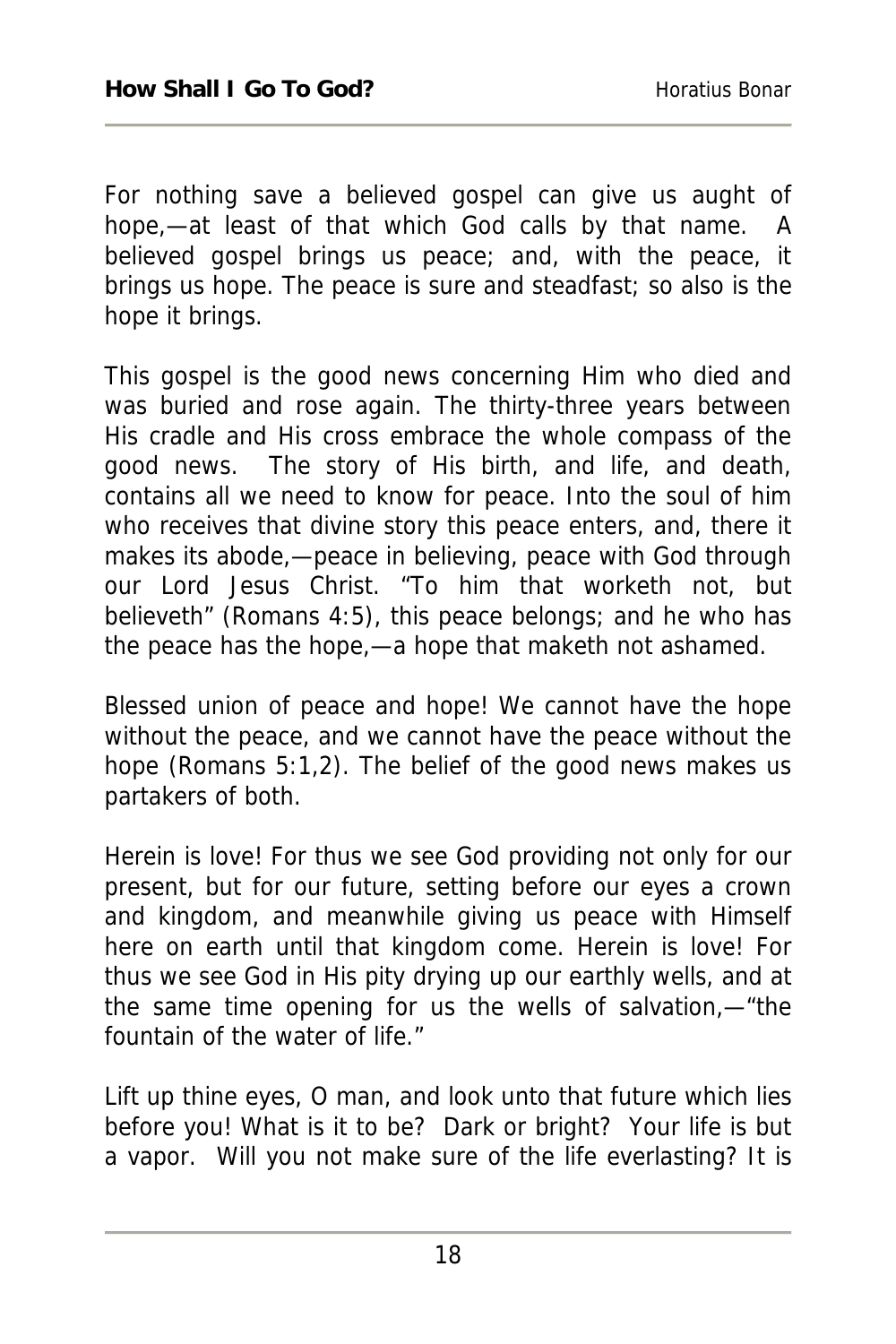within your reach. It is pressed upon your acceptance by Him who came to give hope to the hopeless, life to the dead, peace to the troubled, rest to the weary. That which He did in dying on the cross is that which you have to rest upon for eternity. It is a sure resting-place. You need no other. He that believeth entereth into rest!

Yes; and he that believeth enters into a new life, and begins a holy walk,—a life and a walk corresponding to the faith which realizes both the grace of the Cross and the glory of the kingdom. "If any man be in Christ, he is a new creature"; and that same Holy Spirit who drew him to the Cross, is given him that he may follow Christ, and be holy as He was holy.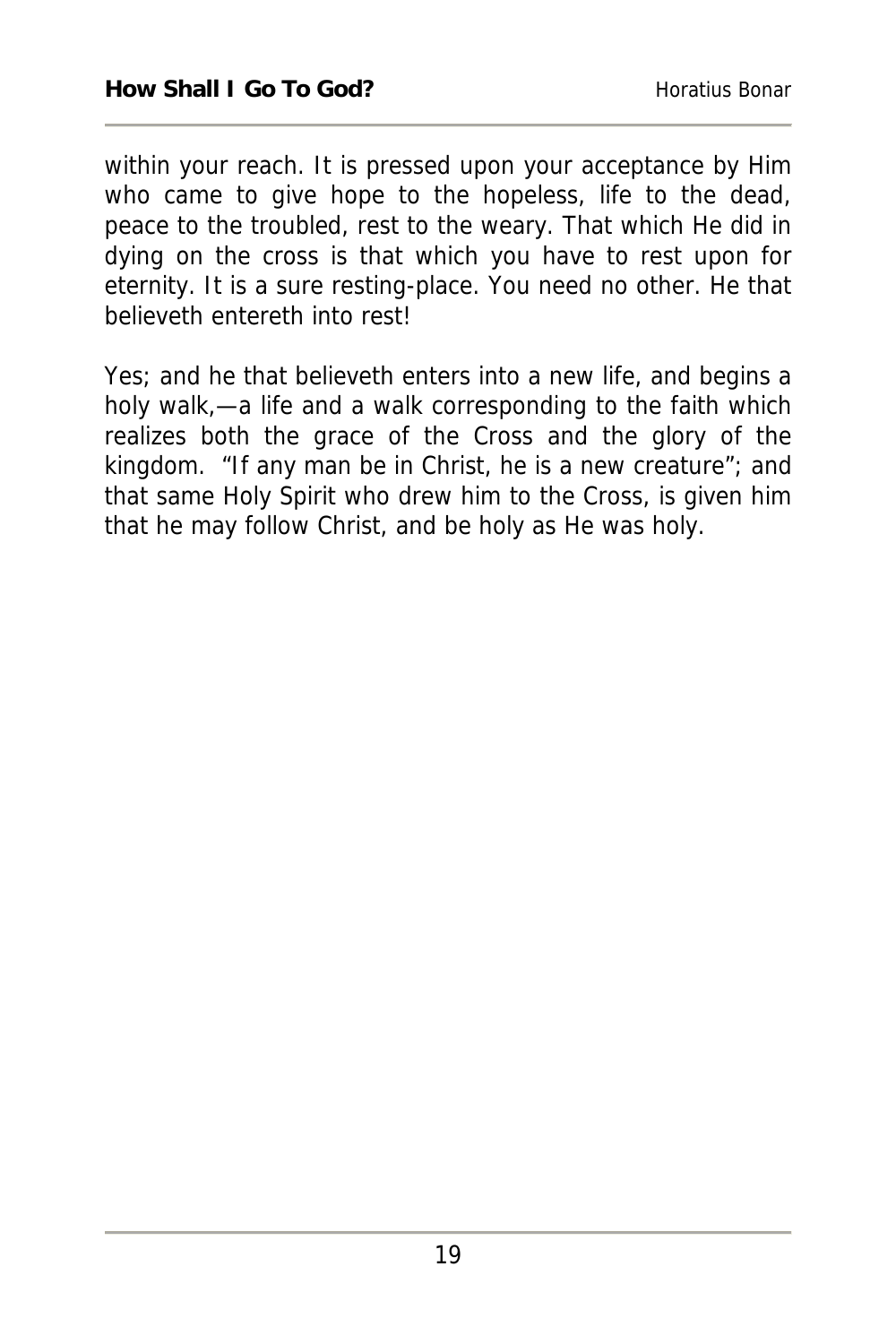### **CHAPTER 3**

#### **Instead Of Me?**

Many years ago, I was walking with a friend along the pleasant banks of a Scottish river, in one of the early months of summer, when the trees had just begun to show their fresh verdure and to offer us a shade from the sun. A man in rags came up to us begging. We supplied his wants somewhat, and entered into talk with him. He could not write nor read. He knew nothing of his Bible, and seemed not to care about knowing it.

"You need to be saved, do you not?" "Oh yes; I suppose I do," he said. "But do you know the way of being saved?" we asked. "I dare say I do," was the reply. "How, then, do you expect this?" "I have not been a very bad man; and am doing as many good works as I can." "But are your good works good enough to take you to heaven?" we asked. "I think so; and I am doing my best." "Do you not know any good works better than your own?" "I know about the good works of the saints; but how am I to get them?" he asked. "Do you know of no good works better than those of the saints?" "I don't think there can be any better," he said. "Are not the works of the Lord Jesus Christ better than the works of the saints?" "Of course they are; but of what use are they to me?" "They may be of great use to us, if we believe what God has told us about them." "How is that?" "If God is willing to take these works of Christ instead of yours, would not that do?" "Yes, that it would. But will He?" "Yes," we replied, "He will. For this is just what He has told us; He is willing to take all that Christ has done and suffered instead of what you could do or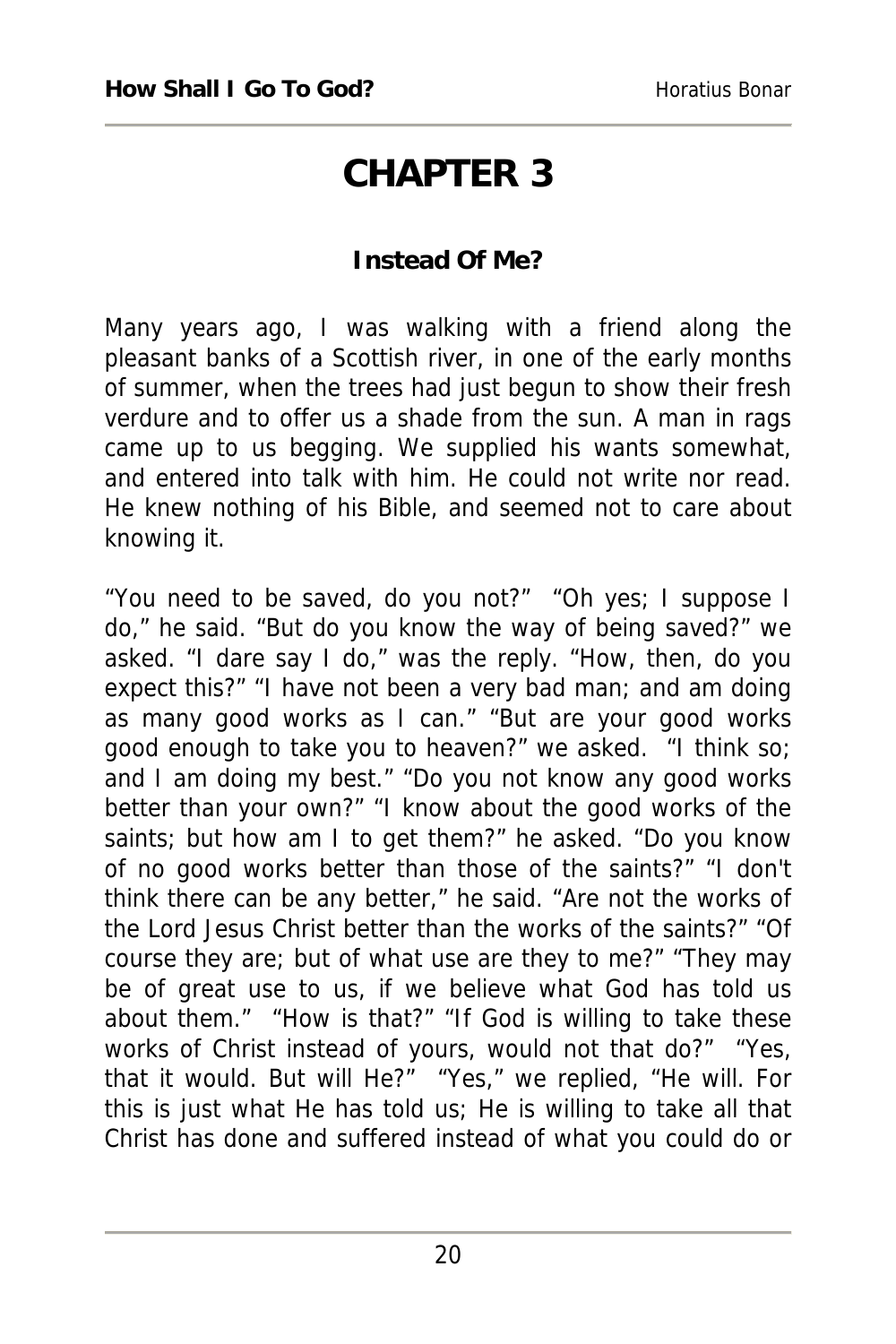suffer; and to give you what Christ has deserved instead of what you have deserved."

"Is that really the case? Is God willing to put Christ instead of me?" "Yes, He certainly is," we said. "But have I no good works to do myself?" "Plenty," we responded, "but not to buy pardon with them. You are to take what Christ did as the price to be paid for your pardon; and then, having thus got a free pardon, you will work for Him who pardons you, out of love for His love to you."

"But how can I get this?" he asked. "By believing the gospel, or good news, which tells you about the Lord Jesus Christ: how He lived; how He died; how He was buried; how He rose again—all for sinful men; as the Bible says, 'Through this Man is preached unto you the forgiveness of sins; and by Him all that believe are justified from all things'."

The beggar stood and wondered. The thought that another's works would do instead of his own, and that he might get all that this other's works deserved, seemed to strike him. We never met again. But the Word seemed to tell upon him; he seemed to take it with him as something which he had never heard before—something which seemed almost too good news to be true.

I have more than once spoken of this since, in illustrating the gospel, and it seemed to tell. The man's wonder that another's works should do instead of his own was in itself an insight into the effects produced by the gospel of Christ. "Christ for us," is the message which we bring; Christ "bearing our sins in His own body on the tree"; Christ doing what we should have done, bearing what we should have borne; Christ nailed to our cross, dying our death, paying our debt—all this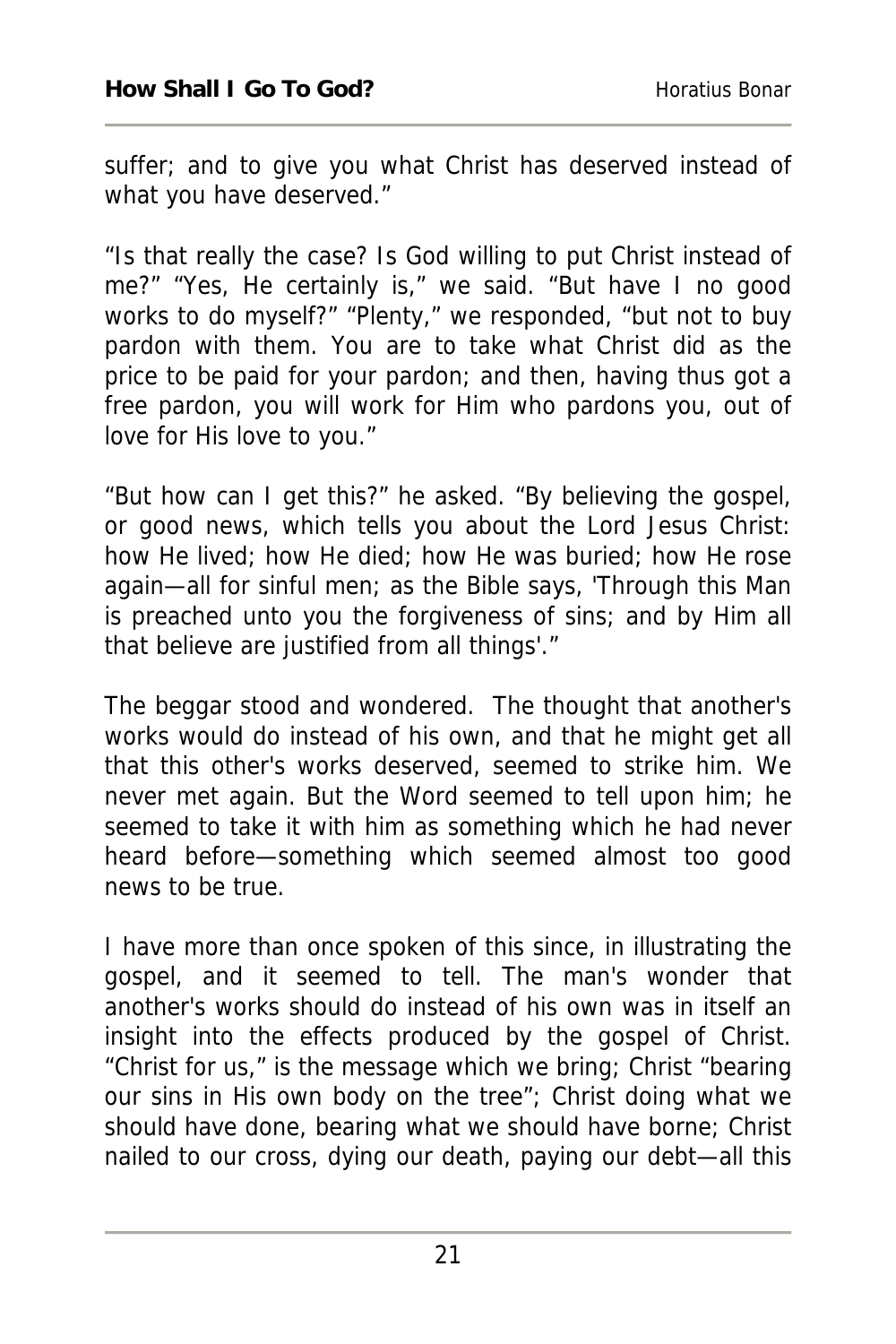to bring us to God, and to make everlasting life ours; this is the sure word of the gospel, which whosoever believeth is saved, and shall never come into condemnation.

There are few who do not know what that word "substitute" means when used concerning common things; but it is well that we should see how the right knowledge of this word is the key to the right understanding of the gospel. "Christ for us," or Christ our Substitute, is the gospel or glad tidings of great joy which apostles preached, and which we can tell, even in these latter days, to the sons of men as their true hope. The good news which we bring is not of what we are commanded to do in order that God may be reconciled to us, but of what the Son of God has done instead of us. He took our place here, on earth, that we might obtain His place in heaven. As the Perfect One, in life and in death, as the Doer and the Sufferer, He is presented to us that we may get the complete benefit of that perfection so soon as we receive His gospel. All our imperfection, however great, is lost in the completeness of His perfection, so that God sees us not as we are, but as He is. All that we are, and have done, and have been, is lost sight of in what He is, and has done, and has been. "He who knew no sin was made sin for us, that we might be made the righteousness of God in Him."

It is this sin-bearing completeness of the Son of God, as the Substitute, that the sinner rests upon. It is on this that we take our stand in our dealings with God. We need a sinbearer; and God has given us One who is altogether perfect and Divine. "The chastisement of our peace was upon Him, and with His stripes we are healed." "He, His own self, bare our sins in His own body on the tree."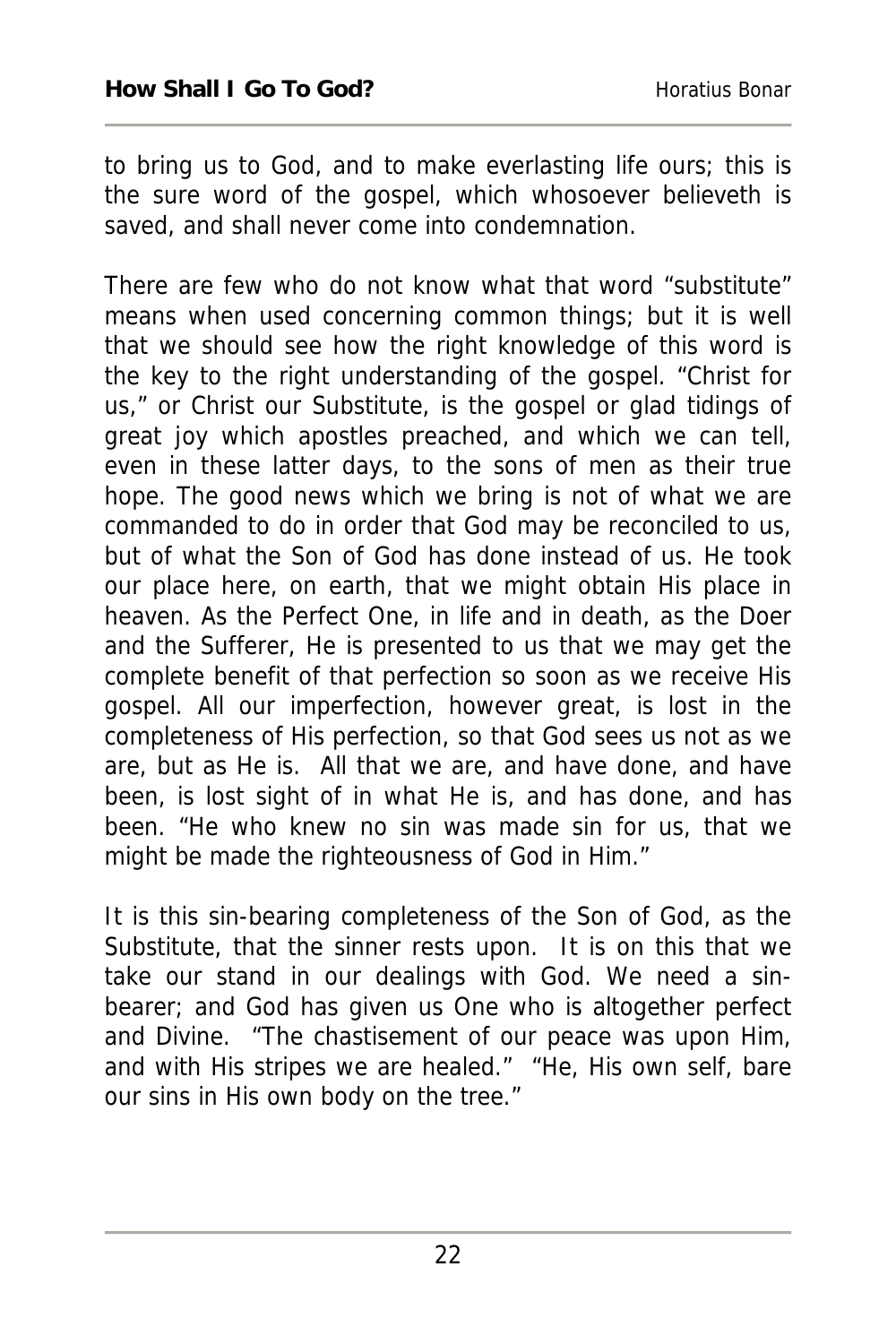We once dealt with a young man as to this. He sat, with his Bible before him, pondering the way of life, and asking, What must I do to be saved? He was in darkness, and saw no light. He was a sinner—how was he to be saved? He was guilty how was he to be forgiven?

"Not by works of righteousness which we have done." "No, certainly; but how then?" was his question. "By Christ doing the whole." "But is this possible?" he asked, "Can I be saved by another doing the whole for me?"

"It is not only possible, but it is certain. This is the way; the only way. It is God's one way of saving the sinner." "And have I nothing to do?" he asked. "Nothing in order to be saved," we replied. "But tell me how this is to be."

"Let us come back to the truth about the Substitute. You know what that is?" "I do. But how does this bear upon my case?" "Christ offers Himself to you as your Substitute; to do what you should have done, to suffer what you should have suffered, to pay what you should have paid."

"Do you mean that Christ has actually paid my debt, and that this is what I am to believe in order to be saved?" "No. Your debt is not paid till you believe: then it is paid—paid once for all, once and for ever; but not till then." "How, then, is the work of Christ, as the Substitute, good news to me?"

"There is enough of money lodged in the bank to pay all your debts twice over; and you have only to apply for it. Hand in your check, and you will get the money at once." "I see; I see," he said, "It is 'believing' that brings me into actual possession of all the fruits of the sin-bearing work upon the cross."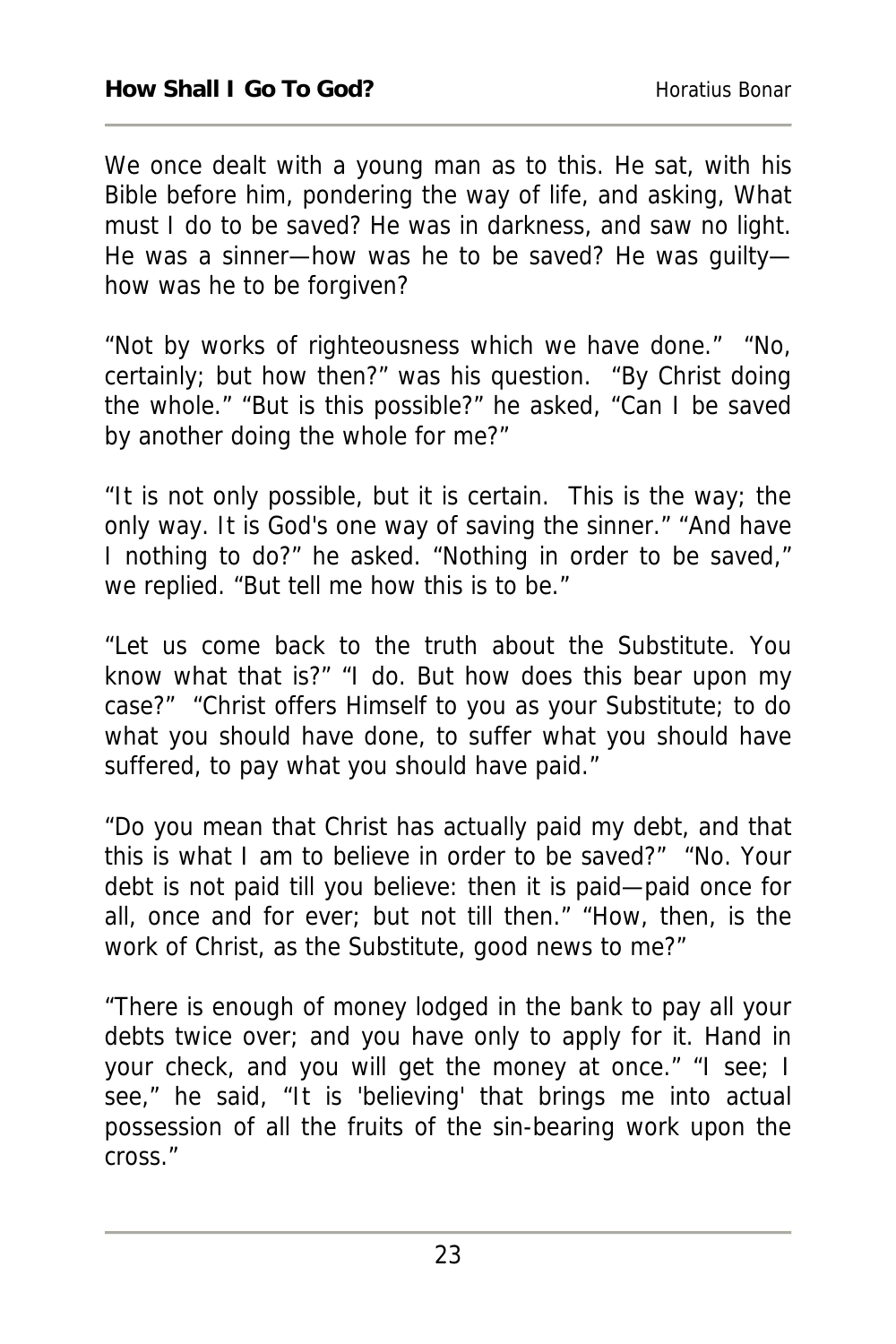"Yes; just so. Or, let me put it in another way. Christ died for our sins. He is the Substitute. He is presented to you as such. Are you willing to take Him as such, that He may pay all your debts and forgive all your sins?" "Yes. But let me see this more fully; for it seems too simple."

"Well; put it thus: God has provided a Substitute for the guilty, who, eighteen hundred years ago, suffered for sins, the Just for the unjust. The Father presents that complete Substitute to you, and asks your consent to the exchange. The Son presents Himself to you, offering to be your Substitute. The Holy Spirit presents Him to you as a Substitute. Do you consent? The Father is willing, the Son is willing, the Spirit is willing. Are you willing? Do you give your consent?" "Is that it?" said he. "It is. Your consenting to take Christ as your Substitute is faith." "Is that it?" said he again. And the light broke upon him. "Christ our Substitute was the dawning of the day."

Thus it is that the sinner's chain is broken and he is set free to serve God. First liberty, then service; the service of men set free from condemnation and from bondage. It is in accepting the Divine Substitute that the sinner is set free to serve the living God. The liberty flowing from forgiveness, thus received, is the true beginning of a holy life.

If, then, I am to live a holy life, I must begin with the Substitute. must deal with Him for pardon and deliverance. Thus being by Him "delivered out of the hands of our enemies, we serve God without fear, in holiness and righteousness all the days of our life."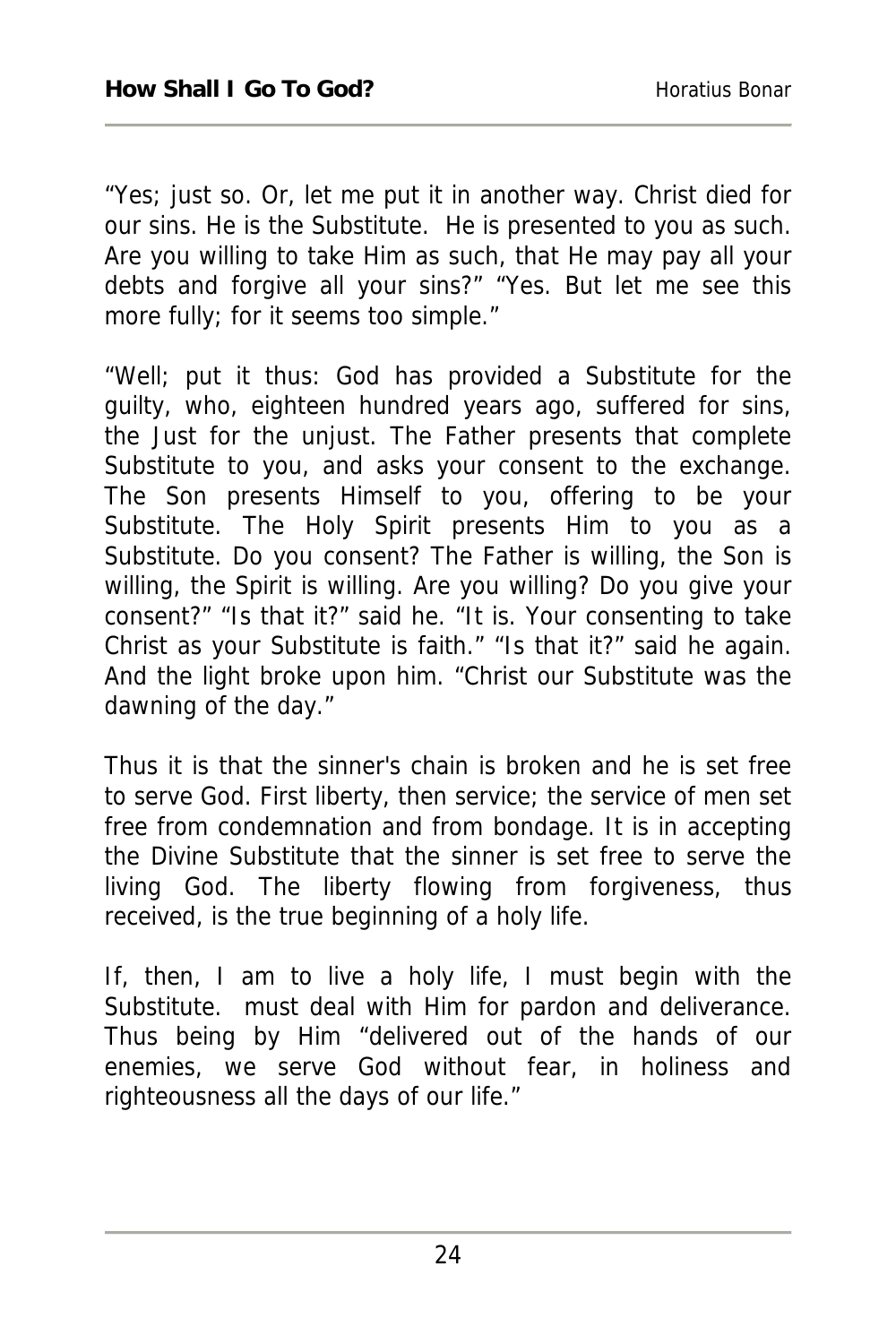If I am to serve God, and if I am to possess anything of "true religion," I must begin with the Substitute. For religion begins with pardon; and without pardon religion is a poor and irksome profession. "There is forgiveness with Thee that Thou mayest be feared." This is the Divine watchword. Not first the fear of God, and then forgiveness; but first forgiveness, and then the fear of God.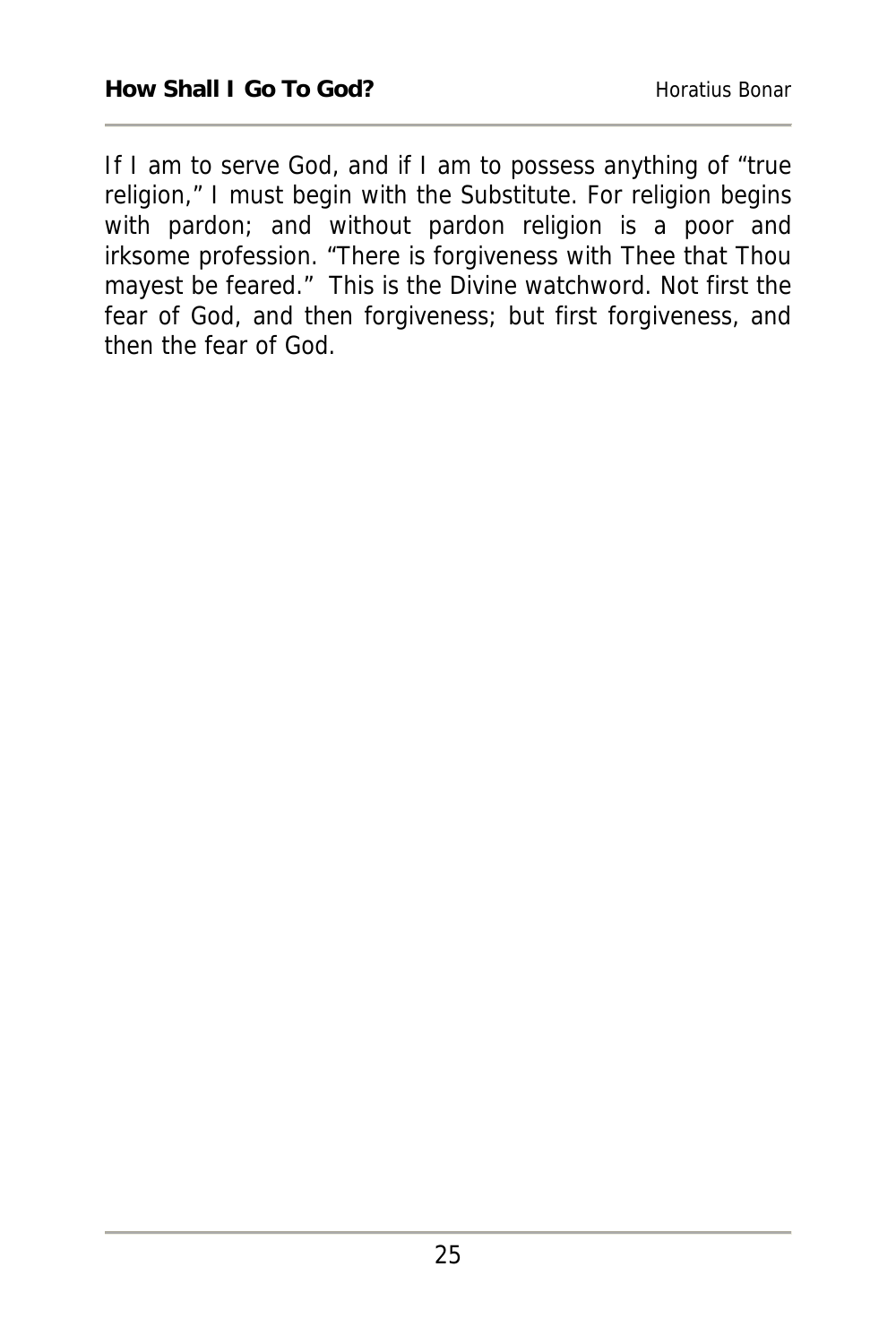### **CHAPTER 4**

### **The Long Time**

It is the Lord Jesus Himself who has given us these words in one of His parables. He says: "After a long time the Lord of those servants cometh, and reckoneth with them" (Matthew 25:19). Thus, while in one place He speaks of "the little while," in another He speaks of "the long time." Little, yet great; short, yet long; both are true; and it is this double expression that makes up the full character of man's condition here, as preparing for the great day of the Lord. From the day when the Master left the earth and went up to the Father, to the day when He shall come again in His glory to sit on the awful throne before which all nations shall be gathered, is, in one sense, a long time, as men reckon years and ages. But in another sense, it is but a little while, if we reckon time as God reckons it, and compare it with the vast eternity in which it is to be swallowed up.

Life is a vapor, and that is little; life is a journey, and that is long. Life is a hand-breadth, and that is little; life is a period made of many days, and weeks, and months, and years, and that is long. Life is a post, and that is swift; life is a pilgrimage, and that is slow. Life is like the eagle hastening to his prey; life is a time of sojourning. Life is a weaver's shuttle; life is fourscore years, and once it was well nigh a thousand.

For some purposes a day is a short time, while for others it is a long time. In some circumstances a year is a short time, while in others it is a very long time. Much depends upon what is to be done in that period, and our ideas of long and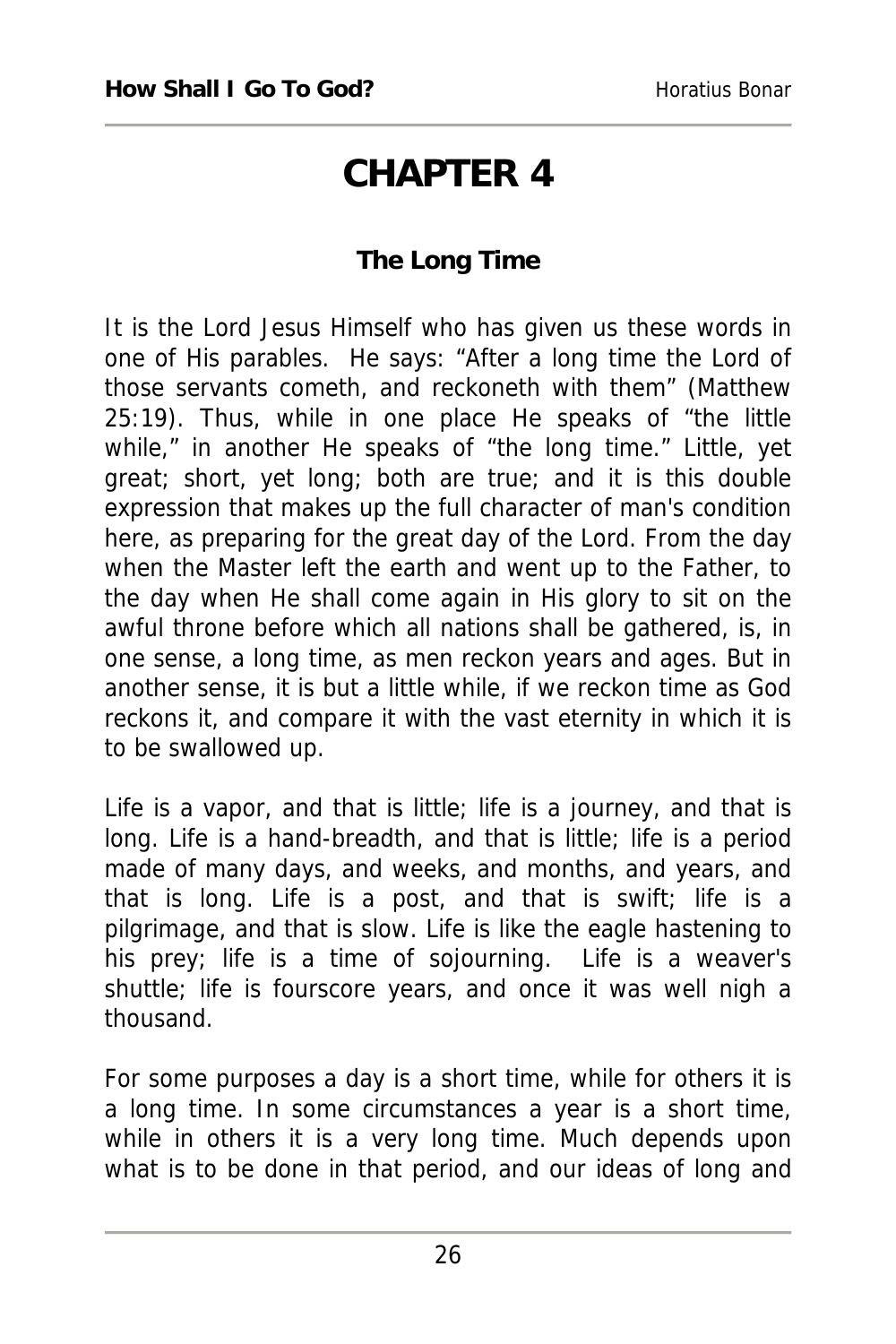short, in such cases, are influenced by the amount of work to be done. "It seemed an age," said a traveller among the Alps, who lay bruised by a fall into a deep cleft of ice, "ere my guides returned from the village, bringing the ropes to pull me up." Yet it was only two hours. But he had measured the time, not by moments or minutes, but by his sufferings and his danger.

Of an old German peasant the following story is told by a lady who visited him. He had a little garden in which were a few apple trees which were covered with fruit. He amused himself daily with walking through his garden and picking up the apples which dropped. The lady met him one day when he was thus engaged.

"Don't you weary, my friend," said she, "stooping so often?"

"No, no," said he, smiling, and offering a handful of ripe fruit.

"I don't weary," he added: "I'm just waiting, waiting. I think I'm getting ripe now, and I must soon be dropping; and then the Lord will pick me up. "Oh," said he, speaking earnestly to the lady, "you are young yet—just in blossom; turn well round to the Sun of Righteousness, that you may ripen well."

Here was the "long time" of growing and of ripening; not long in one sense, but long in another; long enough to grow and grow; long enough to ripen and ripen. It is of a "long time" like this that the Lord speaks to us in this parable of the servants.

The Italian poet, imprisoned cruelly in a dark cell, is represented as uttering these mournful words: "Long years, long years." For so they seemed to him in his solitude. And in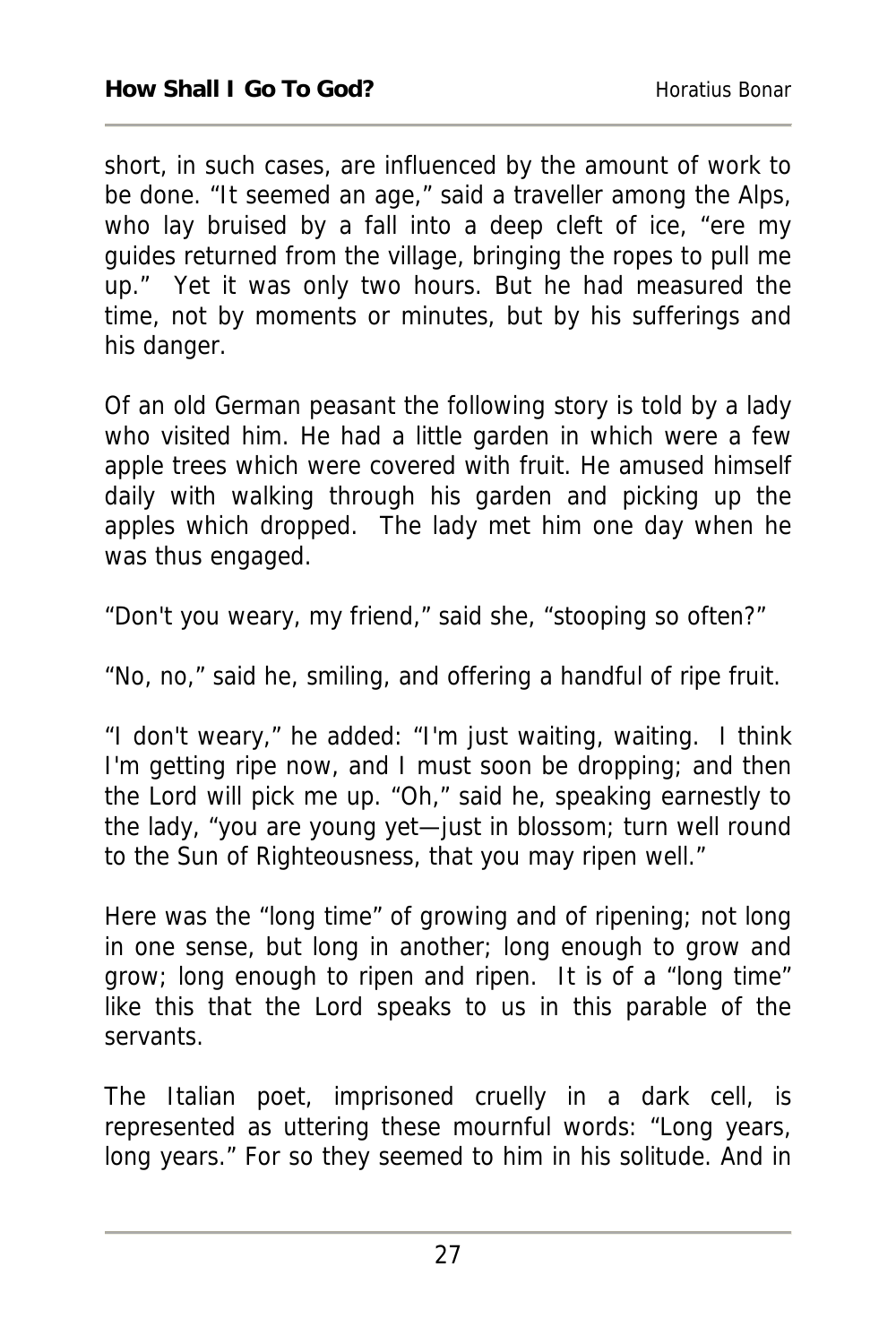a like sense we often use the words, "all day long," and "all night long," and also "the whole long year;" and thus the word "long" has acquired a peculiar meaning, expressing not only the real amount of time, but the number of events that have been crowded into the space: as if the trials passed had lengthened out the time.

It is to this solemn sense of the expression, "After a long time," that we now turn the reader's thoughts. We wish to make him feel the responsibility which is laid upon every man by the "long time" given to us by God to prepare for the coming eternity.

God will take not one by surprise. He is too just and too pitiful to do so. He warns before He strikes; nay, He gives a thousand warnings, even during the shortest life. Each day is made up of warnings, too plain to be mistaken, too loud to be unheard. No one, in the great day of reckoning, shall be able to say, "I was not told of what was coming; I was hurried off to the judgment-seat, without notice given, or time allowed to make ready." A pilot that runs his vessel upon the rocks at noonday, with his eyes open to see the cliffs, and his ears open to hear the breakers, is without excuse. At St. Abb's Head, on the east coast of Scotland, many a vessel in former years was ship-wrecked when the strong east wind of the German Ocean drove it upon the treacherous lee shore. Some years ago a lighthouse was built and a curious "fog-horn" set up, which in mist, whether by day or night, makes its warning voice to be heard for miles around. No pilot now, who wrecks his vessel on these terrible rocks, can say, "I got no warning that they were so near;" for in the clear night the beacon-light shines out to tell him of danger, and in the thick gray mist the "fog-horn" sounds out its hoarse note to say, "Beware!"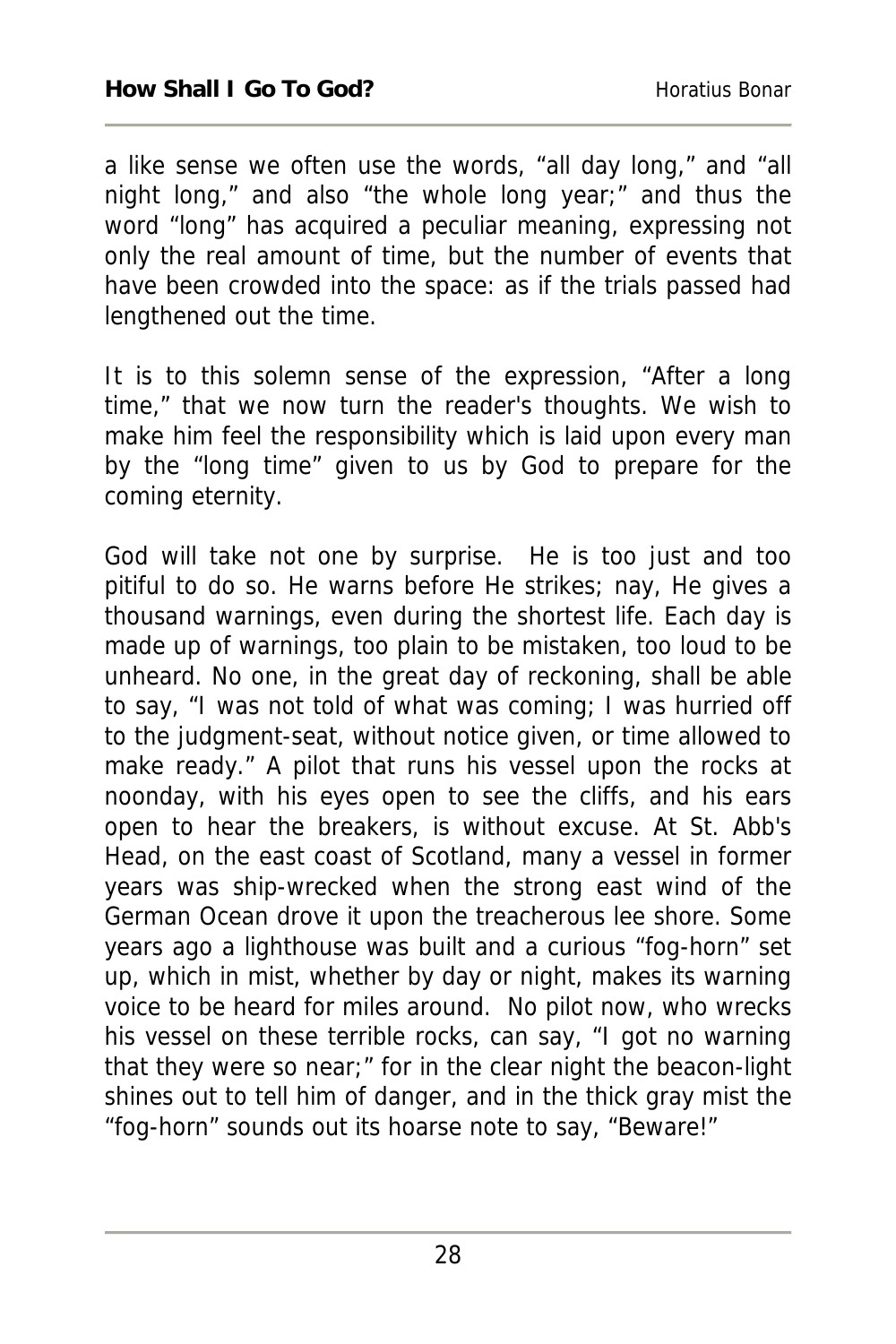Thus the light and the voice from heaven are perpetually warning the sons of men, and saying, "Prepare to meet thy God." The warnings of one day or one week, how many! the warnings of a year, how many more! the warnings of a lifetime, how innumerable! No man shall be able to say that he perished unwarned, or that God took him by surprise. The "fog•horn" pealing through the haze sounds dismally, and seems like the voice of one crying in the wilderness, "Flee from the wrath to come;" "Repent, repent;" "Turn ye, turn ye; for why will ye die?" And thus it is that God is each day calling aloud to us, and pointing us from the rocks to the haven of safety in Jesus Christ our Lord,—the one haven which no storm can reach.

God gives us time enough to turn and live. When a teacher sets a task of a few pages to his scholar, and says, "I give you a week to do it in," he allows him a "long time," for the task is one which might be done in an hour. So, when God says, "Seek ye Me, and ye shall live," or "Acquaint thyself now with God, and be at peace," and gives us a lifetime for this, He is giving us "a long time." We delay, and linger, and loiter: so that year after year passes by, and we are no nearer God than at first. But our delays do not change the long time. We make it a short one by our folly; but it was really long for the thing that was to be done—the single step that was to bring us to Christ and place us beneath the shadow of His cross. For that, there was time enough, even in the shortest life; so that no one can say at last, "I had no time given me to prepare for eternity, and I was hurried to the grave without time to seek the Lord." "I gave her space to repent" (Revelation 2:21), are the warning words addressed to the sinners of Thyatira; and He speaks the same words to us. Space to repent is the message still! Repent is the burden of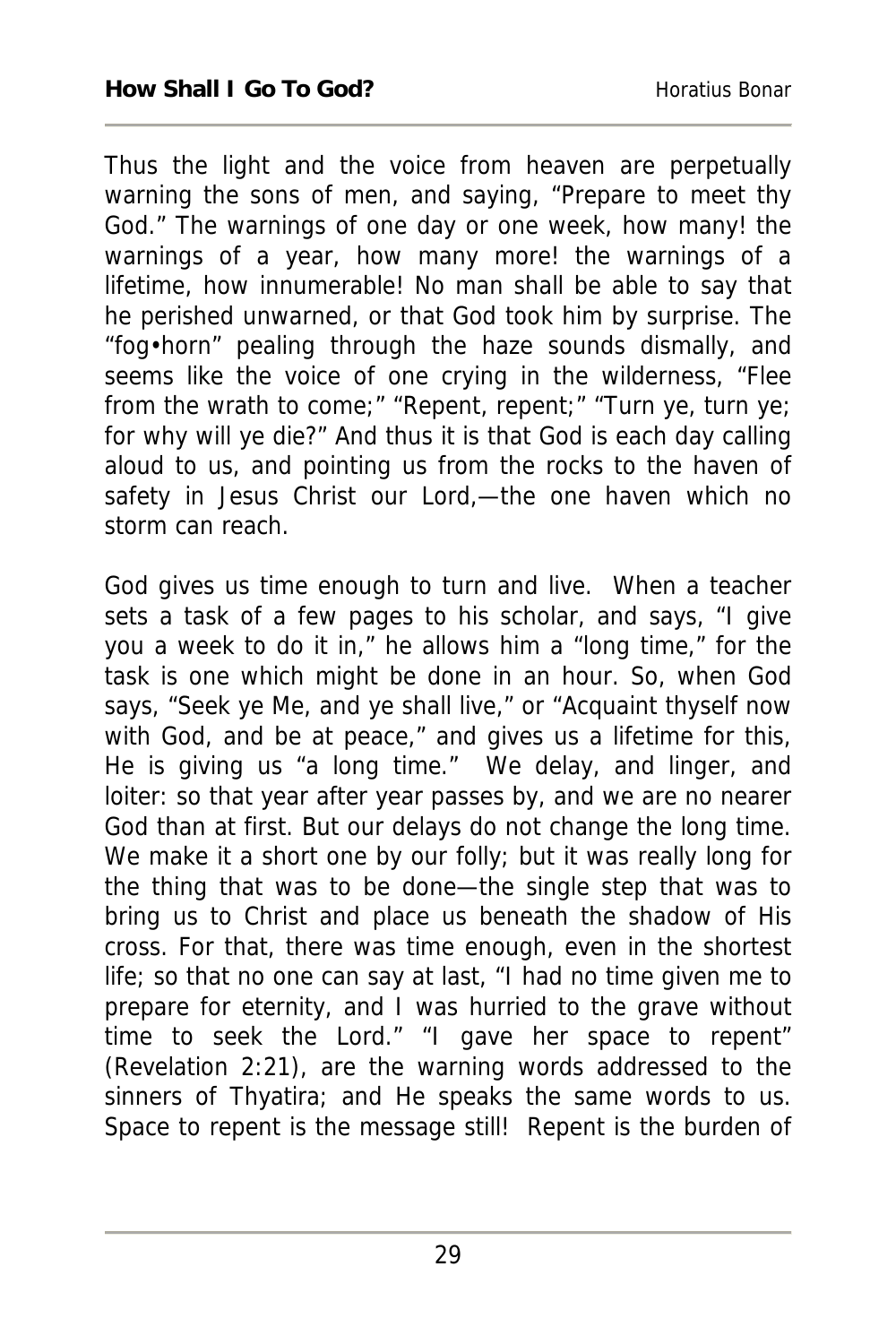exhortation, and this He follows up with, "I give you space to repent!"

This long time is a time of longsuffering. "The Lord is very pitiful, and of tender mercy" (James 5:11). He spares to the uttermost; He yearns over the sinner; He beseeches him, with all the earnestness and sincerity of God, to be reconciled to Himself. He bears refusals, insults, and provocation, hatred, and scorn, and coldness,—not smiting the rejector of His love, nor taking vengeance on His enemies. He is "not easily provoked," but "beareth all things, endureth all things," "not willing that any should perish, but that all should come to repentance" (2 Peter 3:9). He renews each day His offer of pardon, with a longsuffering that seems to know no limit, and with a profound sincerity that is fitted to win the most obdurate and suspicious of the sons of men. "Account that the longsuffering of the Lord is salvation"; for to nothing less than salvation does this longsuffering point! "Why will ye die?" is the urgent question of God to the heedless sinner. Have I not given you time enough to seek and find eternal life? Am I not in earnest in beseeching you to be reconciled to Myself?

This long time is man's opportunity. Is pardon to be found? Now is the time! Is eternal life to be obtained? Now is the time! Is heaven to be won? Now is the time! Is the strait gate to be entered and the narrow way to be pursued? Now is the time! Is the immortal soul to be saved, a crown to be received, and a kingdom to be possessed? Is the chain to be broken, the prison to be fled from, the darkness to be exchanged for light, and the everlasting woe to be shunned? Now is the time! This is thy opportunity, O man! Seize it, and use it, ere it pass away for ever! There is danger all around; hell is laying its snares; the storm is gathering; but still there is time. All heaven is shining yonder, full in view; the door is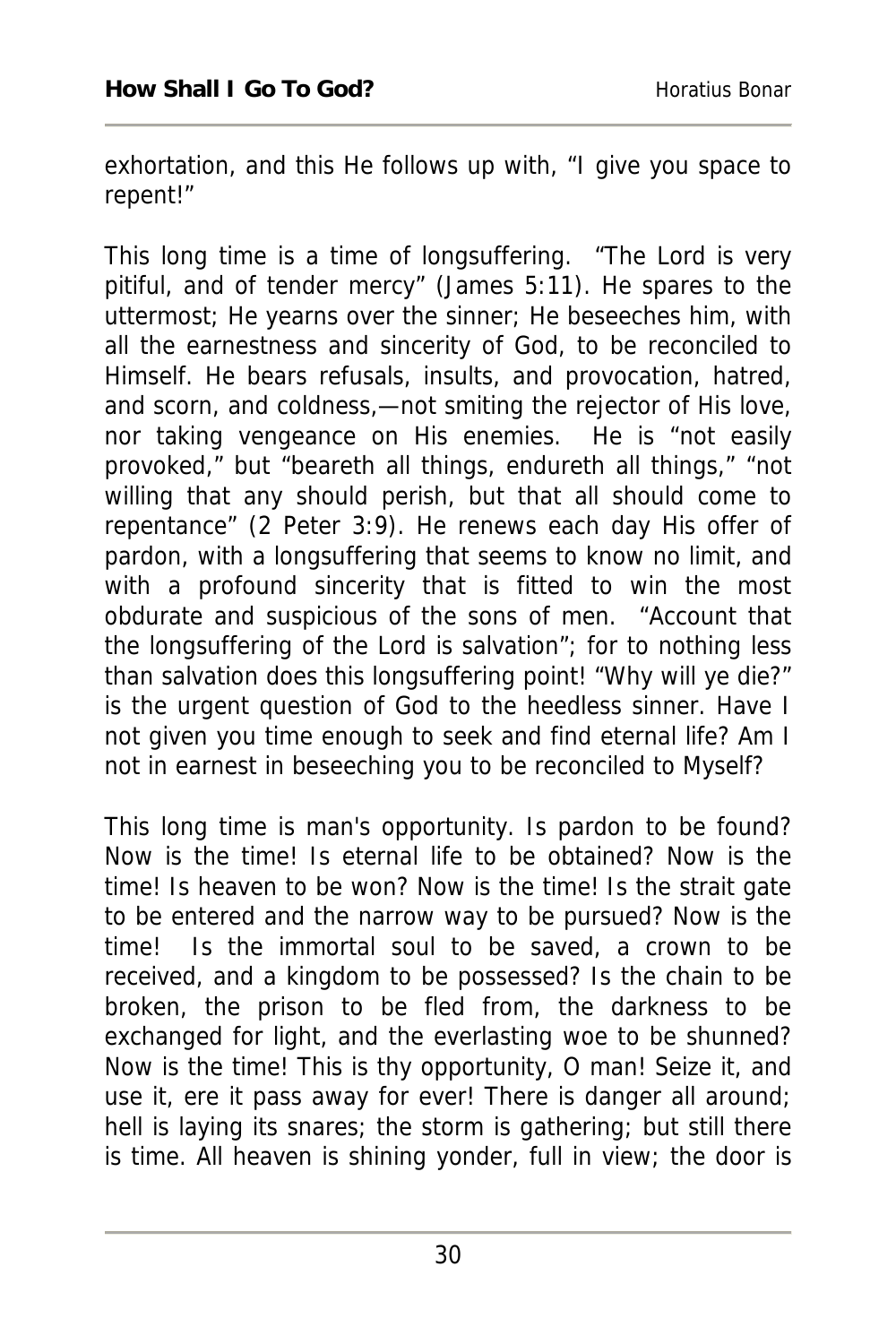as wide open as the love of God can throw it; the Son of God entreats you; angels beckon you in; the earthly ambassadors beseech you; now is your opportunity;—will you let it slip? Is it such a trifle to lose heaven, to lose your soul, to lose eternal gladness? O man, delay not!

This long time will end at last. The Master will return, and call His servants to account for the way in which they have spent the time, and used the gifts. The acceptable year of the Lord will end in the day of vengeance: and that vengeance will be real, for it is the vengeance of God. The "long time" allowed us here, to prepare for the great reckoning, will be nothing to the far longer time of the unending eternity,—an eternity of ever deepening darkness, or ever brightening glory.

All this makes us speak more earnestly, knowing how quickly the "long time" is passing away. Time is closing, life is ending, the Judge is coming; the long time will melt into the "little while"; the "little while" will vanish away, and the everlasting ages will begin. Prepare to meet thy God. Lately, when making alterations in an English church, an old pulpit was found, that had been hidden for long years. It was beautifully carved, and round its upper part these words were cut in the wood, still distinctly legible,—"Lift up thy voice like a trumpet, cry aloud." It is this that we are now doing, that every one to whom this may come may know the danger which lies in front of him, if he be still unreconciled to God.

There is reconciliation! This is our message, as we stand beneath the cross, and speak to a dying world. There is reconciliation through the blood of the sacrifice! There is peace at the altar where God is standing to receive the sinner. The Son of God has done the mighty work on which reconciliation rests, and by means of which the eternal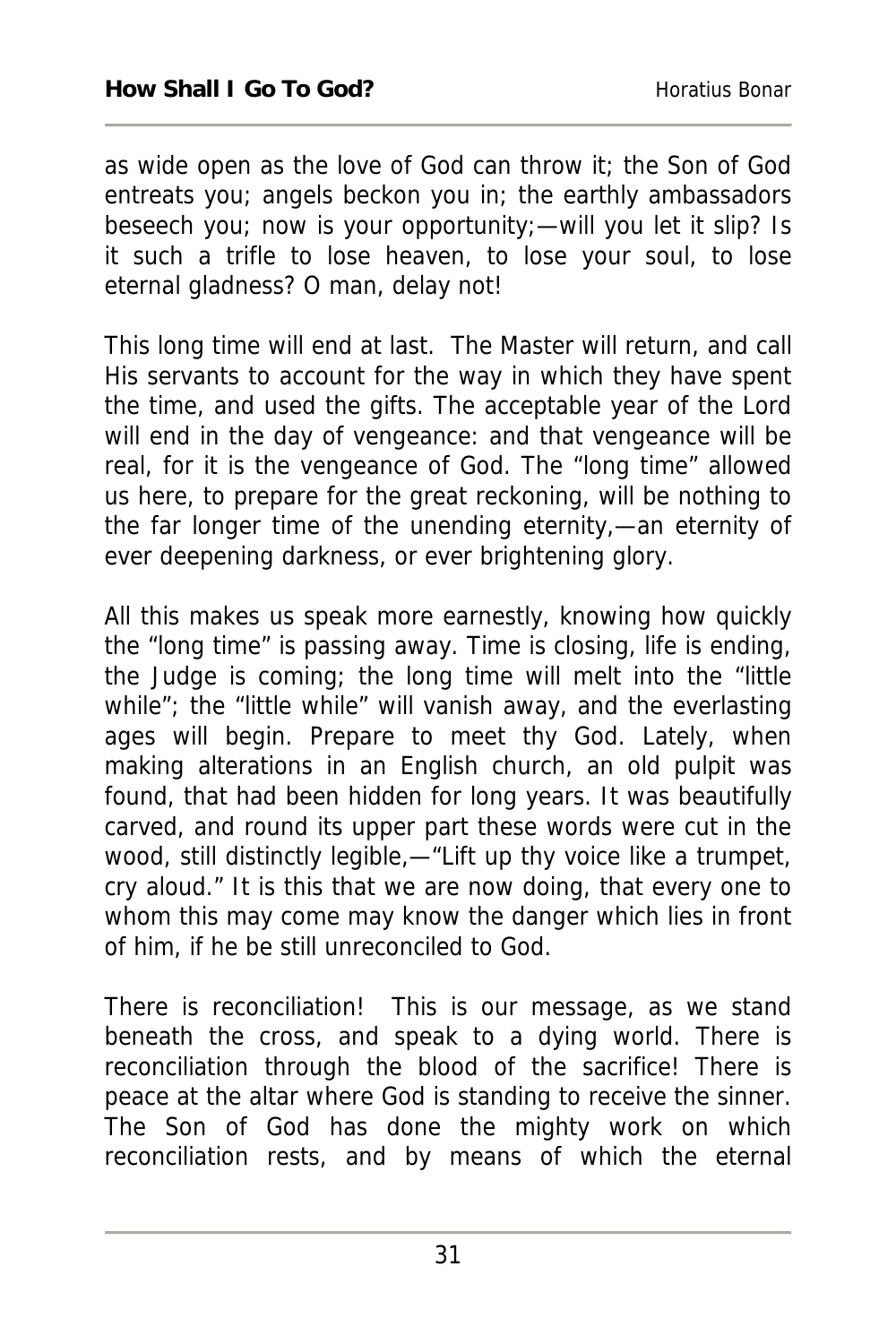friendship of God is offered to the oldest and most stubborn of earth's rebels. That word supersedes all others. It is enough! Do not attempt to add to it, or to take from it. Take it for what it is; take it for what God declares it to be, and enter into the purchased peace. It is a righteous peace, built upon the finished work of the Substitute. It tells of that God who "justifies the ungodly," and it tells of that peace-offering by means of which it has become a righteous thing that the ungodly should be justified. It says to each rebel,—All this peace, this friendship, this pardon becomes the certain and present property of everyone who relinquishes his own standing by nature before God in himself, and consents to stand before Him on the footing of another's work, another's sufferings,—the work and the sufferings of the Word made flesh; of Him who, though He was rich, yet for our sakes became poor, that we through His poverty might be rich (2 Corinthians 8:9).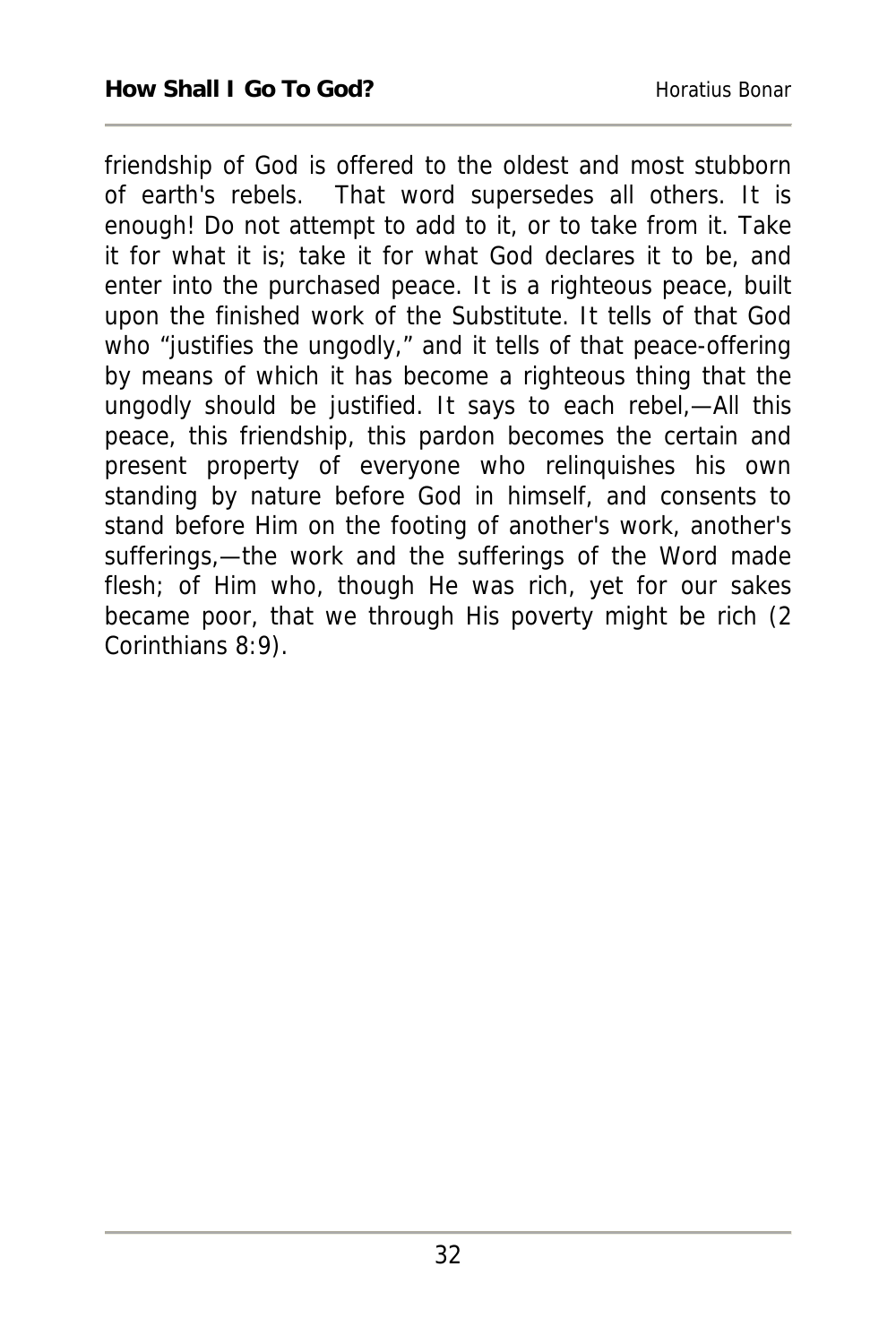### **CHAPTER 5**

### **I Can't Let Go**

The vessel was pretty high out of the water, and there was no ladder, either of rope or iron, at his side for the poor lad to descend by, so as to reach the boat which lay below.

The lad looked over and saw his position. There was the boat, and here was the slowly sinking vessel. He heard shouts to him from below; he saw some five or six stout men waiting to catch him; but he could not make up his mind to quit his hold.

He saw the swell of the sea, as it heaved the boat up and down; he observed too, the distance between himself and his deliverers below; and his heart failed him. What if he should miss the boat, and drop into the sea, instead of the stretchedout arms underneath? He clung to the rope with all his might, and made as though he would go back into the vessel. But the shouts came up again, "Let go the rope!" He dared not go back, and he was afraid to let himself drop. So he clung to the rope as if it were his only safety. Again the shouts were heard, "Let go!" His answer was, "I can't let go."

At last, as the danger increased, the loud but kindly voices from below overcame his fear and distrust. He did "let go"; and without an effort dropped into the strong arms which were waiting to receive him. He was safe; and as he realized his safety, he could not help smiling at his own folly in refusing to let go, and in saying, as his reason for not letting go, that he could not.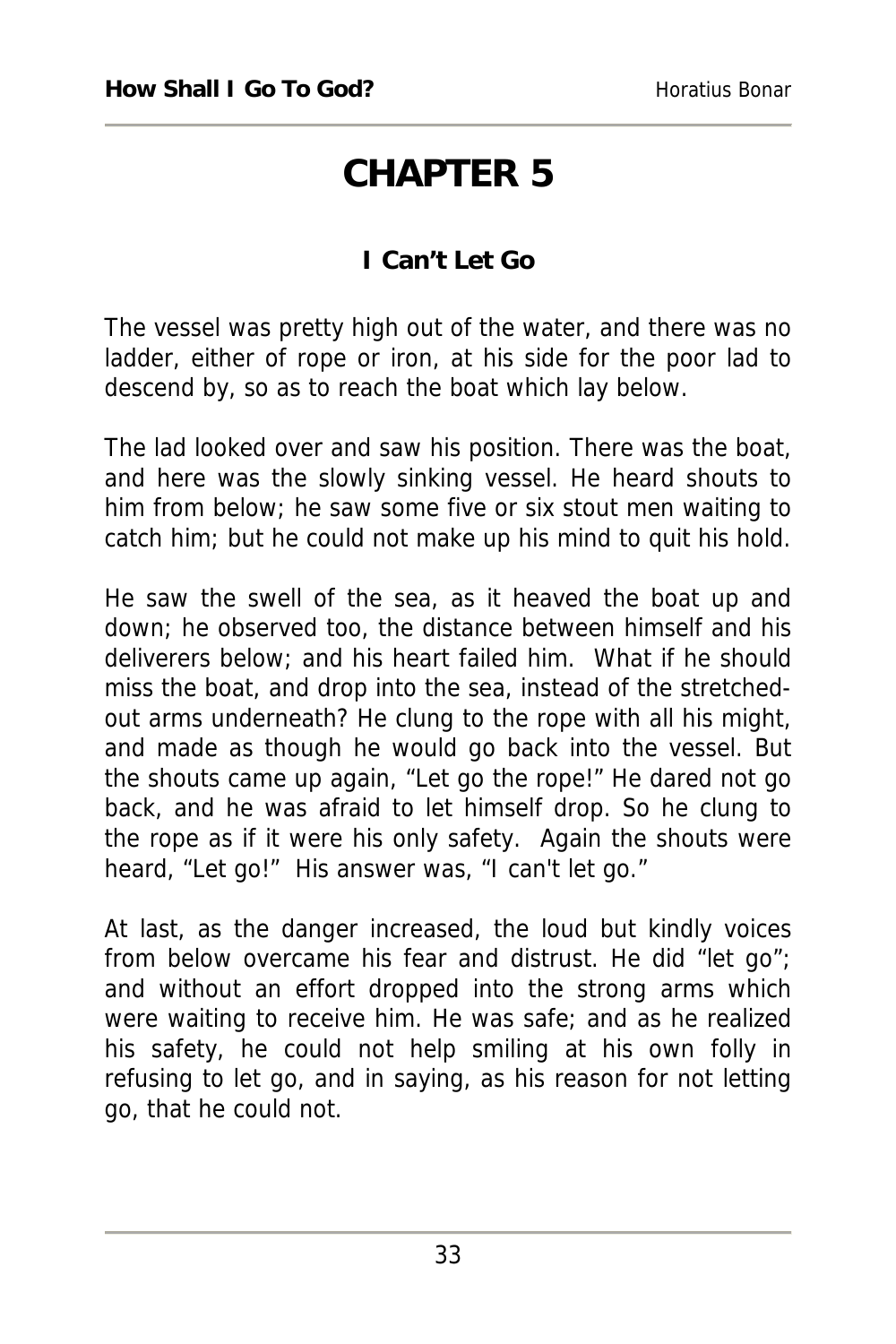"I can't believe in Christ," is the complaint we often hear from the inquiring. What does it mean? Are those who make it in earnest? Have they considered what they say? Are they not exactly like the poor lad hanging over the steamer's side and crying "I can't let go?" If he had had confidence in the boat below and in the men below, would he have remained in this strange position and uttering this strange cry? Had he not more confidence in the rope to which he clung than in the boat which lay ready to receive him? He saw there was danger, or he would not have grasped the rope; but he had the feeling that there was less danger in clinging to the rope than in dropping into the boat. So he continued to cling with all his might to that which could not save. If his safety had depended upon his grasping it, the cry, "I can't hold any longer, my strength is gone," would have been most natural and intelligible; but, when his safety depended upon his ceasing to cling to that which could not save, and simply drop into that which could save, the cry was foolish and untrue.

So is it with the complaint of the anxious to which we have referred. They do not see the open door of the ark, the stretched-out arms of the Deliverer. It is that Deliverer who cries to them, "Let go; I am waiting with open arms to receive you." But they seem to think that He is commanding them to do some great thing, to put forth some prodigious exertion of their own strength; and so they reply to all His messages of grace, "I can't, I can't!" He sees them clinging to self with all their might; and He says, "Let go, let go"; but they reply, "We can't!" Is not this folly? Is it not a rejection of His finished work?

Suppose, when Jesus called to Zaccheus to come down from his sycamore, the publican had replied, "I can't!" What would he have meant? Had the Lord bidden him climb the tree, he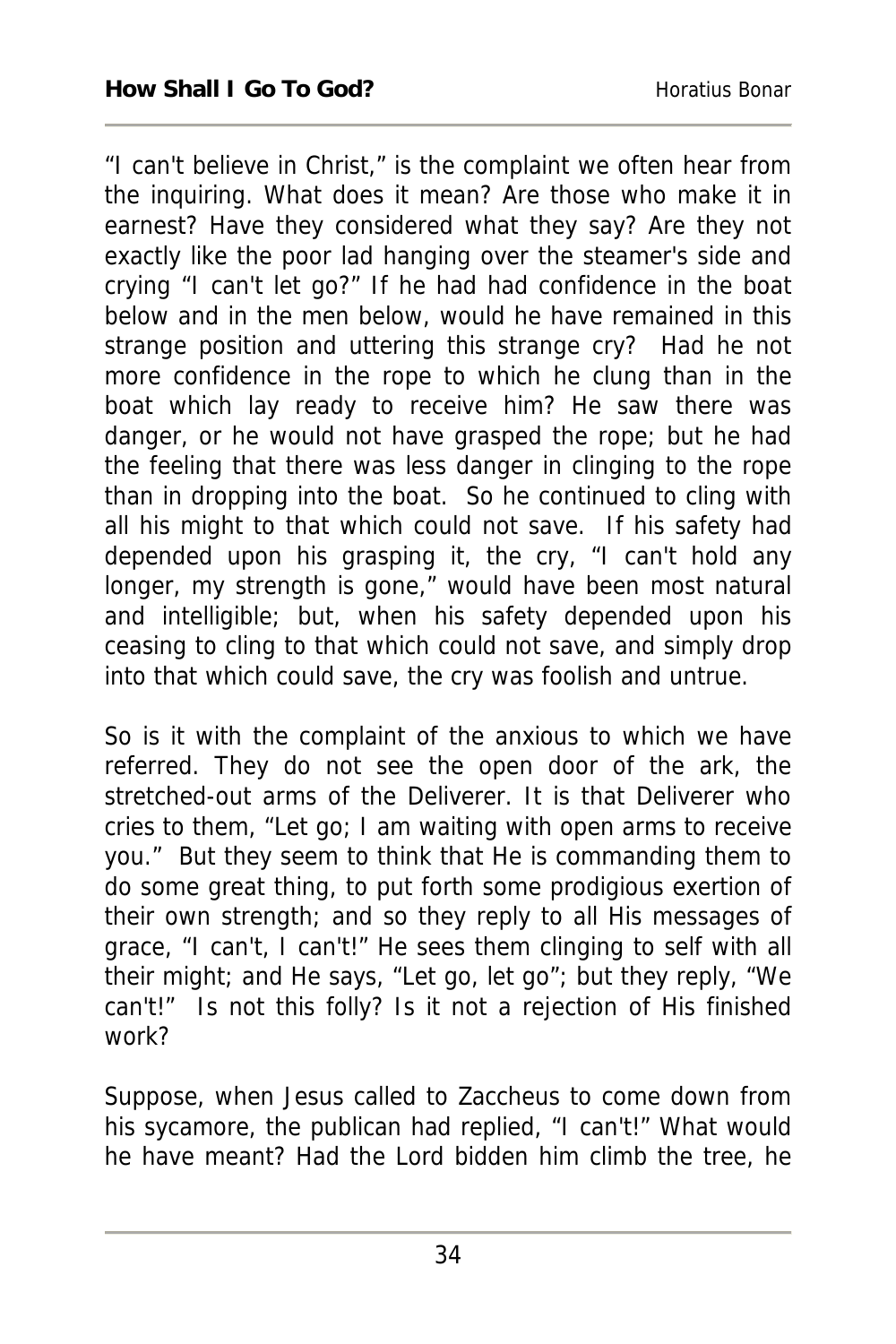might have said, perhaps, "I can't!" but when Christ says "Come down!" the excuse would have been absurd.

Suppose when the father, in receiving back the prodigal, had said, "Go into the house, and get the best robe and put it on and come to me," there might have been some meaning in the son's saying, "I can't!" But when the father says to the servants, "Bring forth the best robe and put it on him," such an excuse would have been absurd, and would only have betrayed the son's unwillingness to receive the robe at all. For the father leaves nothing for the son to do; all he desires is that he should receive; and it is as if he had said, "Allow me to clothe you; allow me to put the best robe upon you." He undertakes for everything; for the putting on the robe as well as for the robe itself.

That which many call the difficulty of believing is the essence of self•righteousness. Yes; it is this that lies at the root of, or rather is the root of, this difficulty. Men cling to self as the lad clung to the rope; they will not let it go; and they cry all the while that they can't.

I admit the difficulty. It is a root of bitterness. But it is far deeper than many think. It is far worse and more serious than those who speak of it will admit. It is man's determined selfrighteousness that really constitutes the difficulty. He is unwilling to let this go; and he says "I can't!" to cover over the guilt of the "I won't!"

Deep down in man's depraved being lies this awful evil, which only God can remove, this determination not to give up self. He deceives himself sadly in this matter, in order to cover his guilt and to pass the blame of his unbelief on God. He holds that he has some great thing to do: though God has declared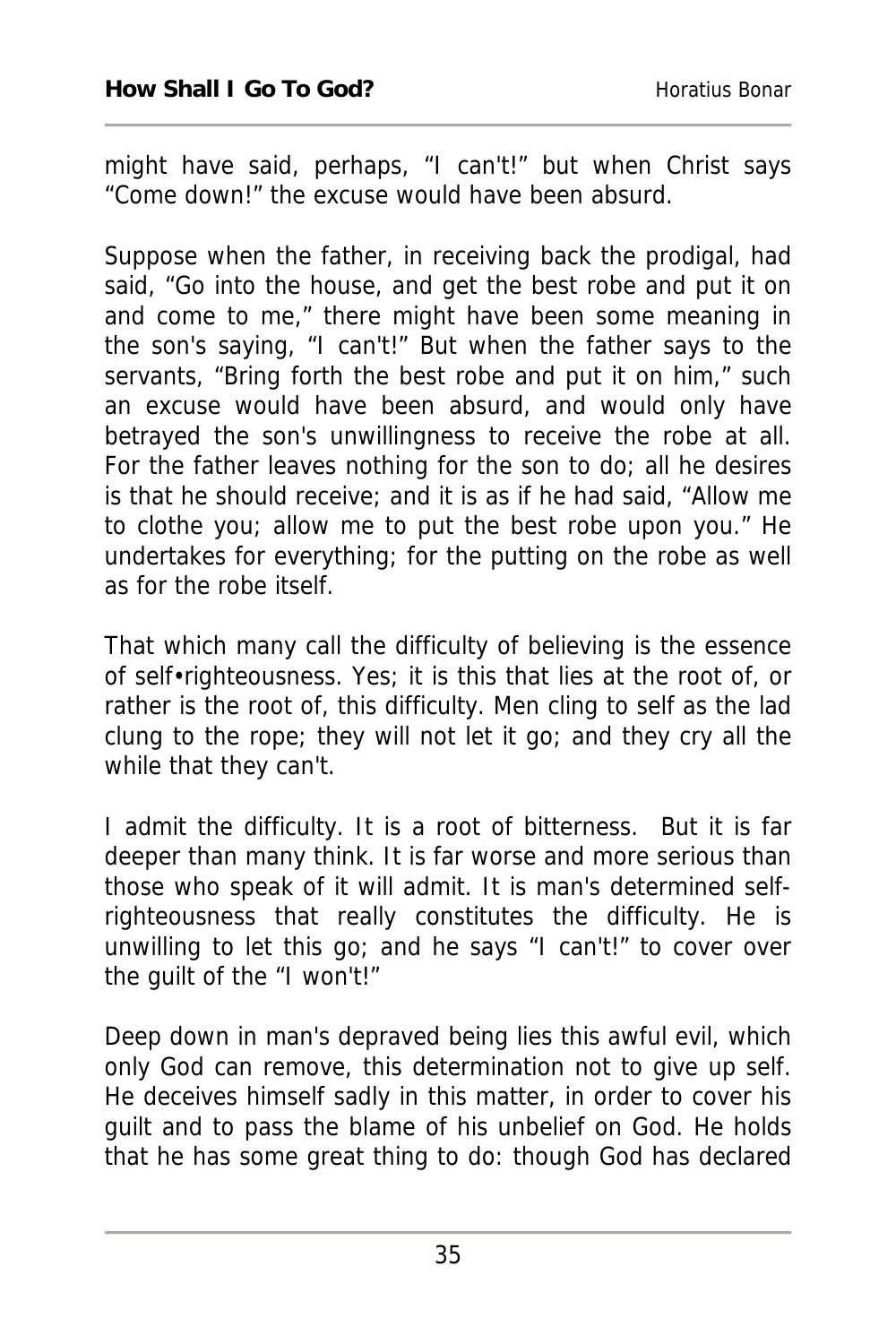a hundred times over that the great thing is done! He wants to do the great thing, and to get the credit of doing it; and because God has declared that the great thing is done, "once for all," never to be done again, he retires into himself, and tries to get up another great thing within himself, by the right doing of which he will please God and satisfy his own conscience. Acceptance of the great thing done is what God presses on him as altogether and absolutely sufficient for his salvation and his peace. But this he shrinks from. He thinks he must wait, and work, and struggle, and weep before he is in a fit state for accepting; and therefore it is that he replies to all the messages from the "ambassadors of peace," "I can't." He won't do that which God wishes him to do; he substitutes something else of his own, some process of preparation for acceptance: and because he finds he makes no progress in this work of "voluntary humility," he says, "I can't!"

God brings him face to face with the cross, saying, "Look and live!" But he thinks this too simple, and he turns away seeking for something to do! God sets the fountain before him, and says, "Wash." He says, "I cannot," and turns away to something else. God brings him the best robe, the righteousness of the Righteous One, and offers to put it on. But this is too simple. It leaves nothing for him to do nothing but to be clothed by another's hand in another's raiment. And so, in pretended humility, he postpones the acceptance of the robe, under the plea that he cannot put it on! God brings him face to face with His free love, and says, "Take this and be at rest." But as this still takes for granted that the great thing is done, in virtue of which this free love is to flow into the sinner, and that God now wants him simply to recognize this great work and its completeness, in order to his acceptance, he hesitates or turns wholly from the Divine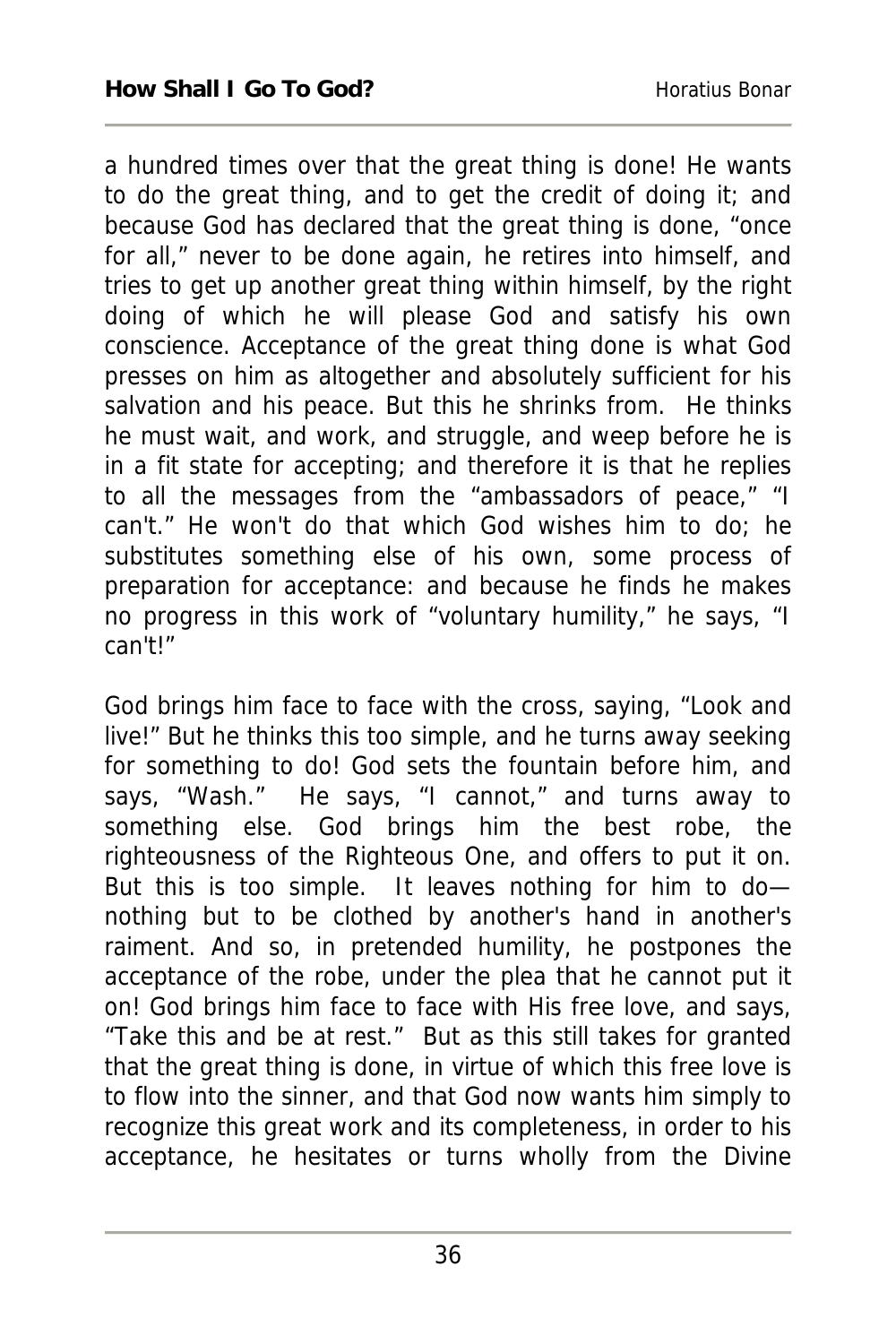proposal, refusing to let the love flow in, just because it is so absolutely free! He resembles the Syrian general whom Elisha told to wash in Jordan that his leprosy might be healed. "Naaman was wroth, and went away, and said, Behold, I thought, He will surely come out to me, and stand, and call on the name of the LORD his God, and strike his hand over the place, and recover the leper. Are not Abana and Pharpar, rivers of Damascus, better than all the waters of Israel? May I not wash in them, and be clean? So he turned and went away in a rage" (2 Kings 5:11,12). And may we not address him in the words of the servants on that occasion: "If the prophet had bid thee do some great thing, wouldest thou not have done it? how much rather then, when he saith to thee, Wash, and be clean?"

The simplicity of the gospel, however, does not lessen man's depravity, nor supersede the necessity for the power of the Holy Ghost. It is in reference to this free gospel that man's "evil heart of unbelief" has always exhibited itself most strongly. The gospel is simple, faith is simple, the Word is simple, the way is simple, the cross is simple; but man's heart is wholly set against these. He resists and refuses. He prefers some way of his own, and he casts the blame of his own evil upon God.

Hence the need for the Holy Spirit, by whose hand the Almighty works upon the human soul in ways so unseen and simple that, when the man has at length believed, he wonders how he could so long have stood aloof and resisted such a gospel. To disarm the enmity, to remove the hardness, to open the eye, and to renew the will, the Spirit operates.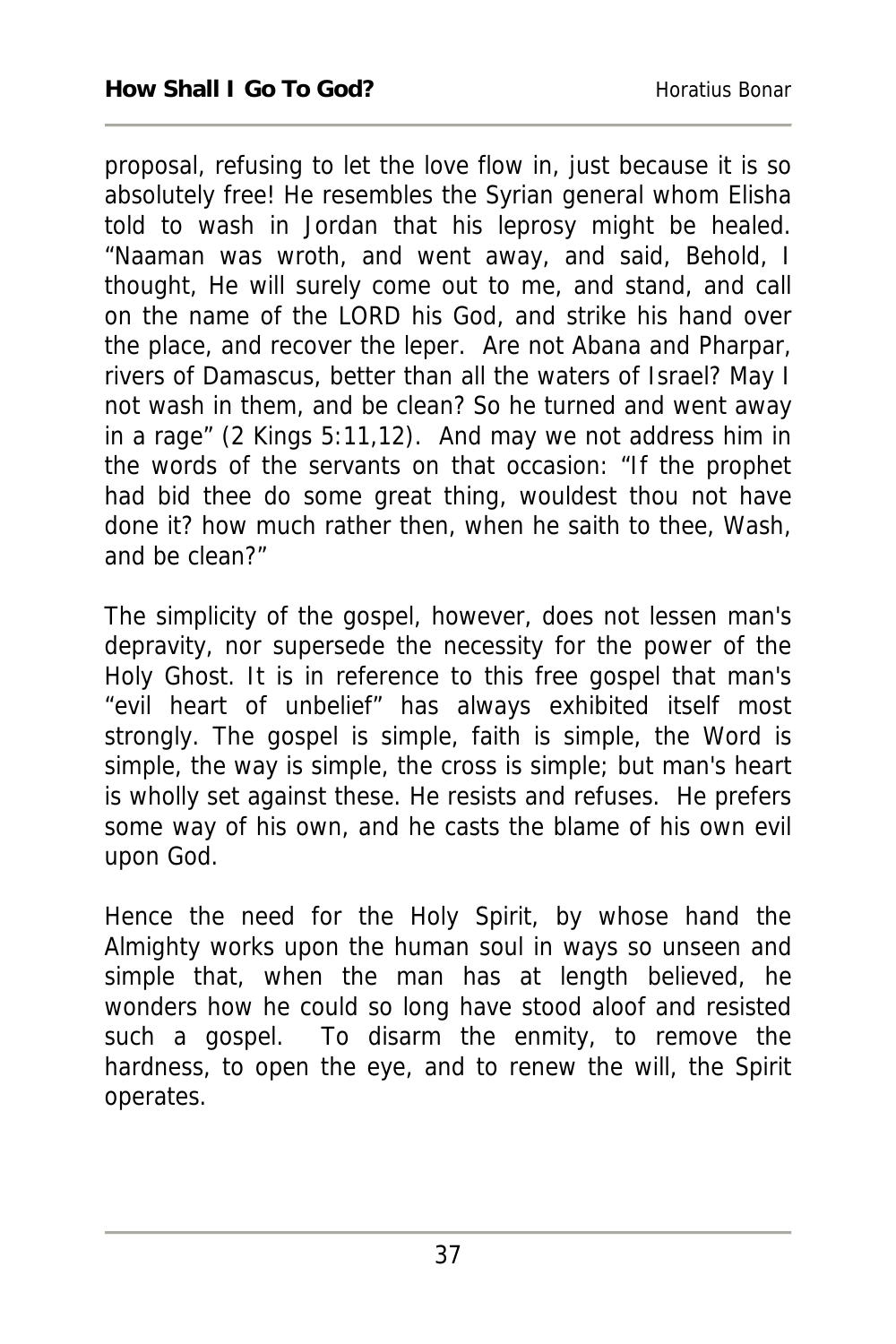"The wind bloweth where it listeth," and we cannot "tell whence it cometh, and whither it goeth: so is every one that is born of the Spirit."

It is man's deep depravity and total alienation from God that makes the power of the Almighty Spirit indispensable for his renewal. But it is of great importance that he should not be allowed to make use of that depravity as an excuse for not returning to God, or to abuse the doctrine of the Spirit's work by making it a reason for cleaving to self, and refusing to believe the gospel; as if he were more willing to be wrought upon than the Spirit is to work, or as if he wanted to believe, but the Spirit would not help him.

It was man's guilt that rendered the cross necessary; for if that guilt remained unremoved, all else would be vain. To be under condemnation would be to be shut out of the kingdom for ever. To have the Judge of all against him in the great day would be certain doom. The cross has come to lift off that guilt from us, and to lay it upon another; upon Him who is able to bear it all; upon Him who is mighty to save. That which should have come upon the sinner has come upon Him, that the sinner might go free. The Judge is satisfied with the work done on Calvary, and asks no more: and when the sinner is brought by the Holy Spirit to be satisfied with that which has satisfied the Judge, the chains that bound the burden to his shoulders snap, and the burden falls, to disappear for ever—buried in the grave of the Substitute, from which it cannot rise.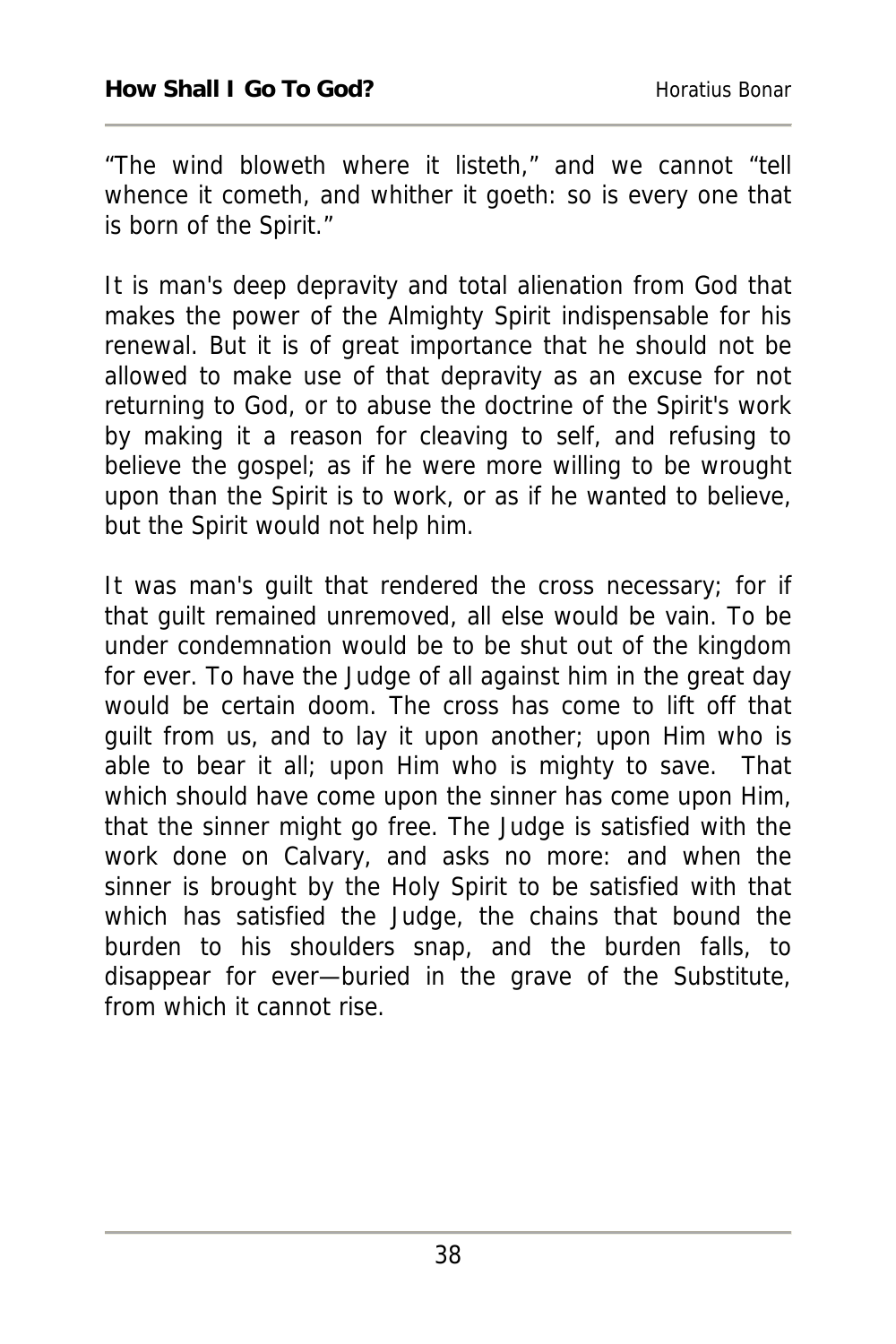# **CHAPTER 6**

#### **Whither? Whither?**

IN THE beginning of last century, an old American Christian died, leaving on his death-bed this message to his son,— "Remember that there is A LONG ETERNITY."

But this was not all. He laid upon his family the dying command, that the same message should be handed down to the next generation, and from that to the next again, as long as any of his posterity remained. The command was obeyed. One generation after another received the solemn message, "Remember there is a long eternity." And the words, we are told, bore fruit in the conversion of children, and grandchildren, and great-grandchildren.

It is of this long eternity that God so often speaks to us in His book, with the words "everlasting," "without end," "for ever and for ever." It is of this long eternity that each death-bed speaks to us,—each shroud, each coffin, each grave. It is of this long eternity that each closing and opening year speaks to us, pointing forward to the endless years which lie beyond the brief days of time,—brief days which are hurrying us without slackening to the life or to the death which must be the issue of all things on earth. Of that eternity we may say that its years shall be as many as the leaves of the forest, or as the sands of the seashore, or as the drops of the ocean, or as the stars of heaven, or as the blades of grass, or as the sparkles of dew, all multiplied together. And who can reckon up these numbers, or conceive the prodigious sum,—millions upon millions of ages.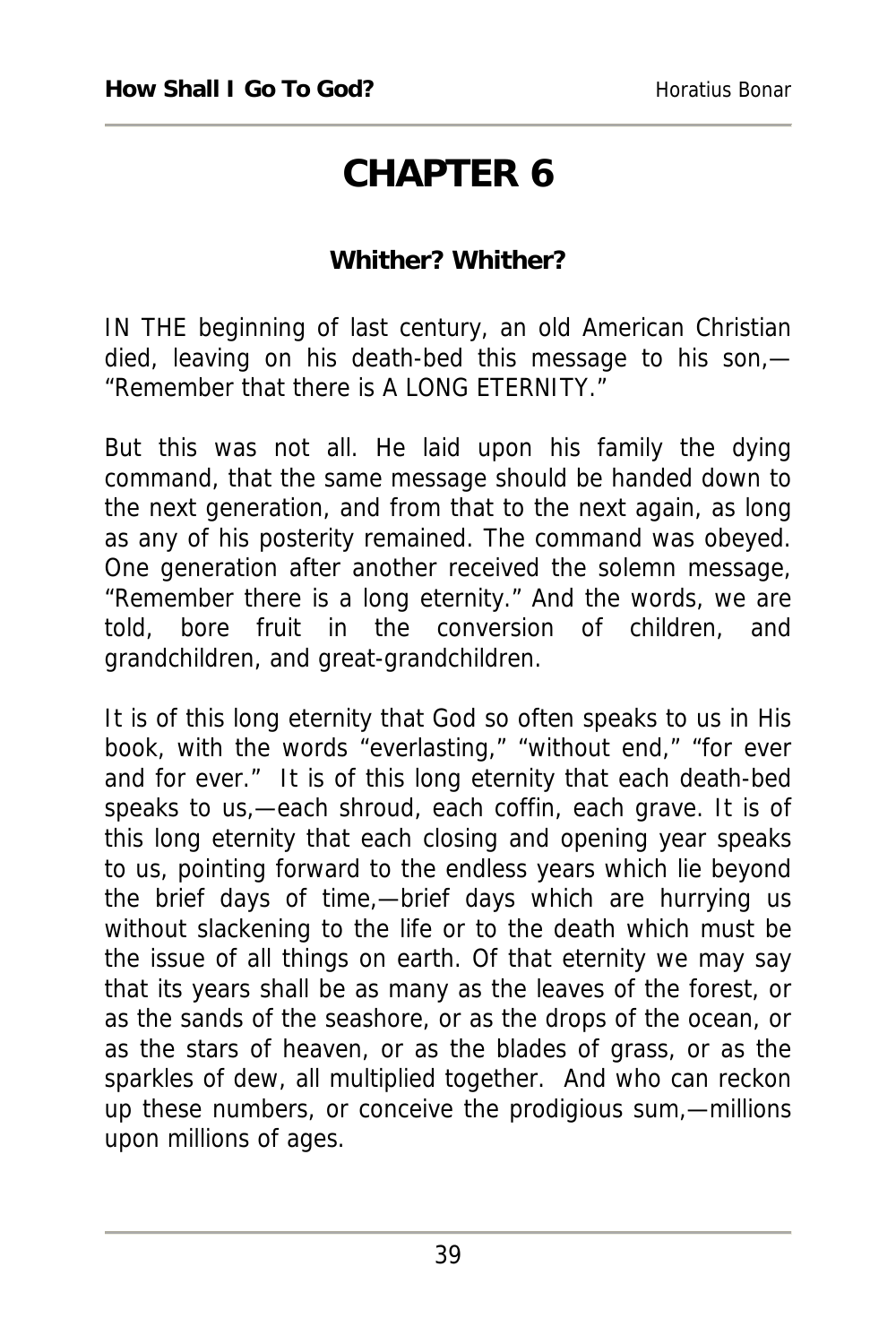A traveller, some years ago, tells that in the room of a hotel where he lodged there was hung a large printed sheet, with these solemn words—

"Know these things, O Man,—A GOD, a Moment, an Eternity."

Surely it would be our wisdom to think on words like these, so brief, yet so full of meaning.

Richard Baxter mentions the case of a minister of his day, the whole tone of whose life-preaching was affected by the words which he heard when visiting a dying woman, who "often and vehemently" (he says) "did cry out" on her death-bed, "Oh, call time back again, call time back again!" But the calling of time back again is as hopeless as the shortening of eternity. "This inch of hasty time," as that noble preacher calls it, cannot be lengthened out; and if not improved or redeemed, is lost forever. While God lives, the soul must live; for "in Him we live, and move, and have our being."

Our eternal future is no dream nor fable. It will be as real as our past has been,—nay, more so. Unbelief may try to persuade us that it is a shadow or a fancy. But it is not. It is infinitely and unutterably real; and the ages before us, as they come and go, will bring with them realities in comparison with which all past realities will be as nothing. All things pertaining to us are becoming every day more real; and this increase of reality shall go on through the ages to come.

Whither? whither? This is no idle question; and it is one to which every son of man ought to seek an immediate answer. Man was made that he might look into the long future; and this question is one which he ought to know how to put, and how to answer. If he does not there must be something sadly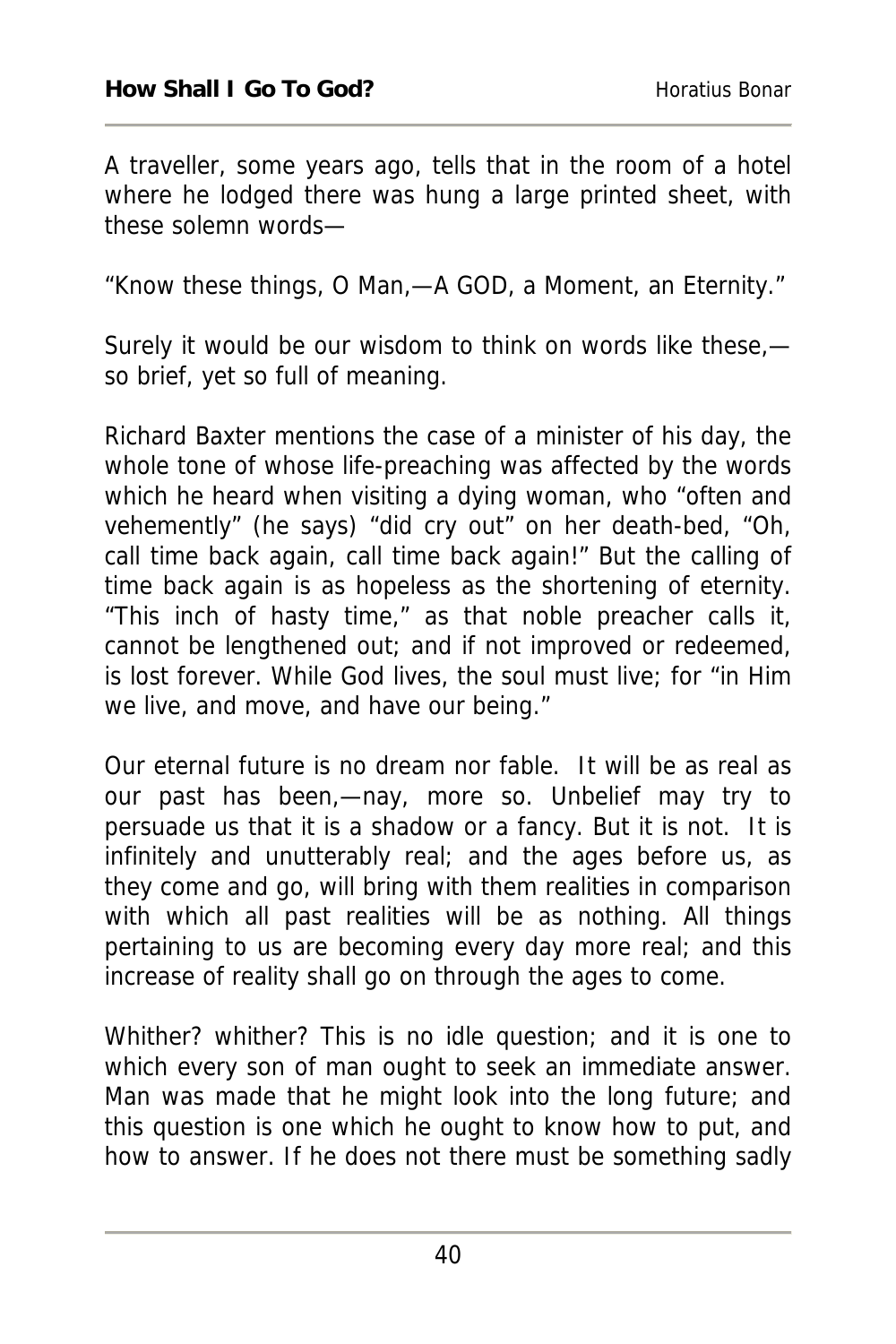wrong about him. For God has not denied him the means of replying to it aright.

Whither? whither? Child of mortality, dost thou not know? Dost thou not care to know? Is it no concern of thine to discover what thy existence is to be, and where thou art to spend eternity? Thy all is wrapped up in it; and dost thou not care?

Whither? whither? Dost thou hate the question? Does it disturb thy repose, and mar thy pleasures? Does it fret thy conscience, and cast a shadow over life? Yet, whether thou hatest or lovest it, thou must one day be brought face to face with it. Thou shall one day put it, and answer it. Perhaps, when thou art putting it and trying to answer it, the Judge may come, and the last trumpet sound. "While they went to buy, the Bridegroom came."

Whither? whither? Ask the falling leaf. It says, "I know not." Ask the restless wind. It says "I know not." Ask the foam upon the wave. It says, "I know not." But man is none of these. He is bound to look into his prospects, and to ascertain whither he is going. He is not a leaf, or a cloud, or a breeze, not knowing whence they come and whither they go. He knows that there is a future of some kind before him, and into that future he must ere long enter. What is it to be to him? That is the question!

Whither? whither? Go to yon harbor, where some score of vessels are lying, just preparing to start. Go up to the captain and ask, Whither bound? Will he answer, "I know not"? Go to yon railway station and ask the guard of the train just moving off, Whither bound? Will he say, "I know not"? No; these men have more wisdom than to go whither they know not, or to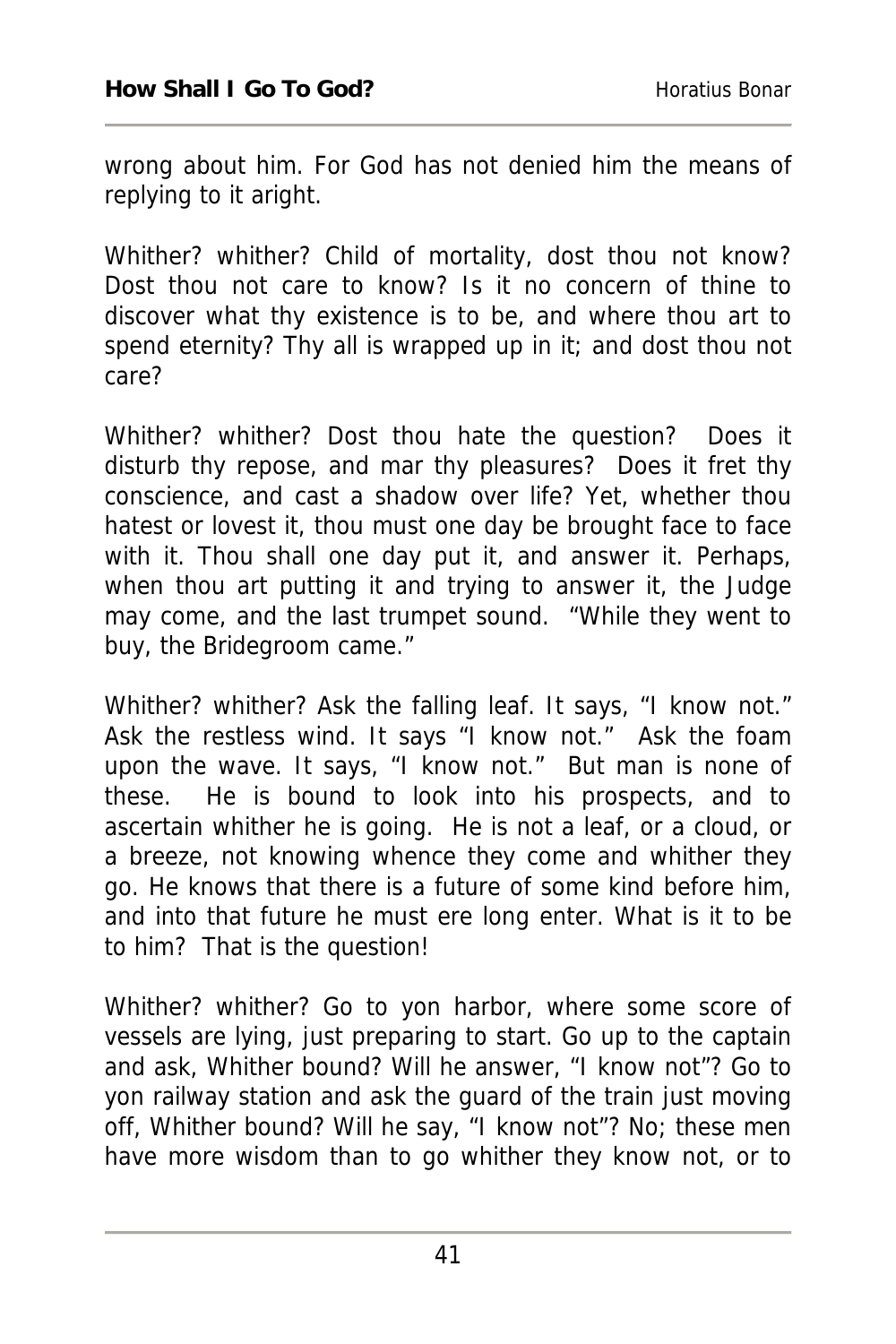set out on a journey without concerning themselves about its end. Shall the children of time be able to answer such questions as to their route and destination, and shall a child of eternity go on in the dark, heedless of the shadows into which he is passing, and resting his immortality upon a mere perchance?

But can I get an answer to this question here? Can I secure my eternity while here on earth? And can I so know that I have secured it that I shall be able to say, "I am on my way to the kingdom: let this present life be long or short, the eternal life is mine?"

The gospel which God has given us is that by which we are enabled to answer the question, "Whither? whither?" for it shows us the way to the kingdom,—a way not far off, but near; a way not inaccessible, but most accessible; a way not costly, but free; a way not for the good, but for the evil; a way not hidden, but plain and clear. "The wayfaring man, though a fool, shall not err therein." He whom the Father has sent to be "the Saviour of the world" says, "I am the way."

The knowledge of that way is everything to us: for he who knows it, knows whither he is going; and he who knows it not, knows not whither he is going. The right and sure answer to the question, "Whither?" depends entirely on our true knowledge of the way. For the world is dark, and can tell us nothing of the way; nor can it in the least enable us to answer the awful question, "Whither am I going, with all these sins of mine, and with a judgment day in prospect, and with the certainty that I must give an account of the deeds done in the body?"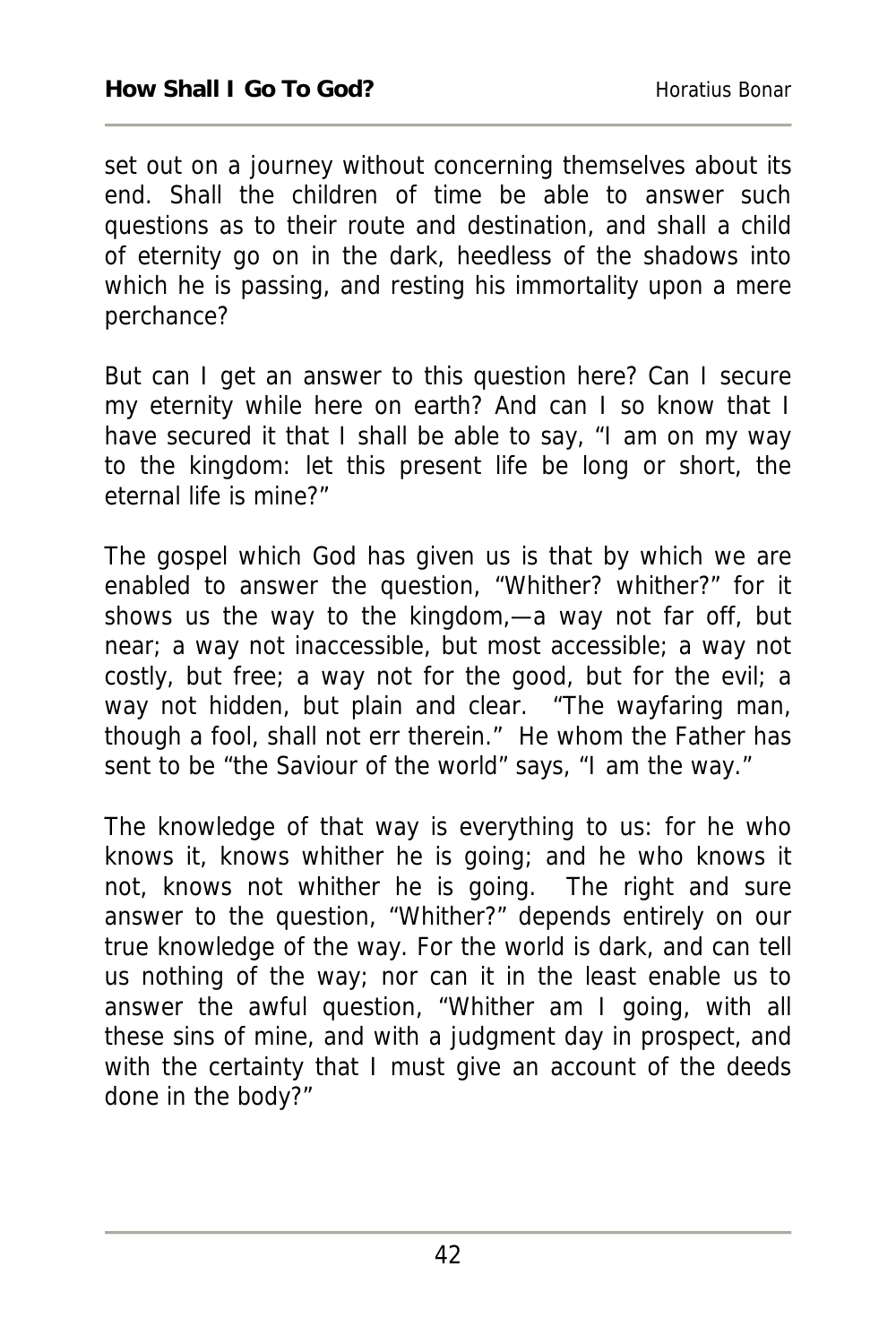In order, then, to get the answer to the question we must come at once to the "good news,"—the glad tidings which God has sent to us concerning Him who "died for our sins, according to the Scriptures;" "who was buried and rose again." It is the belief of this good news that connects us with Him; and in so doing, enables us to answer the question, "Whither am I going?" For if we are connected with Him, then assuredly we are going where He has gone before us. By the belief of the gospel we are brought into possession of that everlasting life which He has secured for sinners by His death upon the cross, as the propitiation for sin.

We knew one who, filled with dread of the unknown future, sought for years to get an answer to the question as to his own eternal prospects. He labored, and prayed, and strove, expecting that God would have pity upon his earnest efforts, and give him what he sought. At the end of many long, weary years, he came to see, that what he had been thus laboring to do, in order to win God's favour, another had already done, and done far better than he could ever do. He saw that what he had been laboring for years to persuade God to give him, might have been had, at the very outset, simply by believing the good news that there was no need for all this long waiting, and working, and praying; and that now, at last, by receiving the Divine testimony to the person and work of the only-begotten of the Father, he could count with certainty upon the favor of God to himself, as one who had believed the record which God had given of His son (1 John 5:10-12). Thus believing "he entered into rest,"—the present rest of soul which is the result of a believed gospel, and the earnest of the future rest which remaineth for the people of God.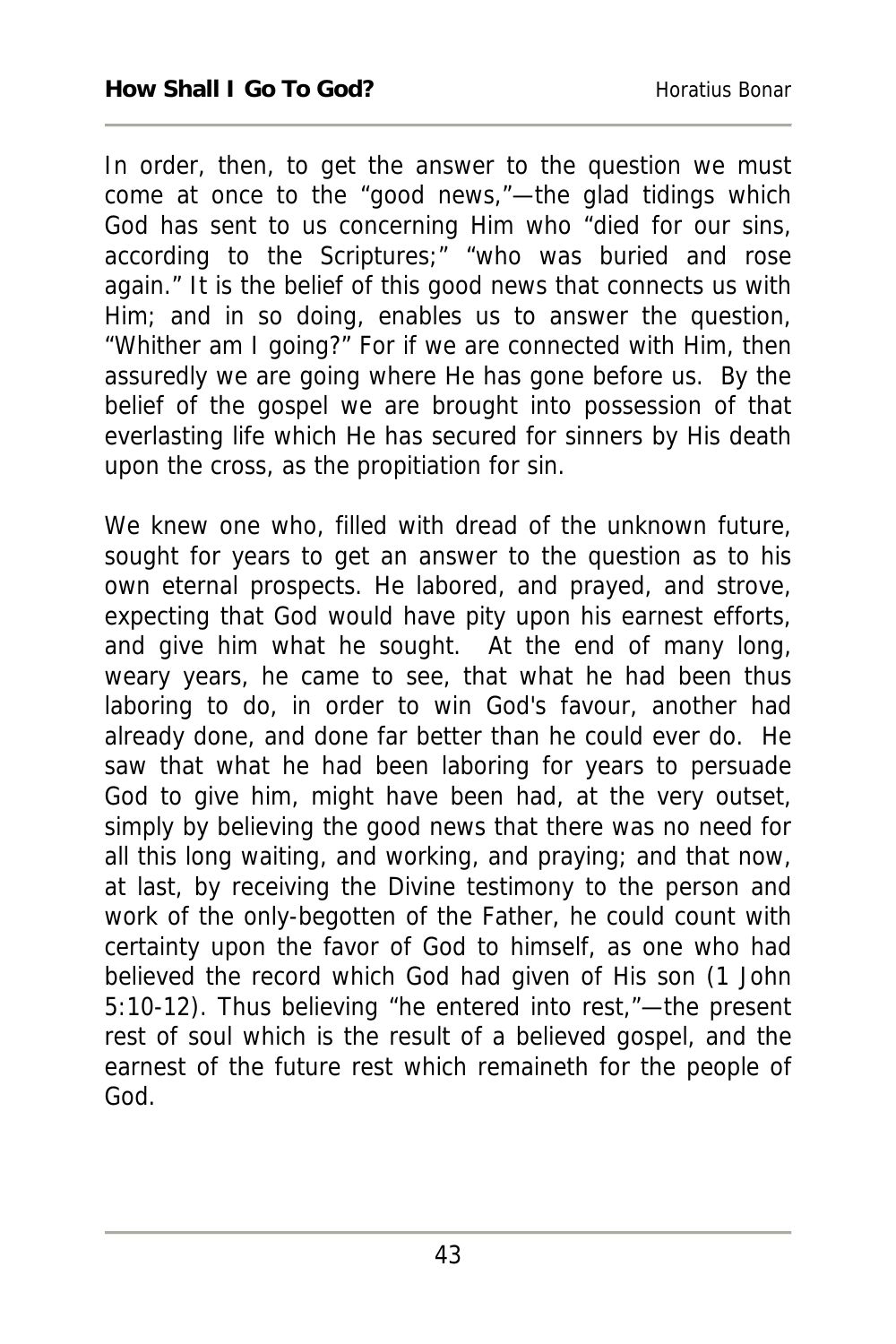To say to any sinner that he must answer that momentous question, "Whither?" and yet not to tell him the Divine provision made for his answering it, would be only to mock him. But to call on him for an answer, while making known to him the grace of Christ and the open way to God, is to gladden his soul, by showing how he may at once find the means of answering it, without working, or waiting, or qualifying himself for securing the favor of God.

To the troubled spirit, we hold forth the free and immediate pardon which the gospel places in our hands,—a pardon which no prayers or exertions of ours can make more free, or more near; a pardon flowing directly from the finished propitiation of the cross; a pardon for the ungodly and the unworthy; a pardon which, while it glorifies Him who pardons, brings immediate liberty and deliverance to the pardoned one. "Through this Man is preached unto you the forgiveness of sins; and by Him all that believe are justified" (Acts 13:38,39). If justified, then we know our future as well as our present; for "whom He justifies, them He also glorifies" (Romans 8:30).

"It is all dark," said a dying young man who had trifled with the great question throughout life. "I'm awfully afraid," was the language of another in similar circumstances. "I have provided for everything but death," said an old general, as he was passing away. "No mercy for me," was the death-bed cry of one who in early life had promised well, but had gone utterly back. "I'm dying," said another, "and I don't know where I'm going." Such death-beds are sorrowful indeed. Darkness overshadows them. No ray of hope brightens the gloom.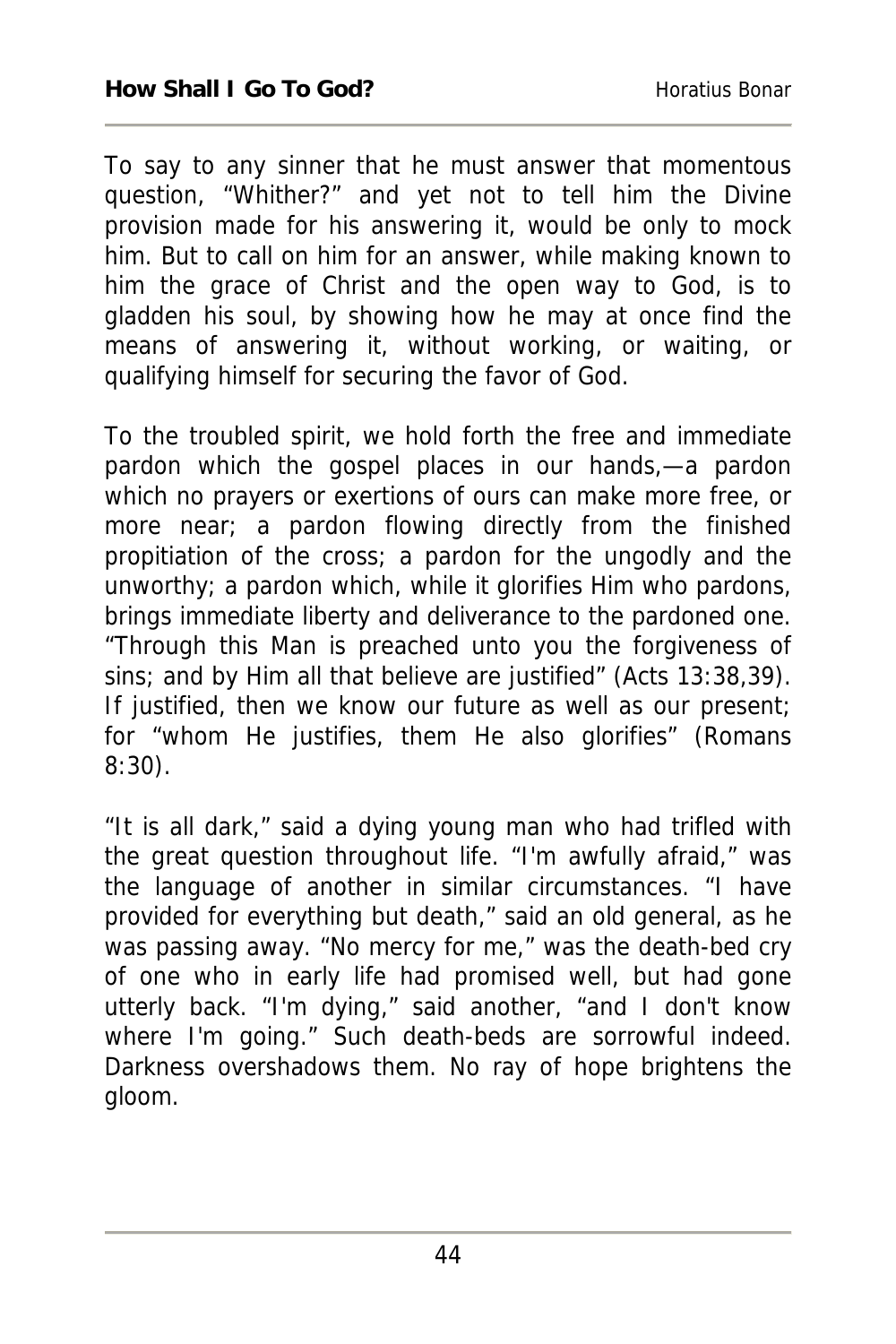But he who has accepted the great salvation is lifted above these fears and uncertainties. The light of the cross shines down upon him, and he looks into the vast future without alarm. "I know whom I have believed," he says; "and knowing Him, I know where I am going. I am going to spend an eternity with Him, whom, not having seen, I love. I am going to the city which hath foundations; and though worms may destroy this body, yet in my flesh shall I see God." The question "Whither?" has no terrors to him. He knows that all is well. Eternity is to him a word of joy. He has believed; and he is sure that his faith will not be put to shame. The simple word of the Son of God, "He that believeth is not condemned," suffices for him to rest upon, in life and in death.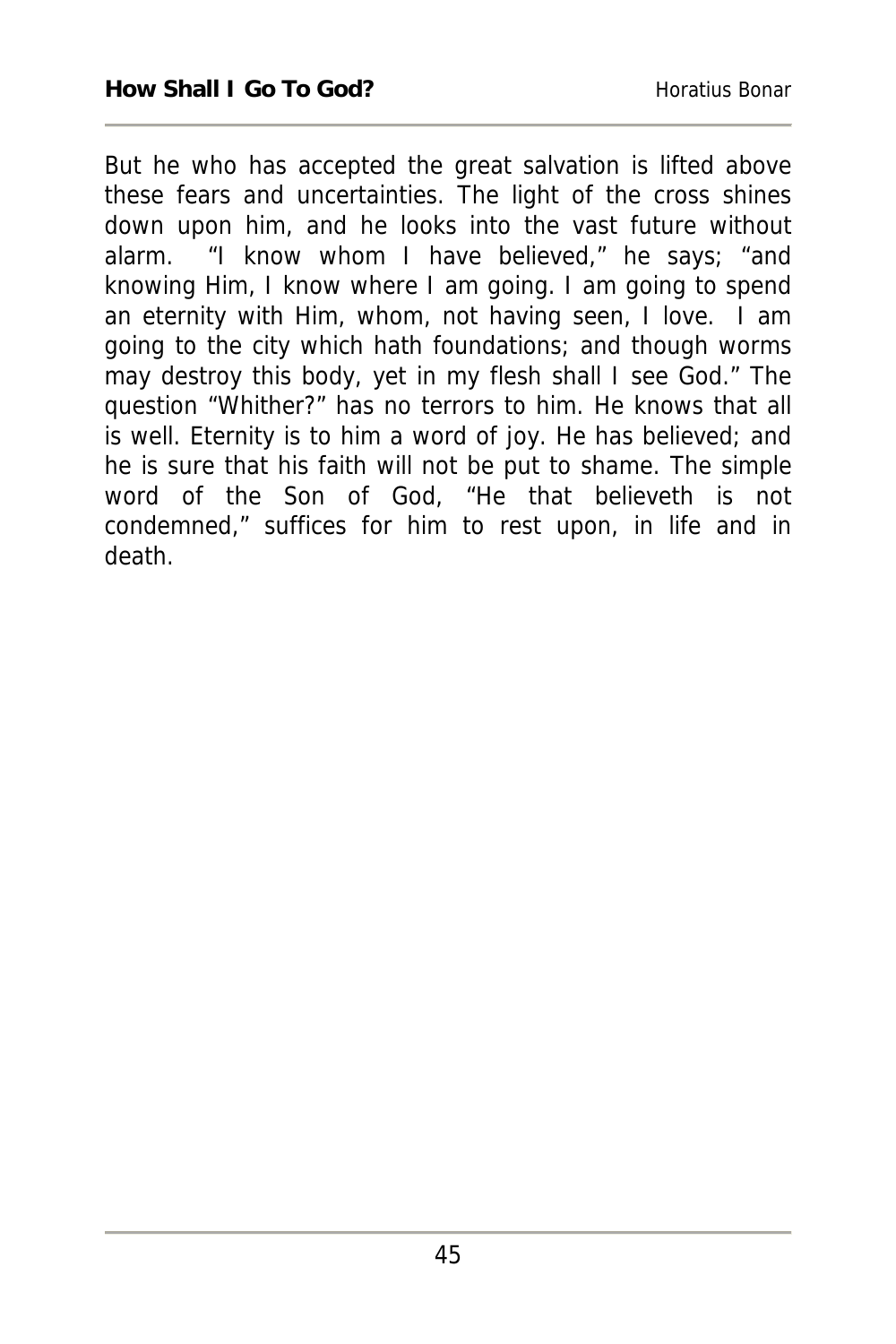# **CHAPTER 7**

### **The World Passeth Away**

THE things that are seen are temporal. Ours is a dying world, and here we have no continuing city. But a few years,—it may be less,—and all things here are changed. But a few years,—it may be less,—and the Lord shall have come, and the last trumpet shall have sounded, and the great sentence shall have been pronounced upon each of the sons of men.

There is a world that passeth not away. It is fair and glorious. It is called "the inheritance in light." It is bright with the love of God, and with the joy of heaven. "The Lamb is the light thereof." Its gates are of pearl; they are always open. And as we tell men of this wondrous city, we tell them to enter in.

The Book of Revelation tells us the story of earth's vanity: "A mighty angel took up a stone like a great millstone, and cast it into the sea, saying, Thus with violence shall that great city Babylon be thrown down, and shall be found no more at all. And the voice of harpers and musicians, and of pipers and trumpeters, shall be heard no more at all in thee. And no craftsman, of whatsoever craft he be, shall be found any more in thee" (18:21,22).

Such is the day that is coming on the world, and such is the doom overhanging earth,—a doom dimly foreshadowed by the sad commercial disasters that have often sent sorrow into so many hearts, and desolation into so many homes.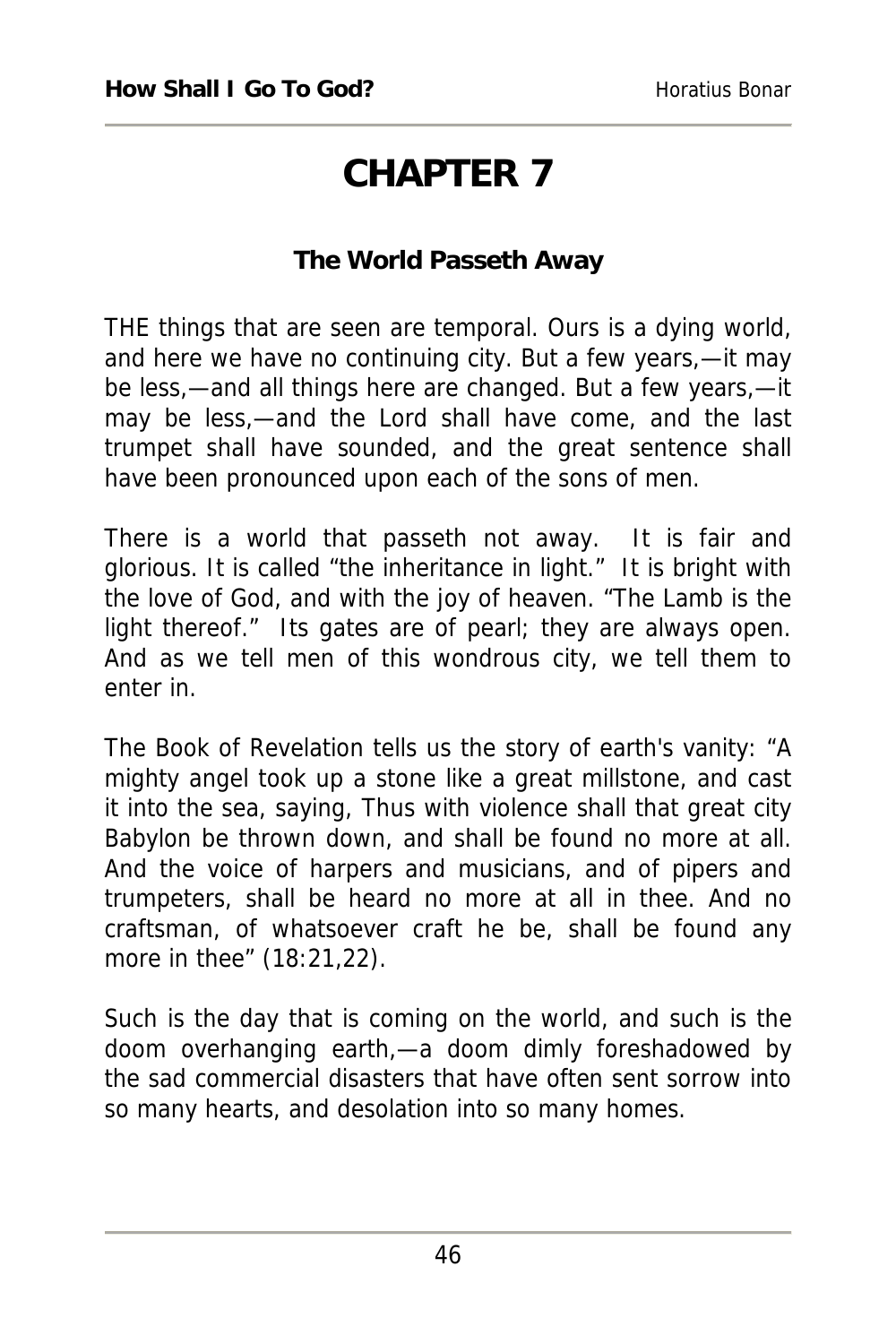An old minister—now two hundred years since—lay dying. His fourscore years were well-nigh completed. He had been tossed on many a wave, from England to America, from America to England, again from England to America. At Boston he lay dying, full of faith and love. The evening before his death, as he lay all but speechless, his daughter asked him how it was with him. He lifted up his dying hands, and with his dying lips simply said, "Vanishing things, vanishing things!" We repeat his solemn words, and, pointing to the world, with all the vanities on which vain man sets his heart, say, "Vanishing things!"

"The world passeth away." This is our message.

Like a dream of the night. We lie down to rest; we fall asleep; we dream; we awake at morn; and lo, all is fled that in our dream seemed so stable and so pleasant! So hastes the world away. O child of mortality, have you no brighter world beyond?

Like the mist of the morning. The night brings down the mists upon the hills,—the vapor covers the valleys; the sun rises, all has passed off,—hill and vale are clear. So the world passeth off, and is seen no more. O man, will you embrace a world like this? Will you lie down upon a mist, and say, This is my home?

Like a shadow. There is nothing more unreal than a shadow. It has no substance, no being. It is dark, it is a figure, it has motion, that is all! Such is the world. O man will you chase a shadow? What will a shadow do for you?

Like a wave of the sea. It rises, falls, and is seen no more. Such is the history of a wave. Such is the story of the world.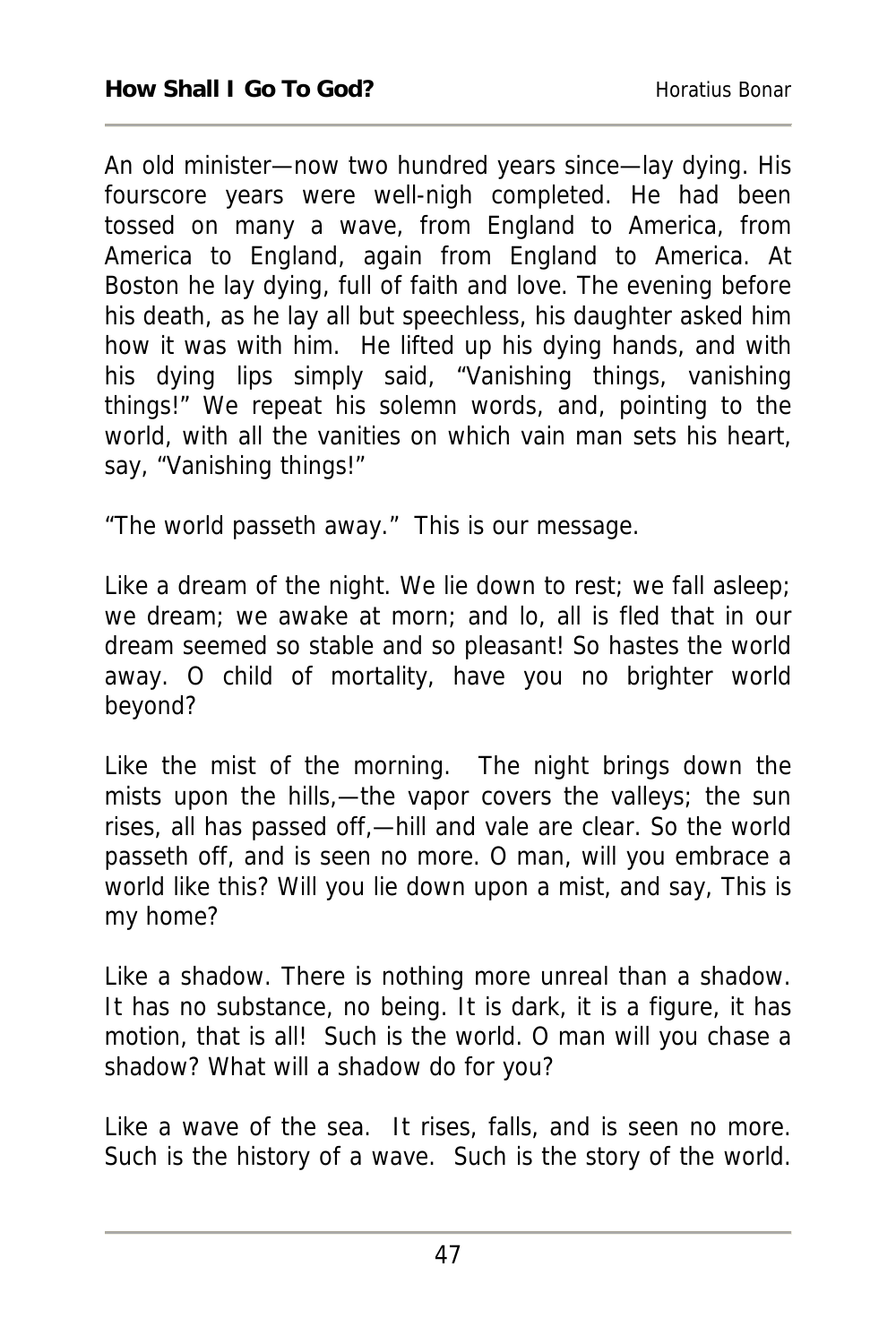O man will you make a wave your portion? Have you no better pillow on which to lay your wearied head than this? A poor world this for human heart to love, for an immortal soul to be filled with!

Like a rainbow. The sun throws its colors on a cloud, and for a few minutes all is brilliant. But the cloud shifts, and the brilliance is all gone. Such is the world. With all its beauty and brightness; with all its honors and pleasures; with all its mirth and madness; with all its pomp and luxury; with all its revelry and riot; with all its hopes and flatteries; with all its love and laughter; with all its songs and splendor; with all its gems and gold,—it vanishes. And the cloud that knew the rainbow knows it no more. O man, is a passing world like this all that you have for an inheritance?

Like a flower. Beautiful, very beautiful; fragrant, very fragrant, are the summer flowers. But they wither away. So fades the world from before our eyes. While we are looking at it, and admiring it, behold, it is gone! No trace is left of all its loveliness but a little dust! O man, can you feed on flowers? Can you dote on that which is but for an hour? You were made for eternity; and only that which is eternal can be your portion or your resting place. The things that perish with the using only mock your longings. They cannot fill you; and even if they filled, they cannot abide. Mortality is written on all things here; immortality belongs only to the world to come, to that new heavens and new earth wherein dwelleth righteousness.

Like a ship at sea. With all its sails set, and a fresh breeze blowing, the vessel comes into sight, passes before our eye in the distance, and then disappears. So comes, so goes, so vanishes away this present world, with all that it contains. A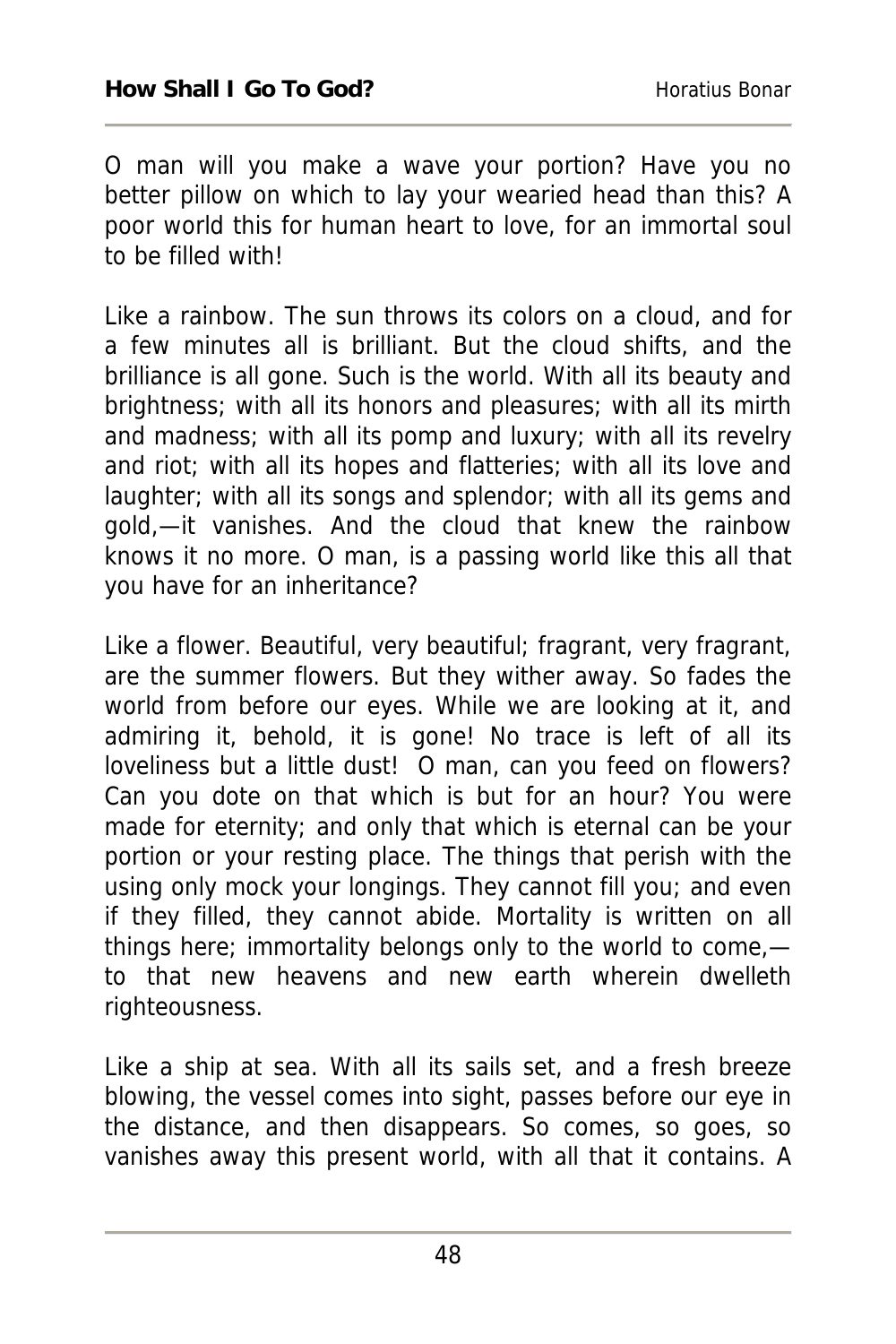few hours within sight, then gone! The wide sea o'er which it sailed as calm or as stormy as before; no trace anywhere of all the life or motion or beauty which was passing over it! O man, is that vanishing world thy only dwelling-place? Are all thy treasures, thy hopes, thy joys laid up there? Where will all these be when thou goest down to the tomb? Or where wilt thou be when these things leave thee, and thou art stripped of all the inheritance which thou art ever to have for eternity? It is a poor heritage at the best, and its short duration makes it poorer still. Oh, choose the better part, which shall not be taken from thee!

Like a tent in the desert. They who have travelled over the Arabian sands know what this means. At sunset a little speck of white seems to rise out of the barren waste. It is a traveller's tent. At sunrise it disappears. Both it and its inhabitant are gone. The wilderness is as lonely as before. Such is the world. To-day it shows itself; to-morrow it disappears. O man, born of a woman, is that thy stay and thy home? Wilt thou say of it, "This is my rest," when we tell you that there is a rest, an everlasting rest, remaining for the people of God?

THE WORLD PASSETH AWAY. This is the message from heaven. All flesh is grass, and all the goodliness thereof as the flower of the field.

THE WORLD PASSETH AWAY. But God ever liveth. He is from everlasting to everlasting; the King eternal and immortal.

THE WORLD PASSETH AWAY. But man is immortal. Eternity lies before each son of Adam as the duration of his lifetime. In light or in darkness for ever! In joy or in sorrow for ever!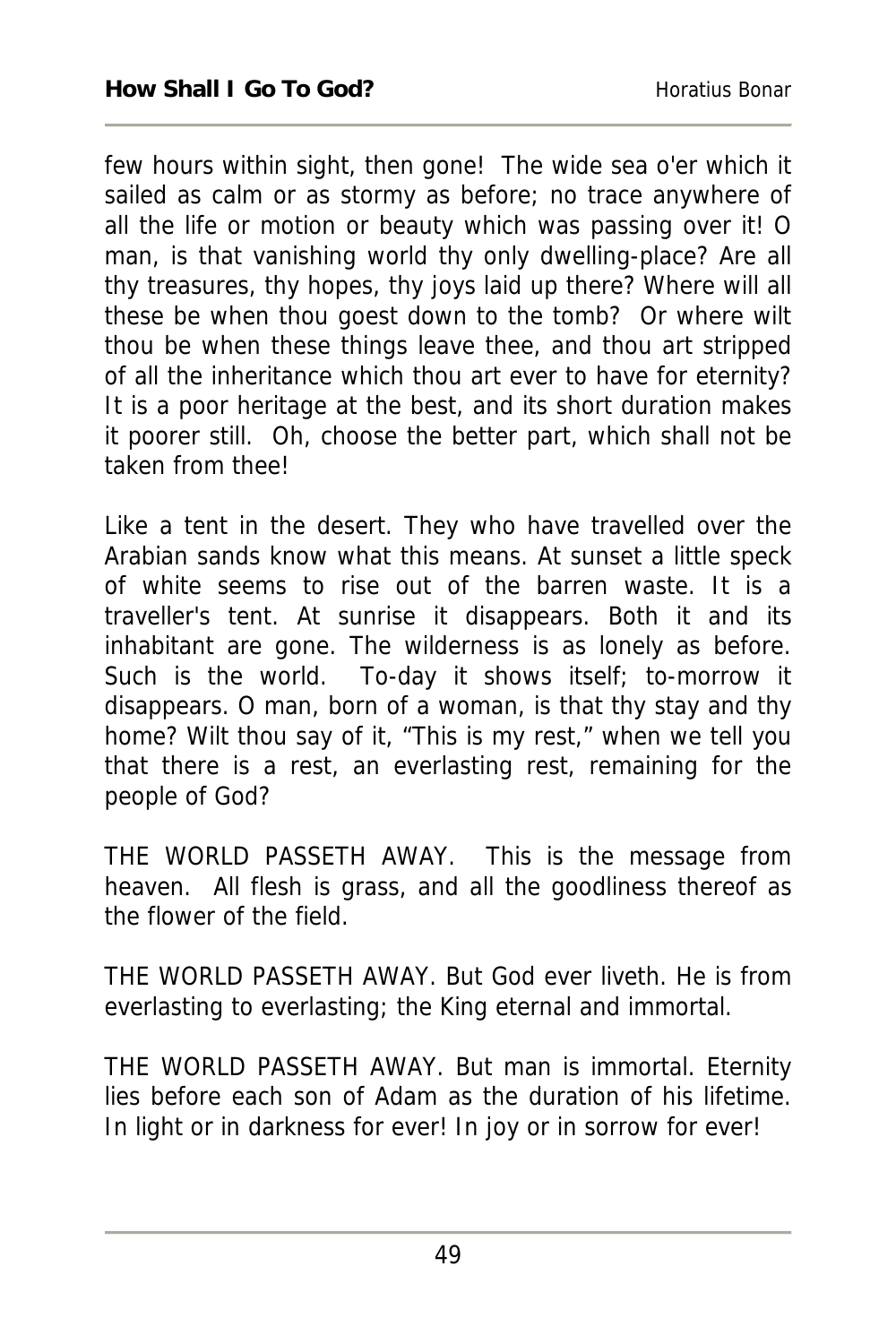THE WORLD PASSETH AWAY. What then? This is the question that so deeply concerns man. If the world is to vanish away, and man is to live for ever, of what importance is it to know where and what we are to be for ever! A celebrated physician, trying to cheer a desponding patient, said to him, "Treat life as a plaything." It was wretched counsel. For life is no plaything, and time is no child's toy, to be flung away. Life here is the beginning of the life which has no end; and time is but the gateway of eternity.

What then? Thou must, O man, make sure of a home in that world into which thou art so soon to pass. Thou must not pass out of this tent without making sure of the city which hath foundations, whose builder and maker is God. When thou hast done this thou canst lie down upon thy deathbed in peace. Till thou hast done this, thou canst neither live nor die in peace. One who had lived a worldly life at last lay down to die; and when about to pass away he uttered these terrible words, "I am dying, and I don't know where I am going." Another in similar circumstances cried out, "I am within an hour of eternity and all is dark." O man of earth, it is time to awake!

"How can I make sure?" you ask. God has long since answered that question, and His answer is recorded for all ages: "Believe on the Lord Jesus Christ, and thou shalt be saved."

"Believe on the Lord Jesus Christ! I have never done anything else," you say. If that be really true, then, as the Lord liveth, thou art a saved man. But is it really so? Has thy life been the life of a saved man? No, verily. It has been a life wholly given to vanity. Then as the Lord God of Israel liveth, and as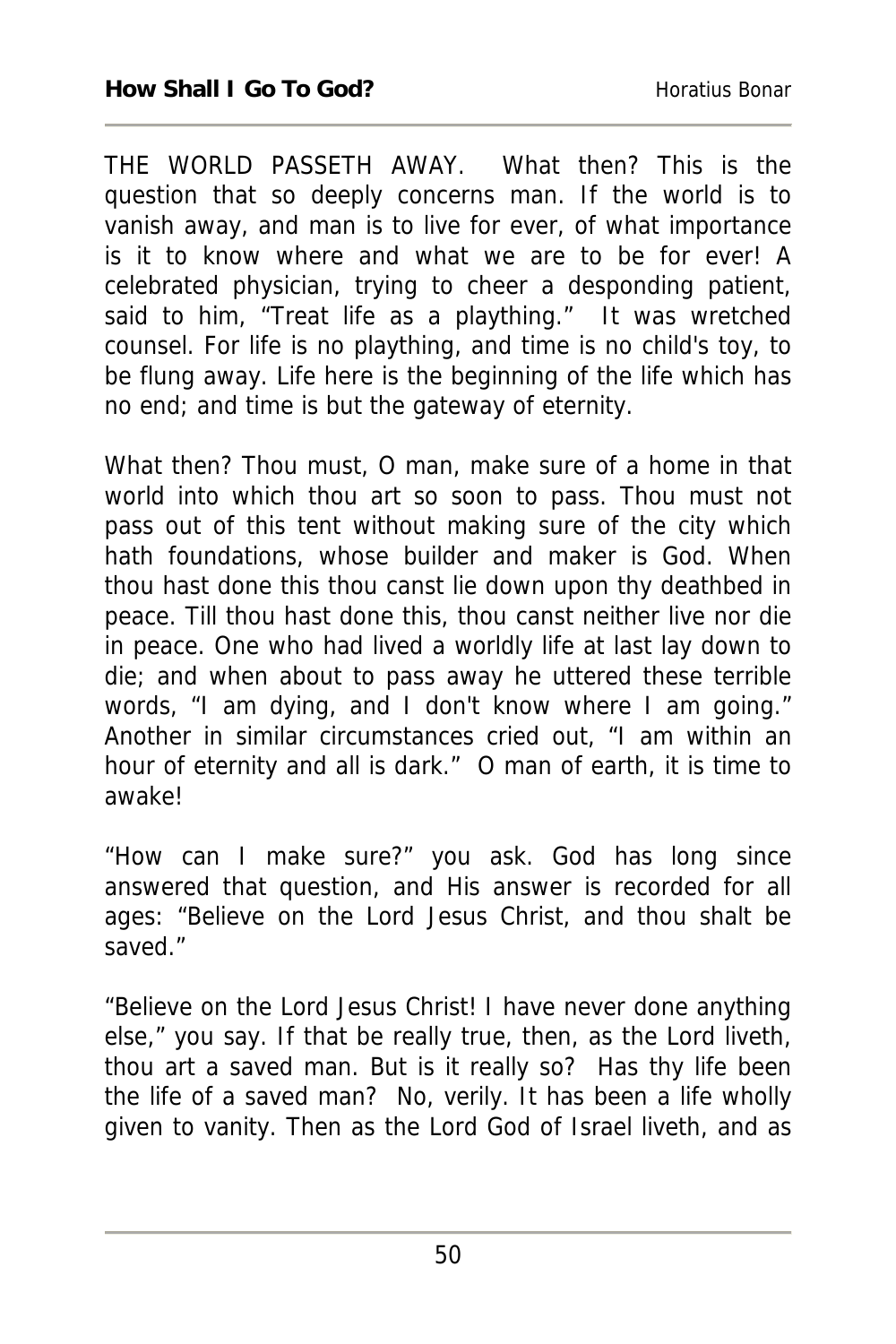thy soul liveth, thou hast not believed, and thou art not yet saved.

"Have I then no work to work in this great matter of my pardon?" None. What work canst thou work? What work of thine can buy forgiveness, or make thee fit for the Divine favor? What work has God bidden thee work in order to obtain salvation? None. His Word is very plain, and easy to be understood: "To him that worketh not, but believeth on Him that justifieth the ungodly, his faith is counted for righteousness" (Romans 4:5).

There is but one work by which a man can be saved. That work is not thine, but the work of the Son of God. That work is finished,—neither to be taken from nor added to,—perfect through all ages,—and presented by Himself to you, that you may avail yourself of it and be saved.

"And is that work available for me just as I am?" It is. God has brought it to your door; and your only way of honouring it is by accepting it for yourself, and taking it as the one basis of your eternal hope. We honour the Father when we consent to be saved entirely by the finished work of His Son; and we honour the Son when we consent to take His one finished work in the room of all our works; and we honour the Holy Spirit, whose office is to glorify Christ, when we hear what He saith to us concerning that work finished "once for all" upon the cross.

Forgiveness is through the man Christ Jesus, who is Son of God as well as Son of man! This is our message. Forgiveness through the one work of sin-bearing which He accomplished for sinners upon earth. Forgiveness to the worst and wickedest, to the farthest off from God whom this earth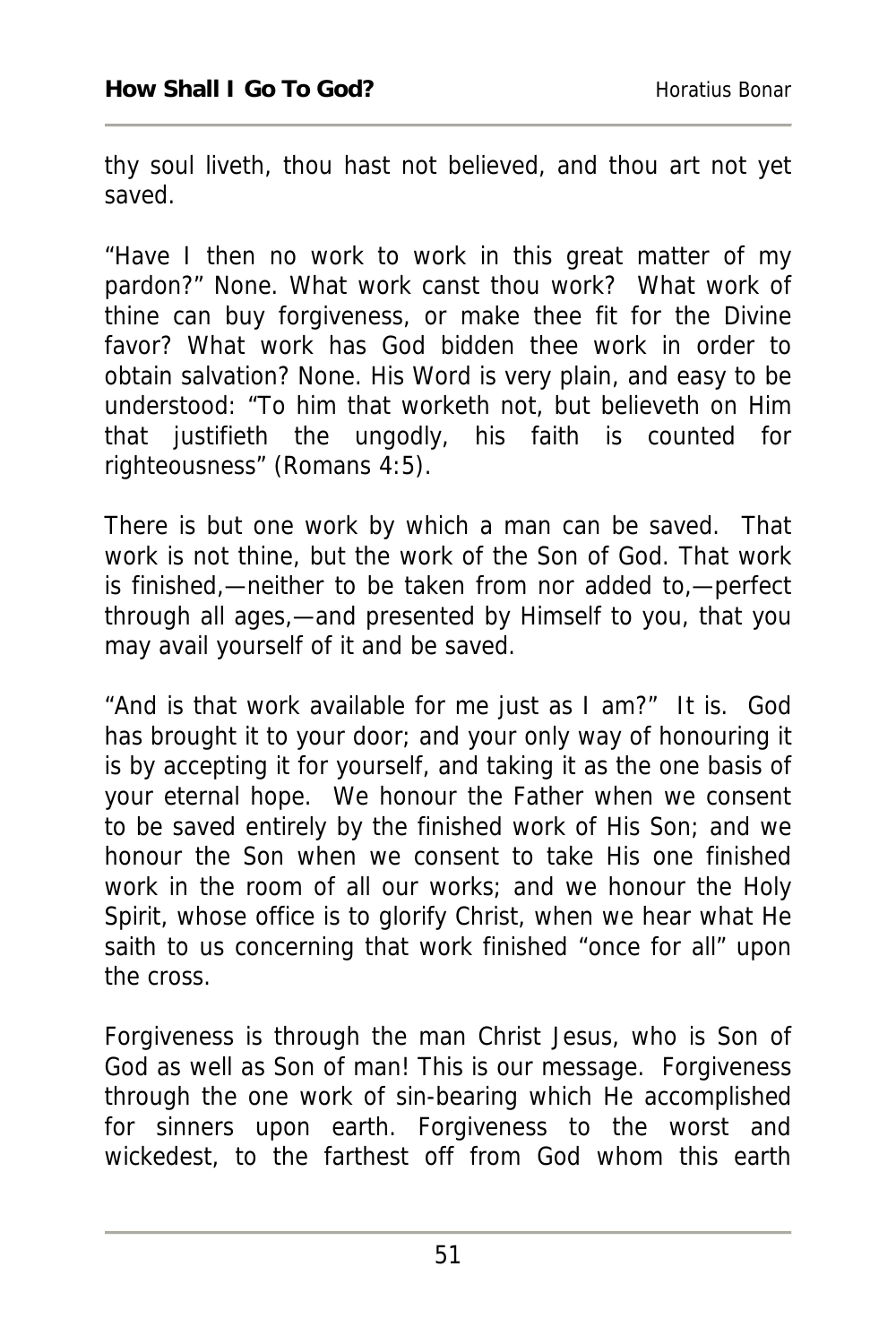contains. Forgiveness of the largest, fullest, completest kind; without stint, or exception, or condition, or the possibility of revocation! Forgiveness free and undeserved,—free as the love of God, free as the gift of His beloved Son. Forgiveness ungrudged and unrestrained,—whole-hearted and joyful, as the forgiveness of the father falling on the neck of the prodigal! Forgiveness simply in believing; for, "by Him all that believe are justified from all things."

Could salvation be made more free? Could forgiveness be brought nearer? Could God in any way more fully show His earnest desire that you should not be lost, but saved,—that you should not die, but live?

In the cross there is salvation—no-where else. No failure of this world's hopes can quench the hope which it reveals. It shines brightest in the evil day. In the day of darkening prospects, of thickening sorrows, of heavy burdens, of pressing cares,—when friends depart, when riches fly away, when disease oppresses us, when poverty knocks at our door,— then the cross shines out, and tells us of a light beyond this world's darkness, the Light of Him who is the light of the world.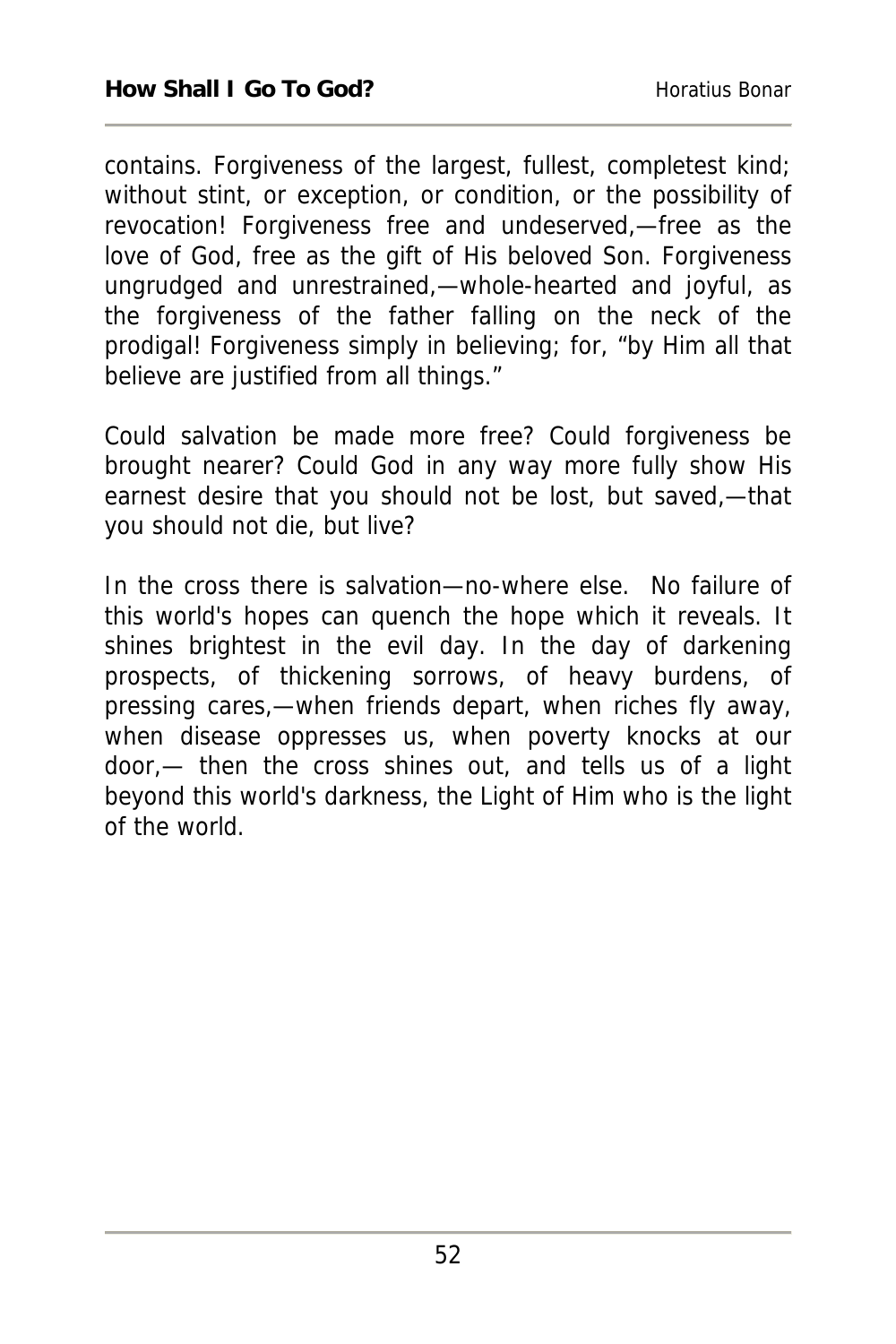### **CHAPTER 8**

#### **What If It All Be True?**

JOHN NEWTON had a pious mother, who was taken from him when he was only seven years old. She taught him, when but an infant, to pray, and sowed in his young heart the seeds of his future spiritual life.

When a boy he was led to think much of God and of eternal things; but his impressions wore off, and he entered on a course of sin. It seemed as if he had broken loose from all bonds, and delighted only in what was evil.

While in this impenitent state he was thrown from a horse, and was in great danger, but his life was preserved. Then his conscience awoke once more, and he trembled at the thought of appearing before God, sinful and unready. Under this dread he forsook his sins for a while, and gave up his profane living and speaking; but the reformation was only outward, and did not last long.

At another time, dread of God's wrath overtook him, and he began to live, as he thought, a very religious life. He thought to make himself righteous, and so to win God's favor. He spent much time in reading the Scriptures; he prayed; he fasted; he would hardly trust himself to speak, lest he should utter a vain or sinful word. Ignorant of God's righteousness, he was bent on having one of his own, by which he hoped to pacify his conscience, and get quit of his fear of coming wrath.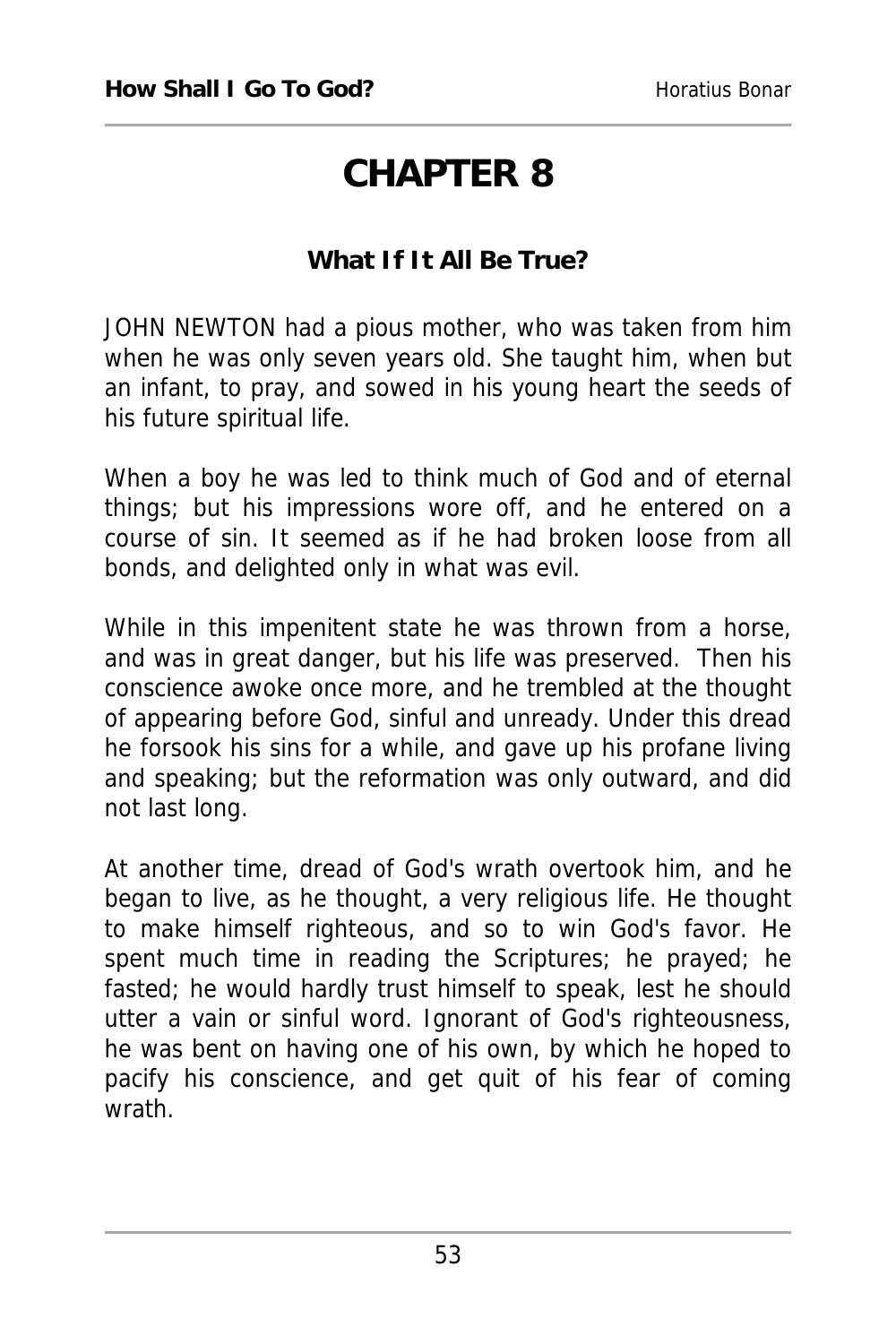This state of mind lasted a year or two, and then he gave up religion altogether, and became an infidel. He now rushed into wickedness of every kind; and yet he only became more wretched. He went to sea on board a slave ship, and took part in that horrid trade. He was reduced to utter povertystarving, and sinning, and blaspheming—his heart hard and his conscience seared. He was in very deed the prodigal son, wasting his substance with riotous living, but not yet "coming to himself," and saying, "I will arise, and go to my father." Once and again he was in peril of his life by sea and land. Half-intoxicated, and dancing on deck one midnight, his hat went overboard, and he was throwing himself after it when laid hold of and dragged back by his comrades. Thus he hurried on in sin, as he himself in one of his hymns describes it:

"In evil long I took delight, Unawed by shame and fear."

Finding one day a religious book on board the vessel, he took it up, and looking into it, was led to ask the question, "WHAT IF THESE THINGS SHOULD BE TRUE?" The thought terrified him, and he closed the book. He went to his hammock that night as usual, having contrived to put this solemn question out of his mind. In the dark night he was awakened by the dash of waves. A storm had risen, a terrible sea had swept over the vessel, and the cabin where he lay was fast filling. The cry rose, "The ship is sinking!" All was confusion and terror. He twice made for the deck but was met upon the ladder by the captain, who bade him bring a knife. As he was returning for the knife, a man went up in his place and was washed away.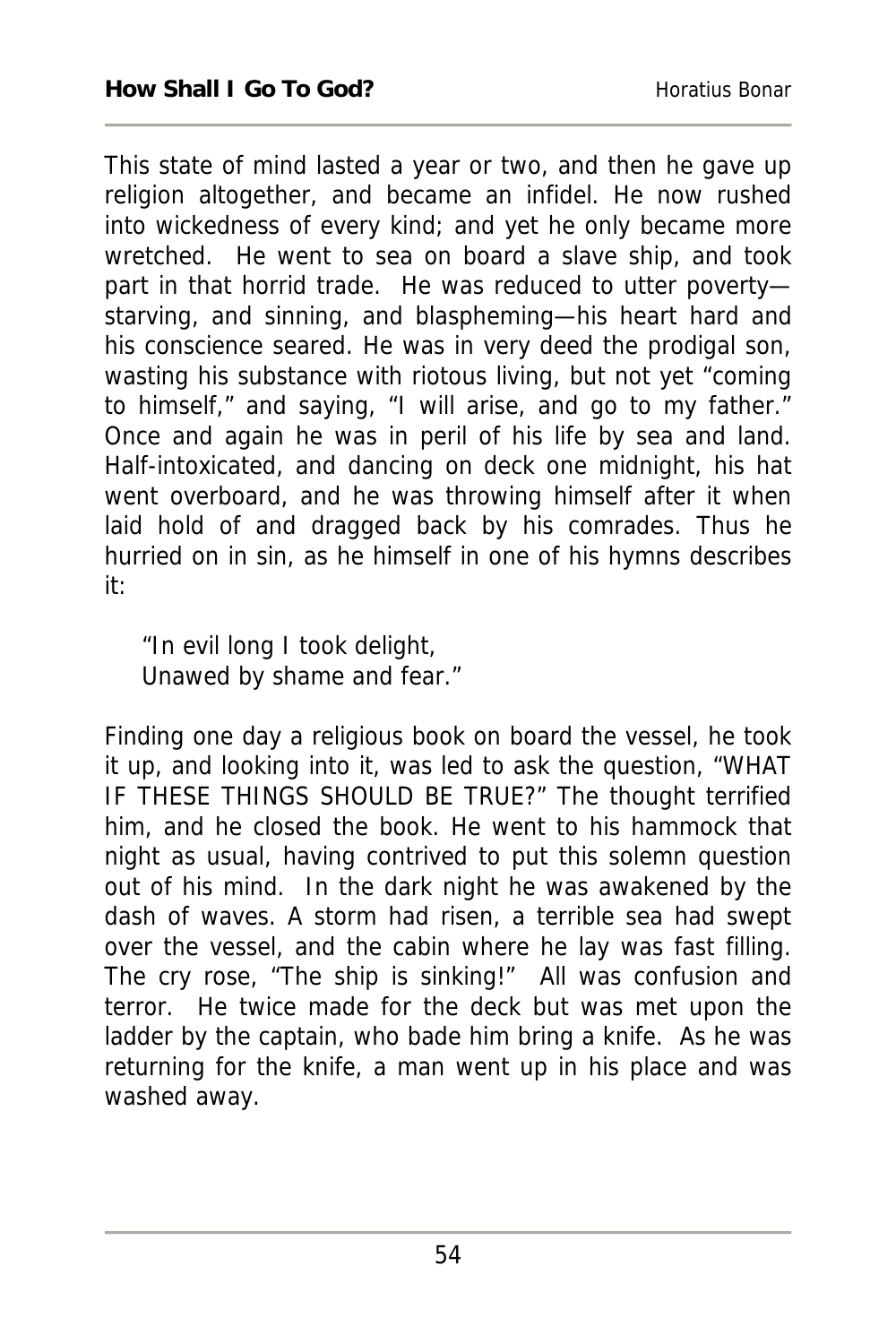Thoughts of other days began to come back upon him; the remembrance of those whom he had loved affected him, and his heart seemed softening. For four weeks the vessel was tossed to and fro, he being sometimes at the helm and sometimes at the pumps, wave upon wave breaking over him. Then, in the midst of danger, day and night his cry went up, "O God, save me, or I perish;" and, "The God of the Bible forgive me for His Son's sake;" and, "My mother's God, the God of mercy, have mercy upon me."

That storm was to John Newton what the earthquake was to the jailer at Philippi: it brought him to his knees. It brought his sins before him. It brought before him his eternal ruin. It brought him to the cross and blood of Christ. The hymn of which we have already quoted the first two lines goes on to tell his experience:

"In evil long I took delight, Unawed by shame and fear, Till a NEW OBJECT struck my sight, And stopped my wild career."

The "new object" which met his eye, as he stood at the helm or walked the deck, with the waves dashing over him, was the crucified Christ. The cross, and the Son of God there bearing our sins, stood out before him in the brightness of Divine love. For thus he sings:

"I saw one hanging on a tree In agonies and blood, Who fixed His languid eyes on me, As near His cross I stood."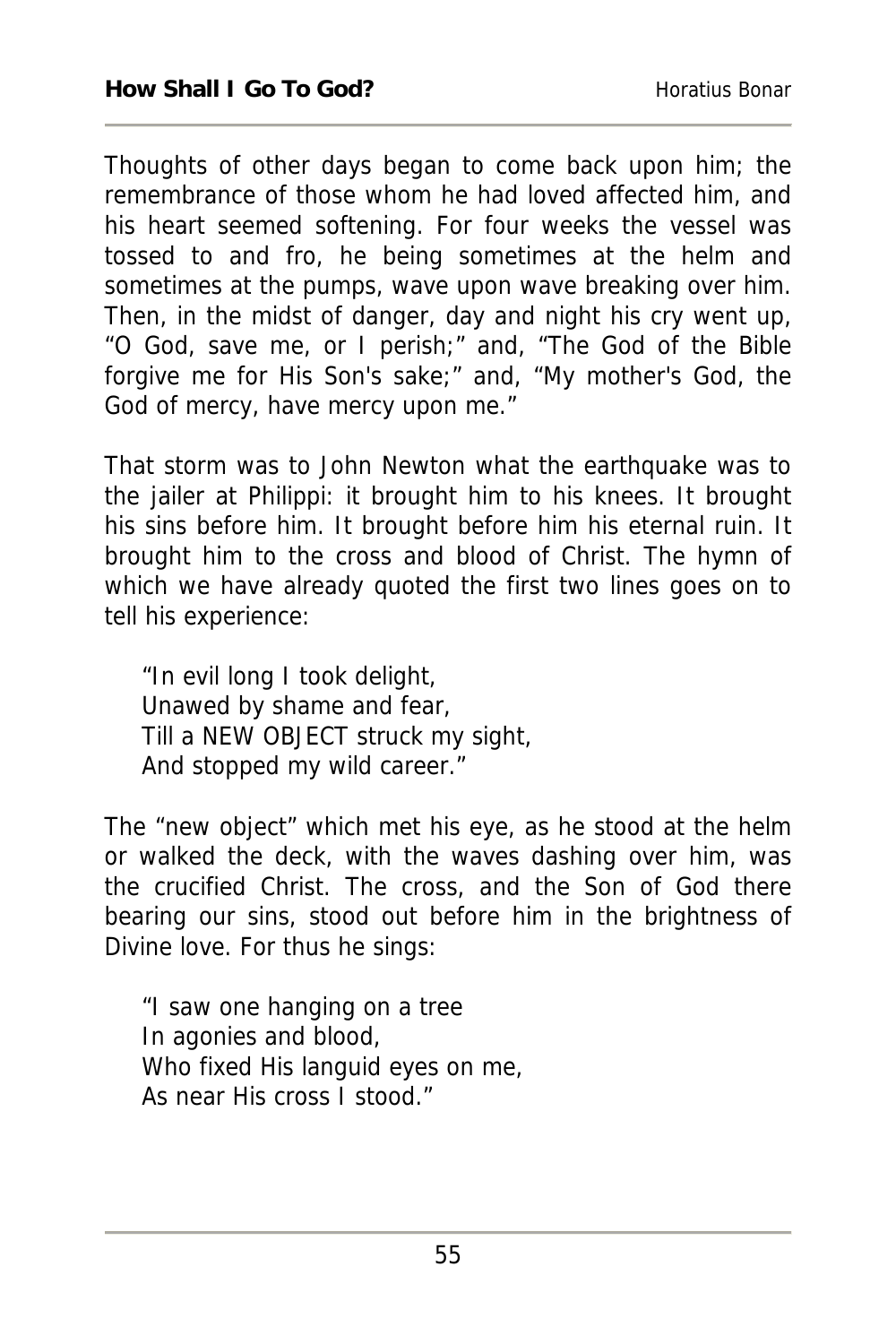As it was with Simon Peter when the Lord turned and looked upon him, so was it with John Newton. In both cases the look of love melted the sinner down:

"Sure never till my latest breath Can I forget that look; It seemed to charge me with His death, Though not a word He spoke."

That look of love, holy love, went through and through his conscience, making him feel his sin in all its vileness. Sin, which had hitherto been treated by him as a mere trifle, or been altogether overlooked, now presented itself in all its terrors. He was doomed; he was lost; what shall he do?

"My conscience felt and owned the guilt, And plunged me in despair; I saw my sins His blood had spilt, And helped to nail Him there."

He is overwhelmed; he is in despair. That look of holy love has smitten him through and through. It says to him: "Thou art the man; thou didst it all; thou hast nailed Me to the tree; had it not been for thy sins, I had not been here." But as he looks, he sees something more in that look, and hears the voice of pardon coming from the cross:

"A second look He gave, which said, I freely all forgive: This blood is for thy ransom paid, I die that thou may'st live."

This second look speaks of peace. He reads forgiveness in it—free forgiveness to the chief of sinners—forgiveness to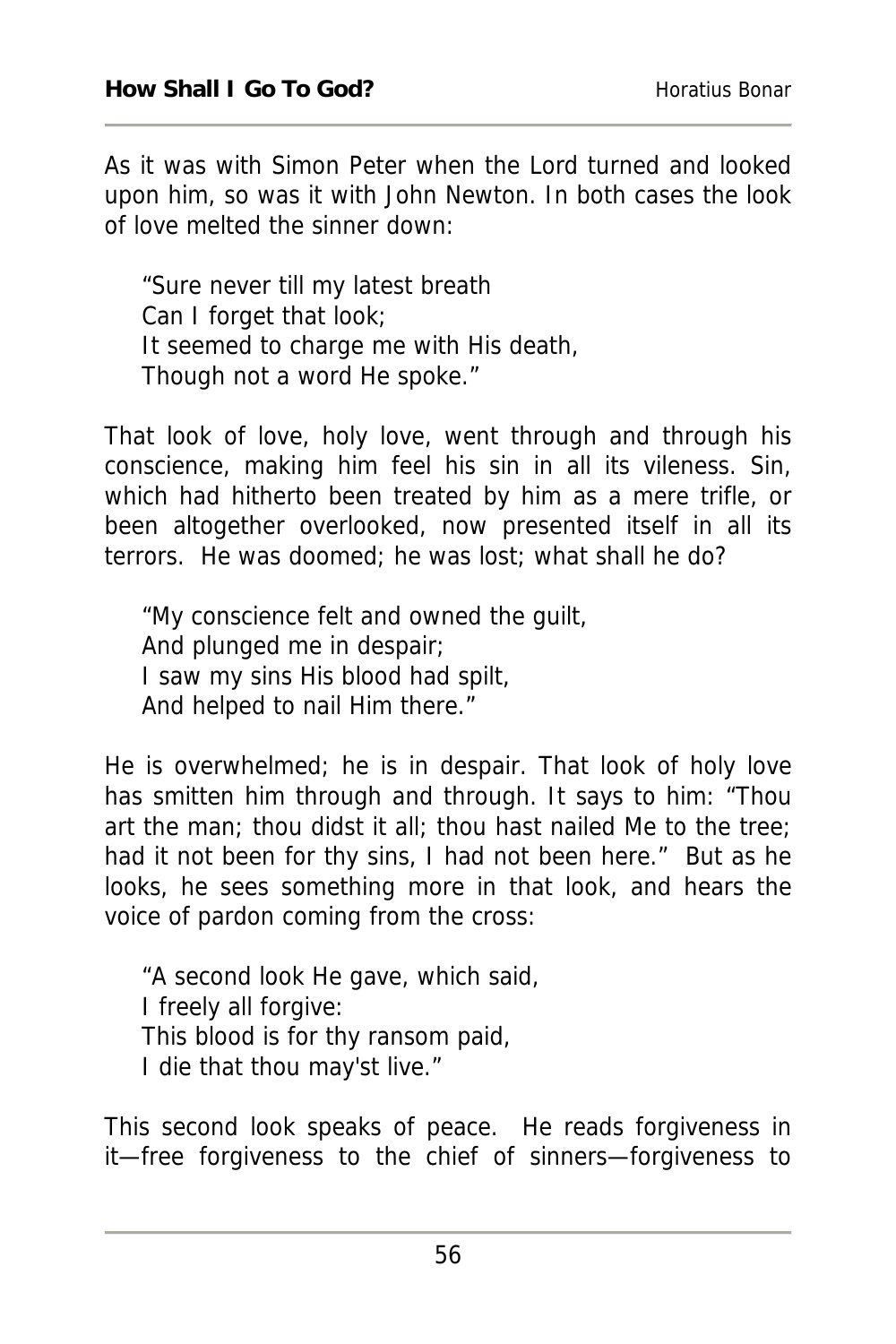"the old African blasphemer," and his troubled conscience is pacified. "I have found a ransom," is the message which removes his terror; and this ransom is by the blood and death of the Son of God. That ransom suffices. God looks at it and is satisfied; He says it is enough. The sinner looks at it and is satisfied. He says it is enough. The burden of guilt is unloosed, and falls from his shoulders. He is set free from guilt, from terror, from bondage. He knows the blessedness of the man whose transgression is forgiven and whose sin is covered. He has believed, and he is saved; nay, and he knows that he is saved, for he credits the heavenly record concerning Him to whom he is looking:

"Thus, while His death my sin displays In all its blackest hue, Such is the mystery of grace, It seals my pardon too."

Forgiveness through the blood of the Lamb—forgiveness through the belief of the Holy Spirit's testimony to the finished work of Immanuel— this is now his resting-place; and his whole life is changed. That holy pardon has made him a holy man.

And now let us come back to the first thought that struck him— "WHAT IF ALL THIS BE TRUE?" Here is a question for us, no less than for him.

If eternity be a reality, then it becomes me to prepare for it, for endless terror or endless joy can be no trifle. If I must live forever, then I must seek so to live here as to make that everlasting living a happy one. Otherwise it had been good for me that I had never been born.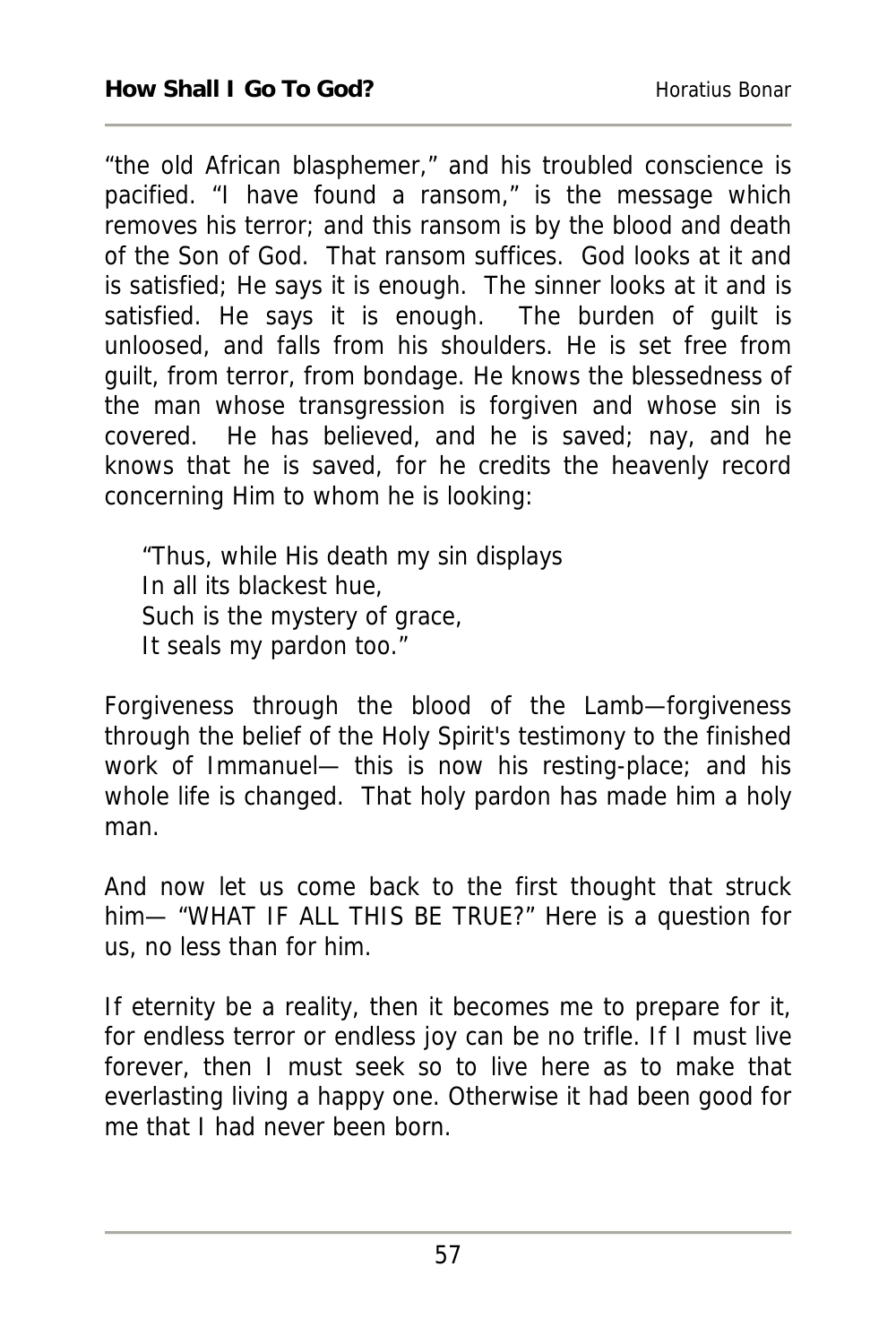If sin be a fact, then I must not trifle with it; and if God hates it utterly, then I must hate it too, and I must get quit of it. And I must get quit of it in God's way, for no other way of deliverance will avail. That which is so awfully real and powerful as sin is, can only be taken away by something as real and as powerful as itself.

If the cross of Christ be true, then I must deal with it accordingly. It is meant to be the death of sin and the life of righteousness. It is meant to be the fountain opened for sin and for uncleanness. It is meant to be the place where all sin is borne by another for us, so that we live by the death of another, and are pardoned by the condemnation of another. My acceptance of the great work done there is my deliverance from wrath, and sin, and death. I am not bidden to work for pardon: I get it freely, and without desert. I am not bidden to wait for pardon: I get it at once as a finished and provided gift, bestowed upon every one who will go to God for it, and take it in His appointed way.

If all these things be true, then I must be in earnest. Everything connected with God and Christ, with sin and pardon, with life and death, with wrath and favor, with time and eternity, is so unspeakably momentous, that I must be up and minding these things without delay. If I am not in earnest, I am a fool; for what shall it profit me to gain the whole world and to lose my soul? I must seek the right thing. I must seek it at the right time. I must seek it in the right way; I must go straight to God for all I want; and I must meet Him at the cross.

I knew one who was all his life seeking, and yet he never seemed to find. He was trying to be happy, but knew not how. He was rich, and had everything that this world could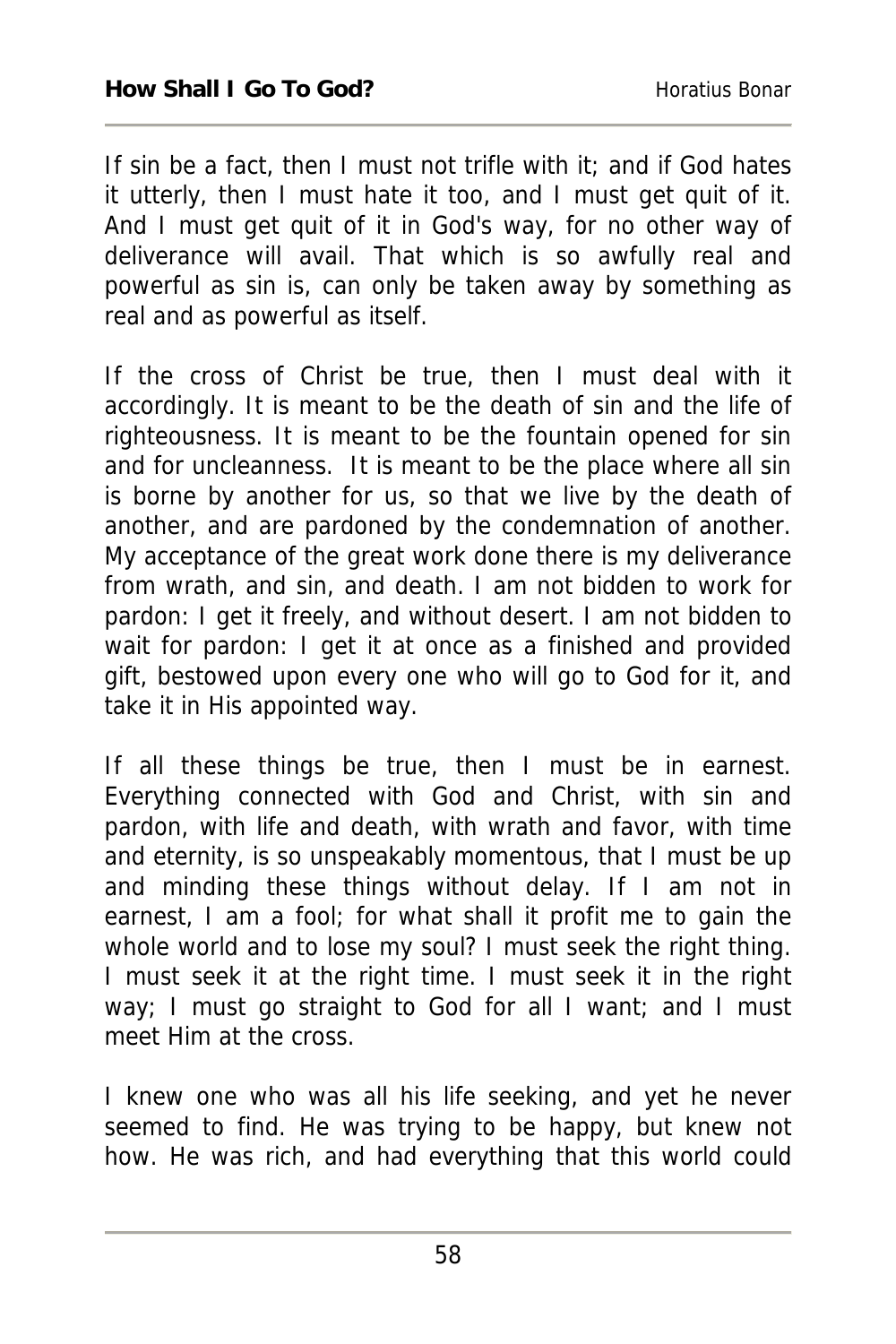give him. He went about from place to place in search of pleasure. He lived a long life, and spent it in the midst of luxury, eating and drinking and making merry. He had broad lands; he had many friends; and his house was filled with pictures, and statues, and everything that art could provide for him. Yet his weary eye told you that he was not happy. Life seemed to have no joy in it; and yet every day, from morning to night, he was going about in quest of joy. "Who will show me any good?" was his cry. But the good never came. He passed through life weary and unhappy, though apparently possessing all its pleasures. He died about the age of fourscore, and he did not seem ever to have known a happy day. He lived in vain, both for himself and others.

My friend, would you be happy? You must go to God for His love and joy. This world, with riches and pleasures to the full, will do nothing for you. It cannot give you peace. But the God who made you can give you peace—His own satisfying peace. Go immediately, and get it from Him. He giveth to all liberally, and upbraideth not.

Would you be safe? You must seek your safety in the Son of God, and beneath the protection of His cross. In Him only you are safe. His cross is a shield and hiding-place for time and eternity. Time will soon pass away; the last trumpet may soon sound, and you must stand before the judgment-seat of Christ, to give account of the deeds done in the body. Seek immediate safety in Christ Jesus, the Lamb of God, who taketh away the sin of the world. He is able to save to the uttermost them that come unto God by Him. He waits to welcome the guilty. He loves to bless the sinner. Go to Him now, and deal with Him fully, and fervently, and honestly, about that soul of yours. He will not send you empty away.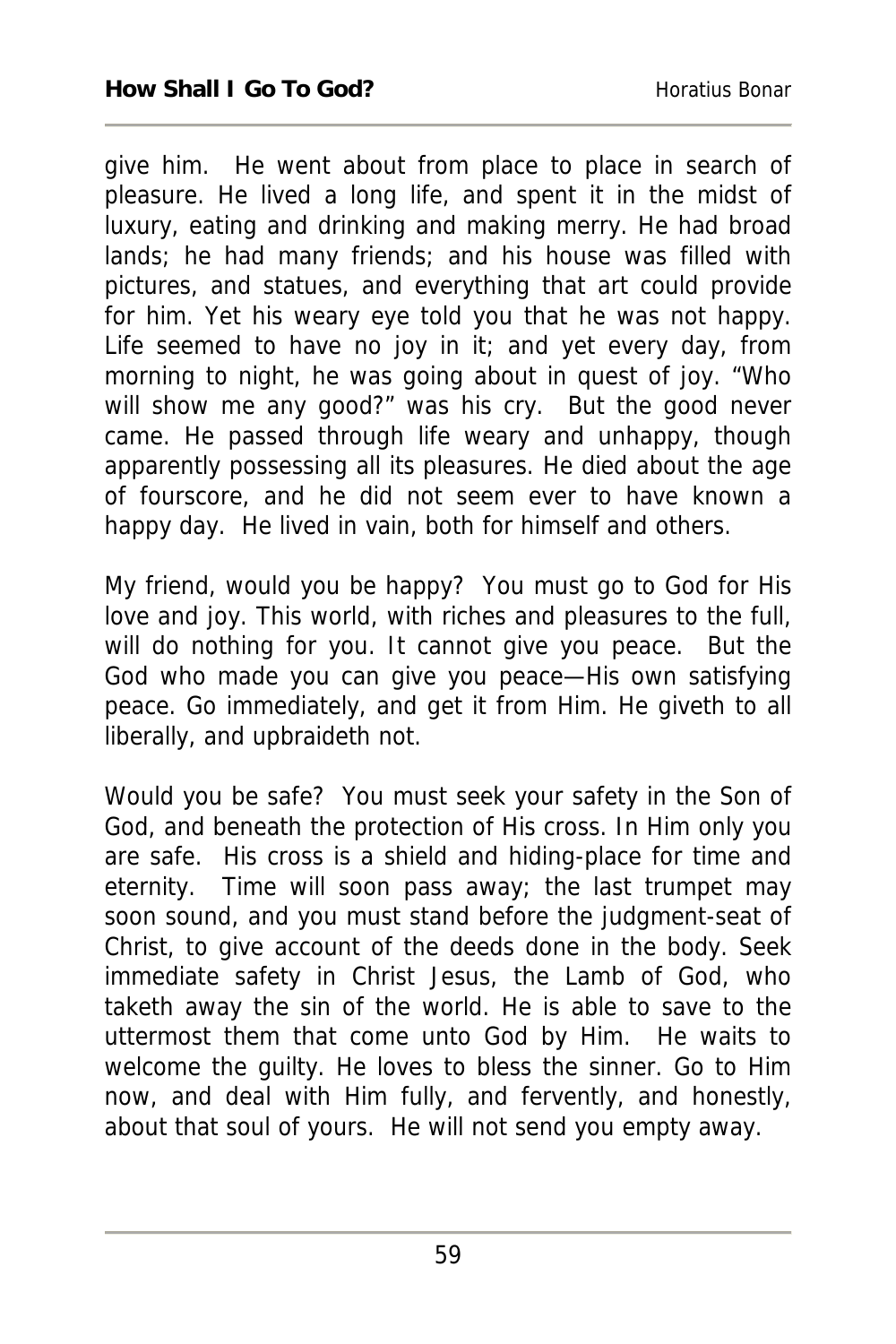### **CHAPTER 9**

#### **Th**e **Ages To Come**

"THE AGES TO COME!" What are they to be to me? How long are they to last?

We pass into the new year asking these questions; for our days move on with speed; our life is brief; its end is getting nearer; and we seem sometimes to get a glimpse of the burying-place where we may soon be laid, and almost to read our names upon the stone, with the text beneath: "As for man, his days are as grass; as a flower of the field, so he flourisheth; for the wind passeth over it, and it is gone; and the place thereof shall know it no more" (Psalm 103:15,16).

Very near has death come to us during the past year. Loud have been his knocks at our door. His trumpet has given no uncertain sound. Six hundred sleepers in one minute sink beneath the wave, as the blast seizes one of our strongest war vessels and plunges it into the deep as it if were a child's toy. Some of these sleepers were ready. From their sinking vessel the eternal life-boat carried them at once to their desired haven, and the ship was at the land whither they went (John 6:21); for them that sleep in Jesus will God bring with Him (1 Thessalonians 4:14). Others might not be ready, and no time was left them to prepare; not even the brief time of common ship-wreck; not even the few hours given to the thief upon the cross.

Prepare then, O man, to meet thy God!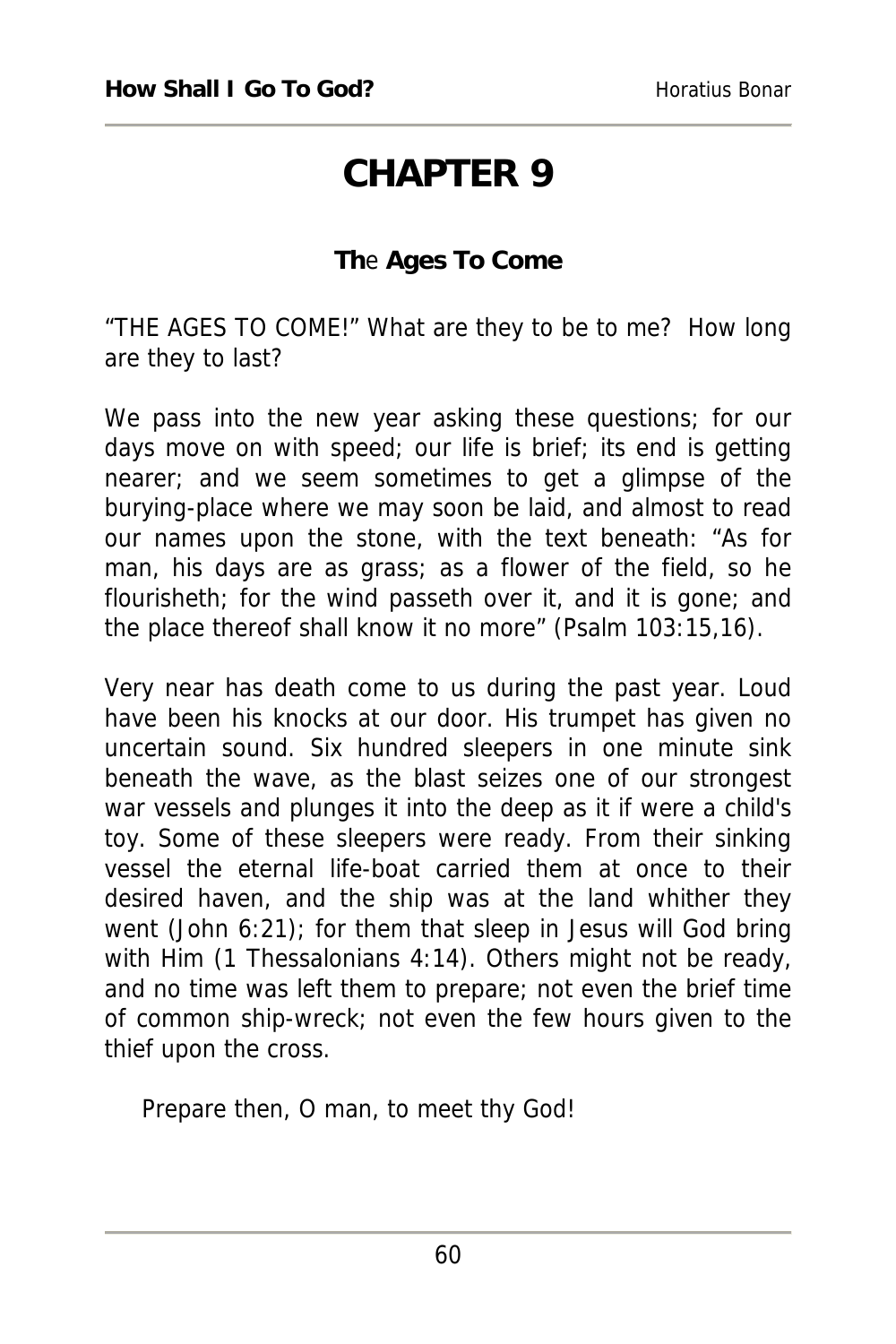The governor of Paris lately requested the German commander to give notice of the time when the bombardment of the "joyous city" would begin. The German refused. No warning is to be given. In an unexpected moment, when Paris is perhaps least expecting it, the circle of dormant fire will blaze out, and the awful death-shower commence. So, O man, shall it be with thee. In vain thou asketh for some warning, some intimation of thy coming foe. There shall no sign be given, but the signs that are common to all; and these, perhaps, thou art at this moment slighting. It is never too late, indeed, to look to the brazen serpent, so long as the living eye can, even dimly, see the glorious Healer. It is never too late to betake thyself, with all thy sins, to the gracious "Son of the Highest," so long as thou art on this side of the deep gulf. It is never too late, whilst thou art here, to wash in the blood, to put on the righteousness, to receive the pardon, to drink of the water of life. But how unlikely is it, that they who have forgotten these things in life will remember them when the darkness of a dying hour is over them. How difficult, even if they remember, to deal with divine things, to realize the grace of the Gospel, to apprehend the peace and healing of the cross, amid the pain, and weariness, and weakness, of their dissolving frame!

The ancient heathens erected no altars to death amid their many altars to their gods, known or unknown. They knew the last enemy was inexorable. He would not be entreated. He would not be bribed. He would not spare. Make sure, then, O man, of the life beyond death, by believing in Him who is "Life eternal." So shall death be transformed from an enemy to a friend. It is said that one of old, seeing an artist painting death as a skeleton with a huge iron scythe, said, "Friend, should you not rather paint him as an angel with a golden key?" To the man who knows not the cross, and the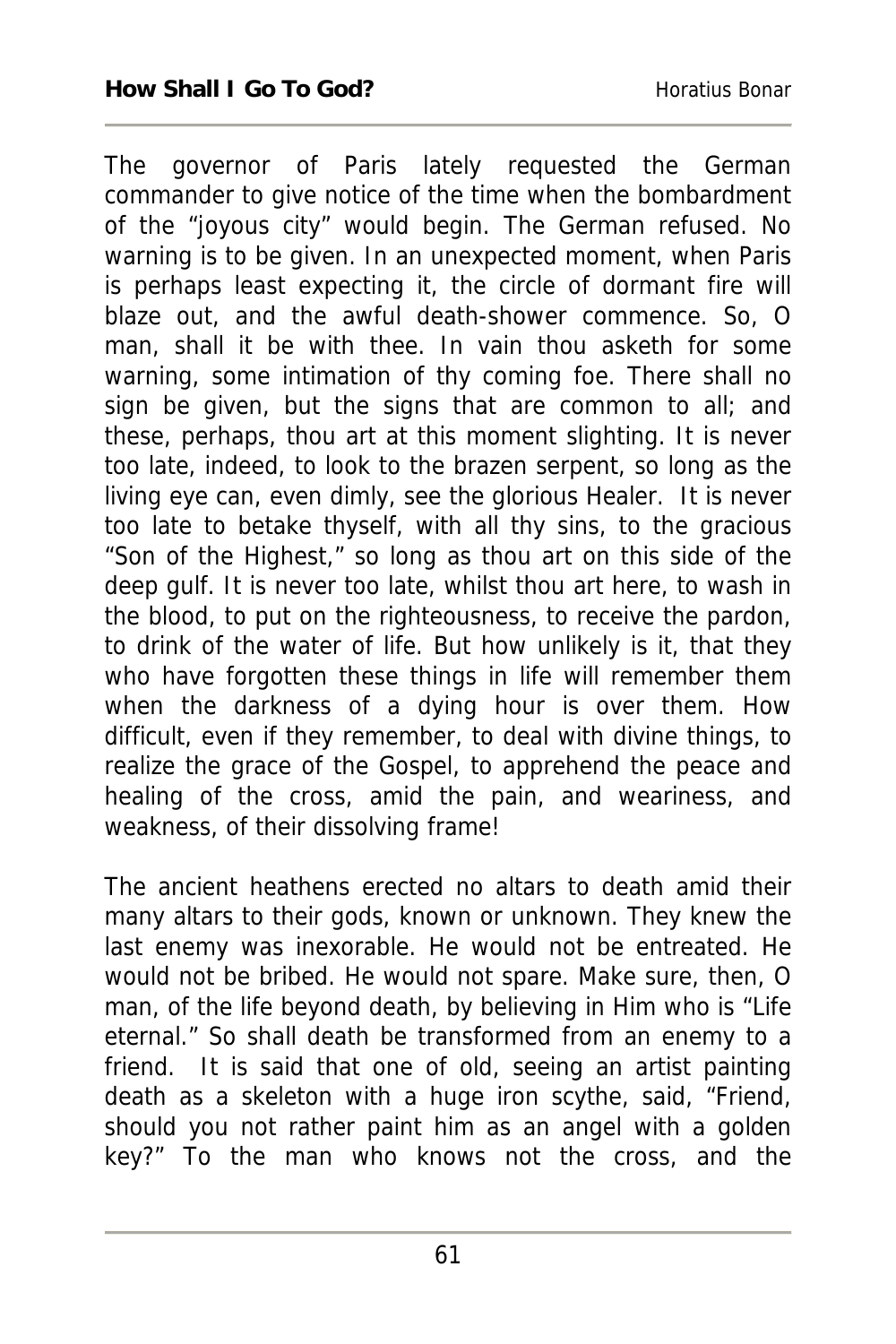forgiveness finished there, death must be the skeleton with the scythe. To the man who has found life and peace in believing the divine testimony to the great Sin-bearer and His work, death is the angel with the golden key. Which of these two is he to be to you, O fellow immortal? "He that overcometh shall not be hurt of the second death." Is that your hope? Is that a text which you expect to place beneath your dying pillow? Or, if you are to have no pillow but the heaving wave, or, it may be, the red turf of the battlefield, shall you be able to take such a text to rest upon, when called hence, perhaps in a moment, to receive the eternal judgment?

One old minister passed away with these words upon his dying lips, "I am full of the consolations of Christ." Another Christian breathed out her soul with, "Safe under the shadow of His wing." Another spoke his inward feeling in the hour of death with, "Peace like a river." Melancthon was asked when dying, if he wanted anything. "Nothing but heaven," was his reply. Baxter was asked when about to depart, how he was, and answered, "Almost well." Grimshaw, of Haworth, when asked the same question replied, "As happy as I can be on earth, and as sure of glory as if I were in it; I have nothing to do but to step from this bed into heaven." Dr. Judson said, "Death cannot take me by surprise, I feel so strong in Christ." Another Christian died with these words on her lips, "I never felt so near the Lord Jesus Christ as I do at this moment." Another once and again repeated the words, "Death hath no sting, Christ hath taken it away." Another exclaimed, "If this is the valley of the shadow of death, there is no darkness in it it is all light."

"Let me die the death of the righteous, and let my last end be like his."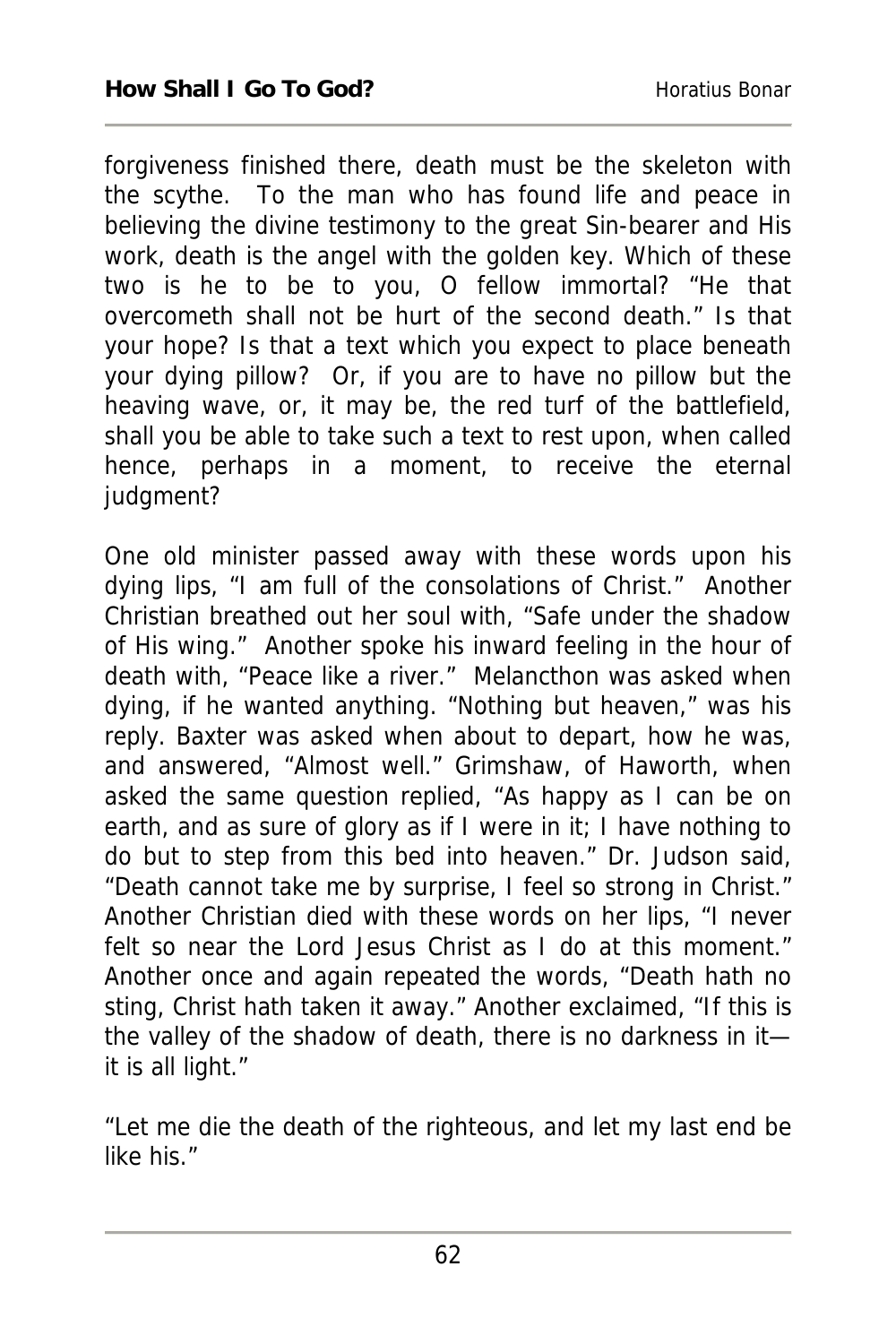To him who reads these pages there may be but short time remaining. "This year thou shalt die," were the awful words that once came to a sinner from a prophet's lips. And though no prophet comes thus to sound his trumpet in your ears, it may not be the less true that this year may be your last on earth.

Be it so or not, we speak to you as one who still liveth upon this earth, and to whom, therefore, in all its gracious plenty, the Gospel comes. It speaks to you as a dying creature; it speaks to your undying soul. It speaks the words of grace; yet it urges you to make haste. It points to the open gate of the glorious city; yet it says, that in a moment that gate may be shut. It tells you of eternal life through Him who died and rose again. It assures you that whosoever believeth is saved.

That which makes up the "good news" for sinners, God has most fully made known. We need not be at a loss to find out what is "the gospel of the grace of God." In love He gave His Son, as the Bearer of our sins; as "the Lamb of God, which taketh away the sin of the world." In love He has written down for us the whole story of the life and death of this divine Sin-bearer. "The Word was made flesh" at Bethlehem; the Son of God there became very man, bone of our bone, and flesh of our flesh. There He who knew no sin came under the burden of our sins. For sin is so evil, and God is so just, and the law is so holy, that either we must bear our own sins or another must bear them for us; they cannot pass unpunished. There must be a substitute, if there is to be salvation. For thirty-three years "the Son of the Blessed" dwelt among us, speaking words of grace, doing deeds of mercy, revealing God to us, carrying out the great work of love, and completing the great propitiation for sin. He went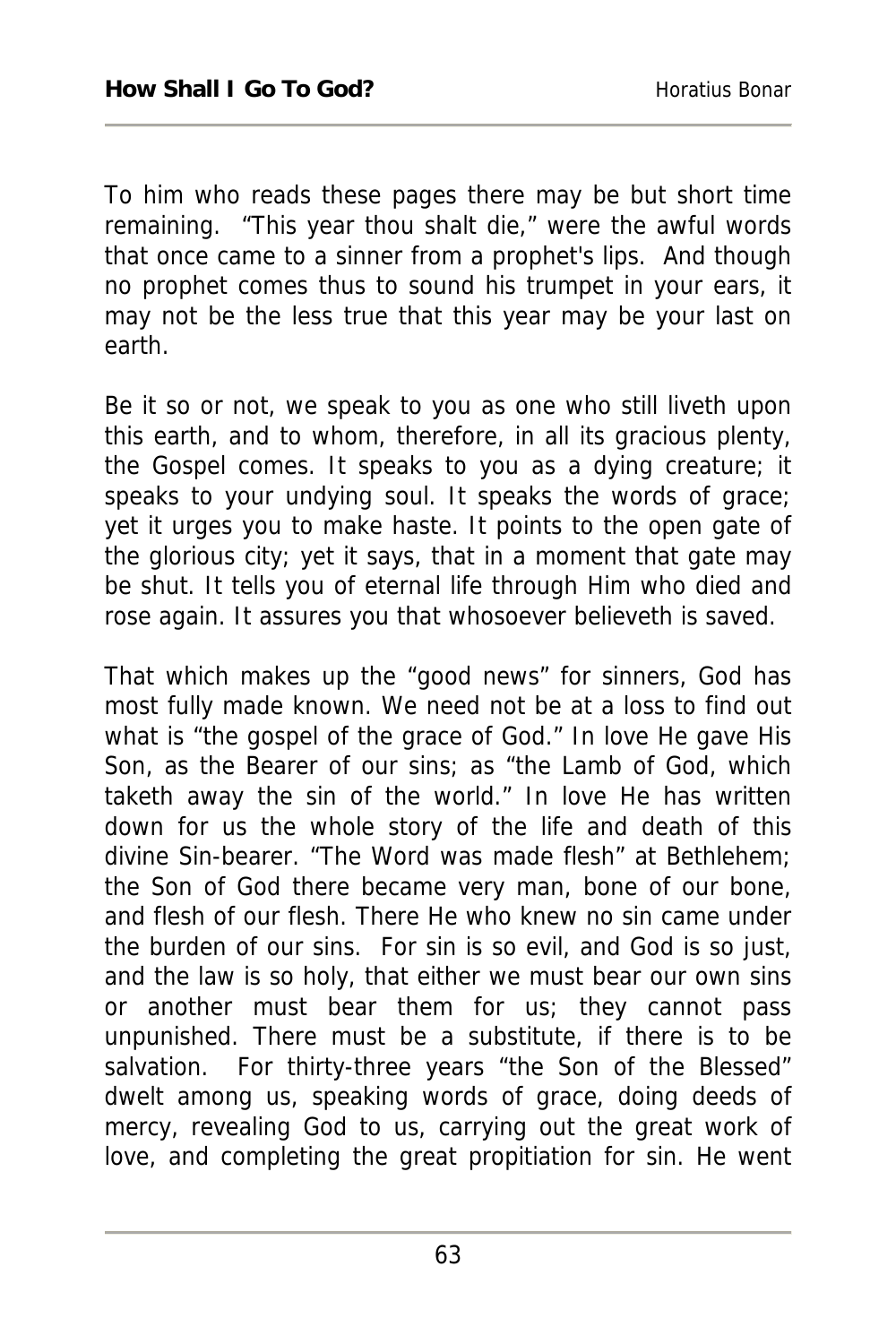up to the cross as the Sin-bearer; He went down to the grave as such; He rose again the third day as one who had done the whole work, and who had been accepted by the Father as such. "He was delivered for our offences, and rose again for our justification." "He suffered, the Just for the unjust, that He might bring us to God." "He hath made peace by the blood of His cross."

All the perfection of Christ's person and work is now presented to the sinner, that he may receive it, and be saved. The Gospel comes to him with the finished work of the Substitute, and presses that work on his acceptance; so that in simply taking it as God presents it, he may stand on a new footing, even that of the perfectness of Christ, instead of his own imperfectness.

Thus we press the treasures of the Gospel on each reader of these lines. It speaks to you of the fullness of Christ, and the open way of access for you, a sinner, to all that fullness. It bids you welcome to the mercy-seat with all your worthlessness. It beckons you with the eager hand of love, to return to God and enter the city of refuge. It contains "good news"—the best tidings to the sons of men; and it sums up with, "only believe."

"THE AGES TO COME." Perhaps the eyes of some mourner may rest on these lines. Cast your sorrow upon Jesus, who is your Sorrow•bearer, as well as your Sin-bearer; and look forward to that city of light where darkness cannot dwell, neither sorrow nor crying; and where tears are wiped from every eye. The days of thy mourning shall be ended. The night shall pass away, and the morning star appear. Christian mourner, lean on the arm of your Lord, and pour your sorrows into His bosom.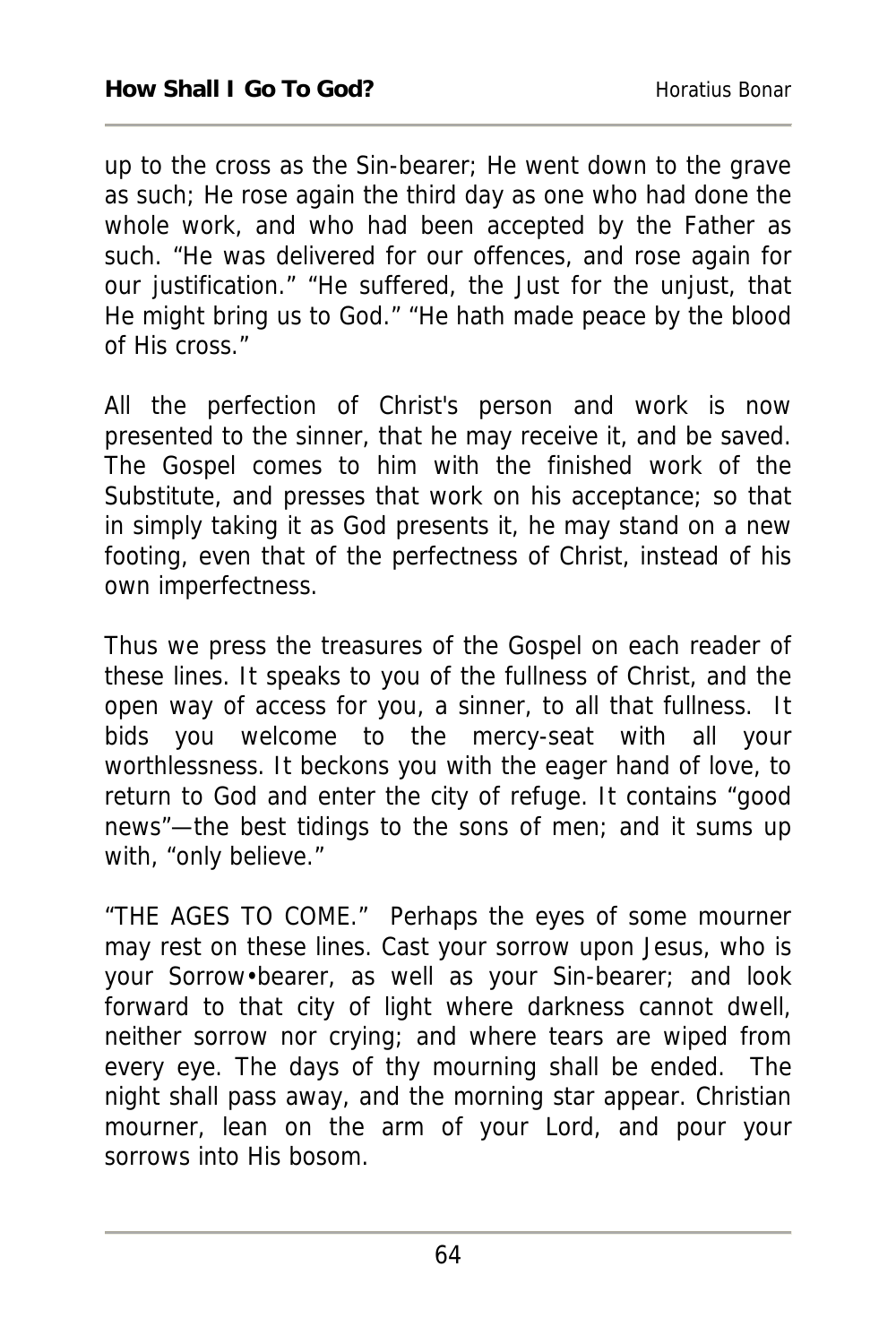A lady, a missionary in Persia, was once teaching a class of inquiring natives. Worn out with the fatigues of a busy day, she could hardly sit erect. One of the converts, observing her weakness, placed herself behind her as a pillow, saying, "Lean on me." The loving teacher leant a little, but was afraid of leaning too much. The same kind voice again spoke out, "If you love me, lean hard." Oh, sorrowful Christian, lean on Jesus. He says to you, "If you love Me, lean hard."

"THE AGES TO COME." How soon will they be here! With their untold riches of joy, and song, and brightness, they will soon be here. With their happy re-unions, their everlasting fellowships, their never-ending rest, their never-setting suns, they will soon be here! Our labors done, our victory gained; our weariness at an end; our vexations and troubles gone like a dream of the night; our wounds all healed; our heartaches soothed; our heaviness of spirit exchanged for heavenly buoyancy; our ignorance all forgotten in divine wisdom and knowledge; our hanging hands lifted up, and our feeble knees made strong; our wrinkled foreheads smoothed by the same tender hand that wipes all tears from our eyes; all the imperfections of earth lost in the perfection of heaven!

The arrival of all these things may be nearer than we think. For "He that shall come will come, and will not tarry." "What manner of persons," then, "ought we to be, in all holy conversation and godliness!" Surely we are called to a higher style of Christian life than most of us are living! How much holier, more prayerful, more unworldly, more self•denying, more loving and spiritual, ought all who name the name of Christ to be! We shall be like Him when we shall see Him as He is. Shall we not seek to be like Him here?